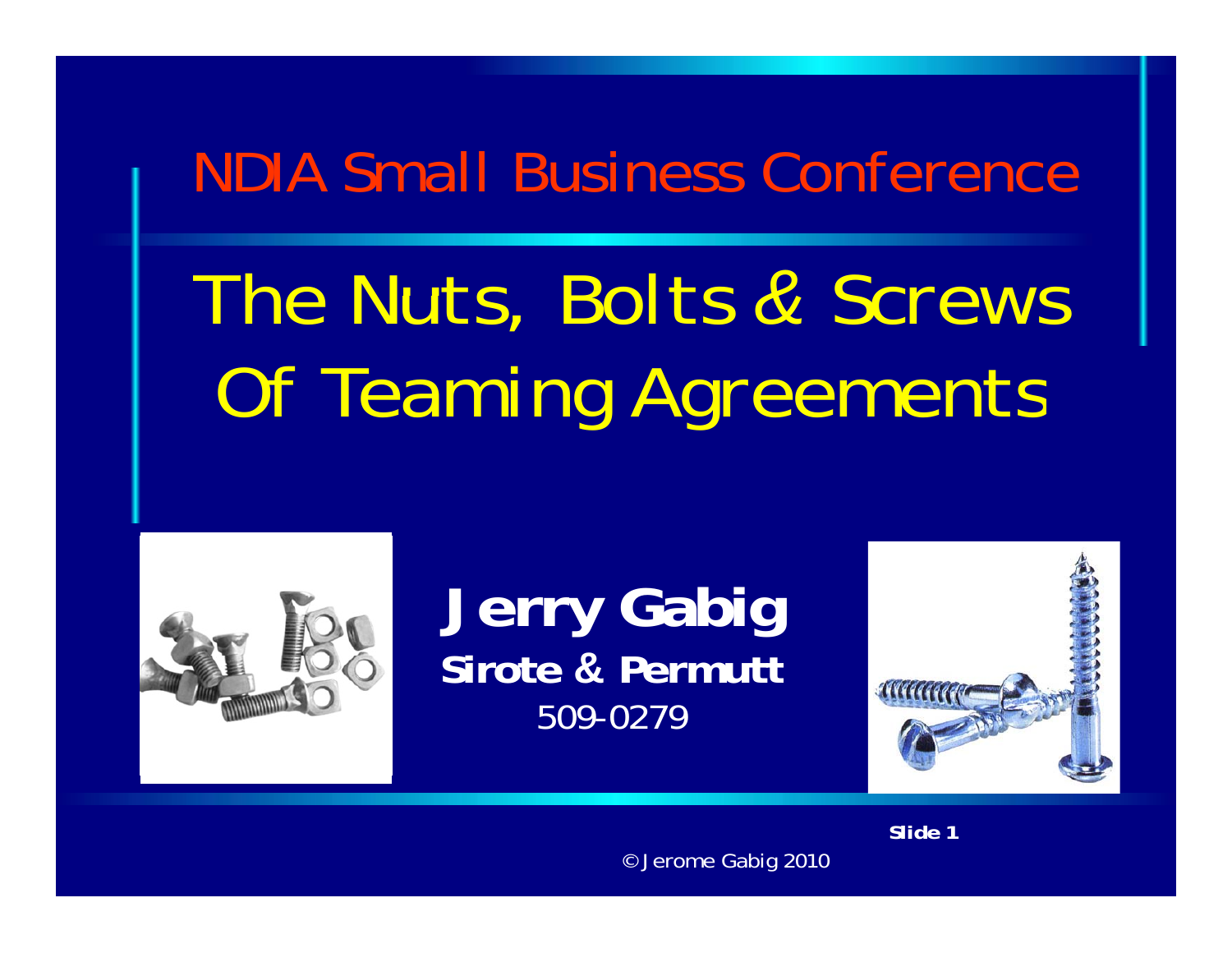

- I.Big Picture
- II. Why Team?
- III. The Nuts & Bolts
- IV. The Screws
- V. Sub Not Getting Paid

*Slide 2*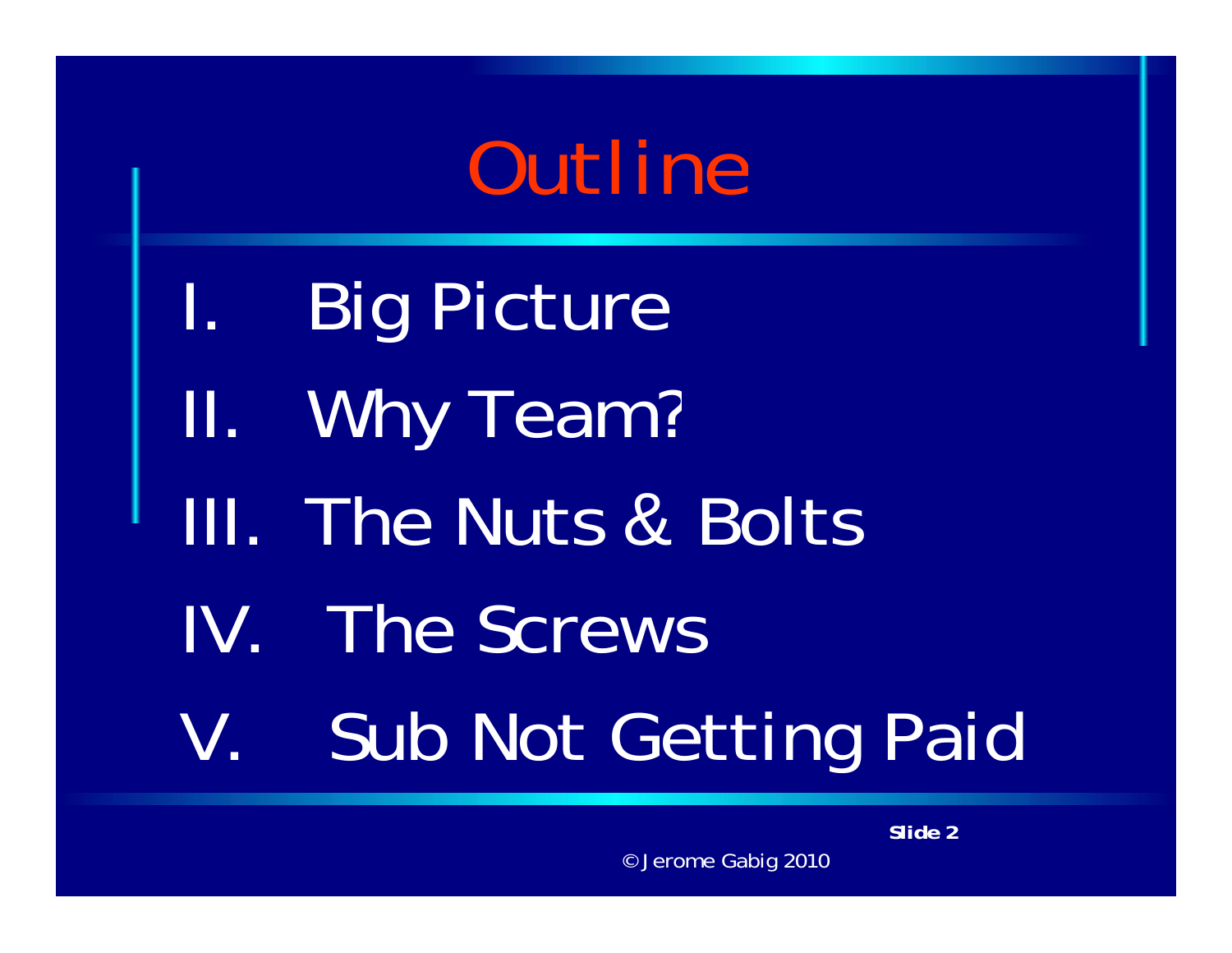

*FAR § 9 601.*  Teaming agreements can be: 1. a subcontract 2. a partnership 3. a joint venture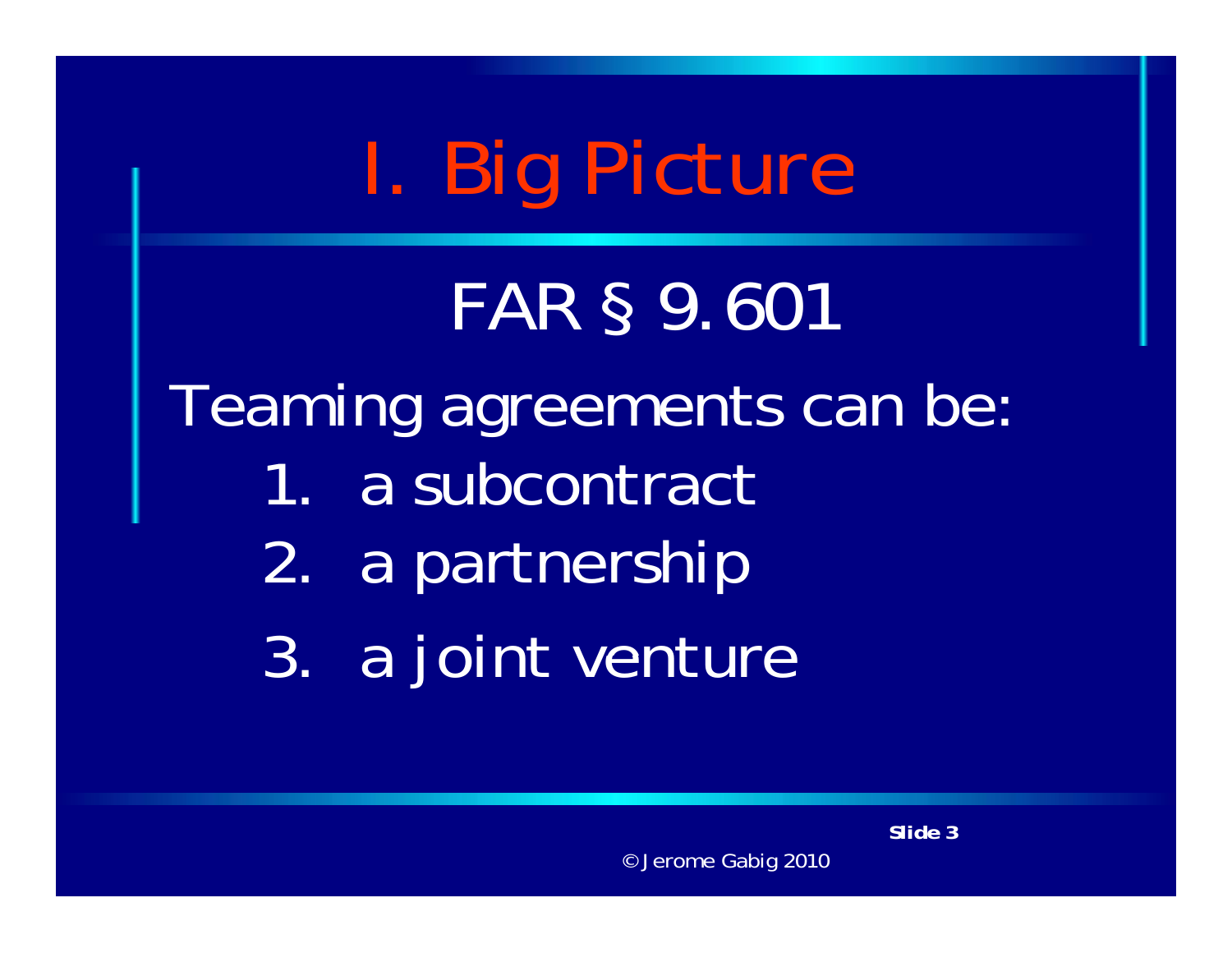# *I Big Picture . Picture*

"A survey by the Centre for Global Corporate Positioning of estimates by business analysts indicates 50% to 70% of joint alliances fail. A Columbia University study found cross-border joint ventures have similarly dismal chances: only 43% become viable."

*The Deal, January 26, 2004 at 32*

*Slide 4*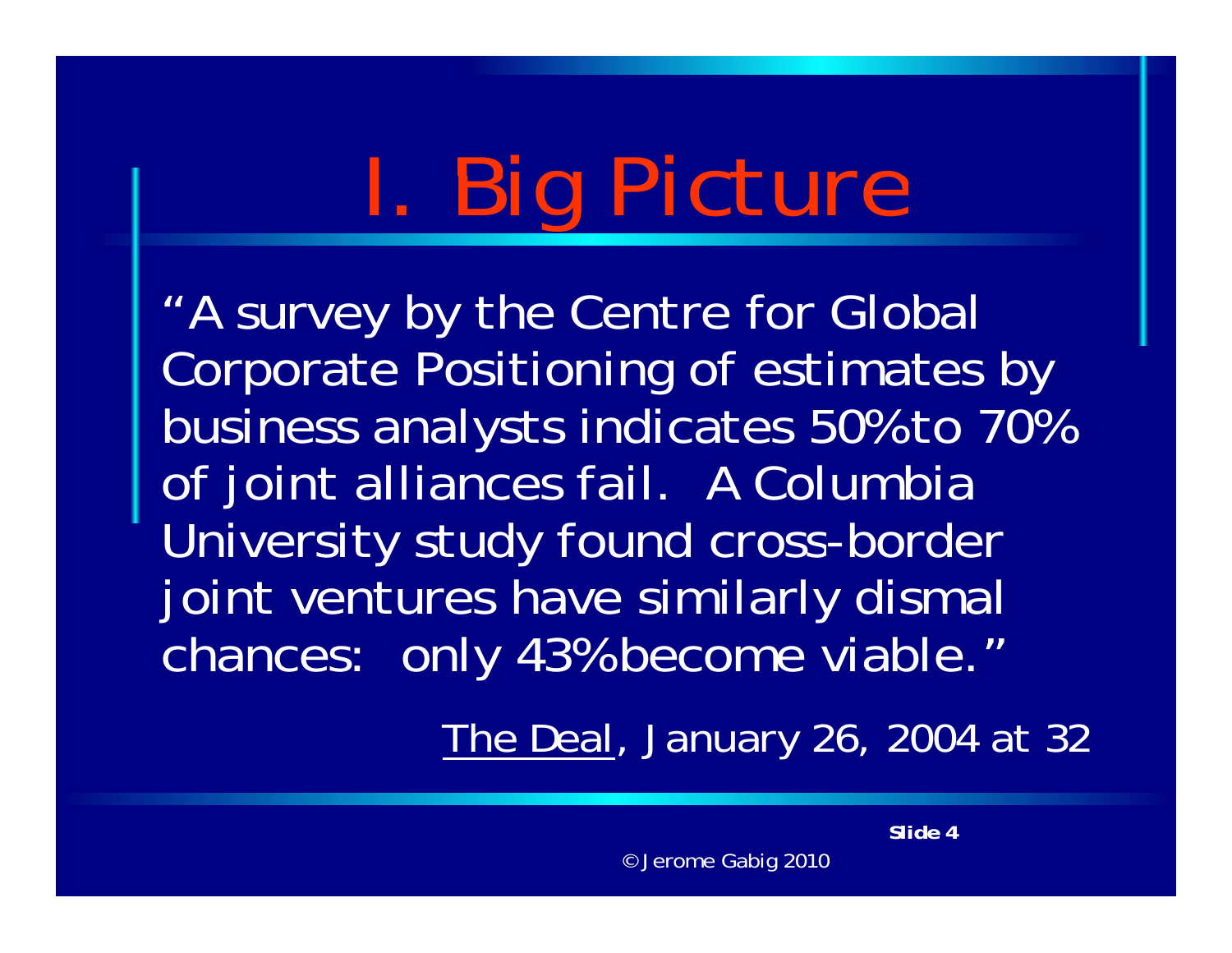#### *I Big Picture . PIMITULUM*

The doctrine of privity in contract law provides that a contract cannot confer rights or impose obligations arising under it on any person or agent except the parties to it.

*en.wikipedia.org/wiki/Privity*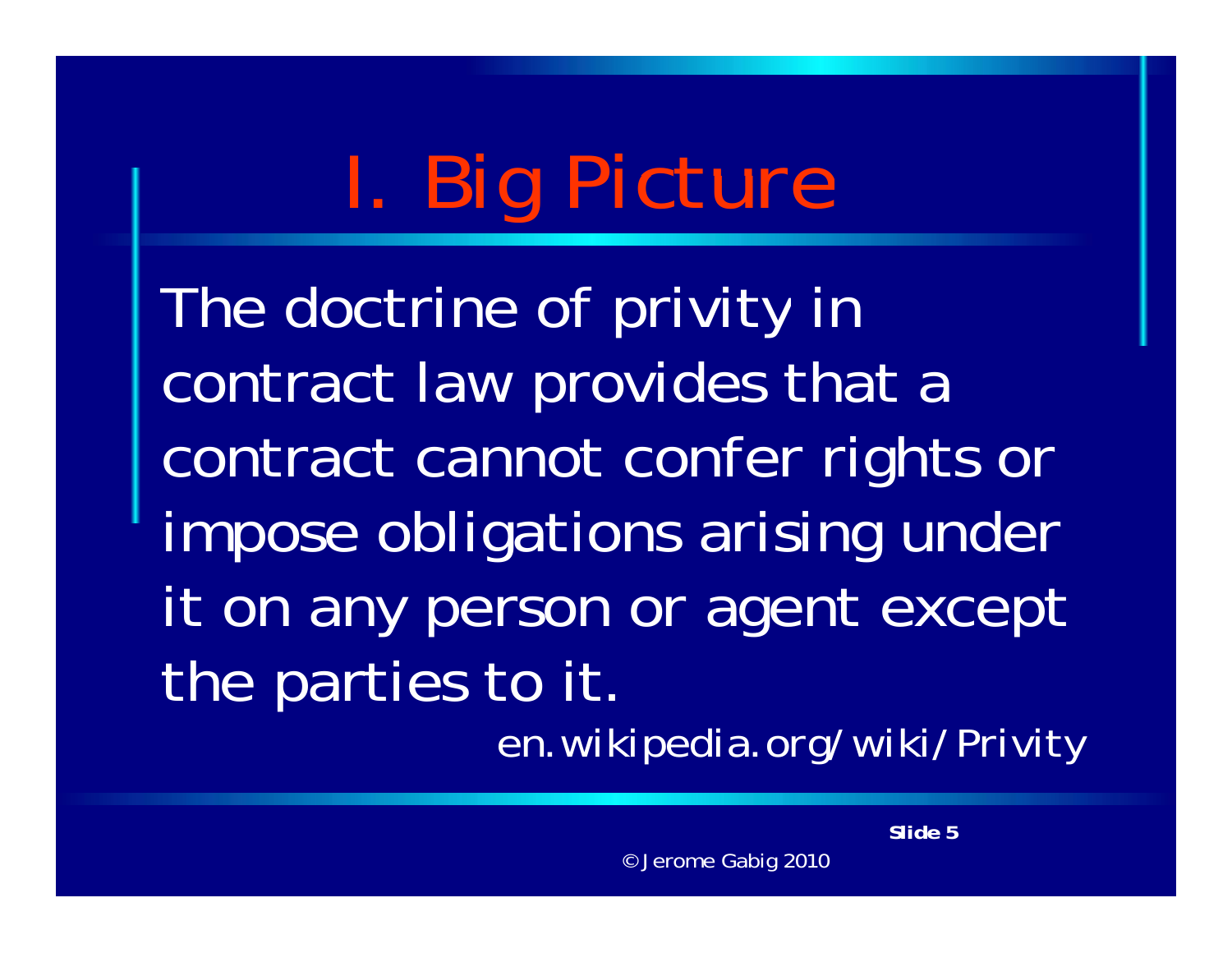#### *II Why Team? .*

- 1. Special expertise
- 2. Performance risk reduction
- 3. Meet customer preferences
- 4. Geographic/political balance
- 5. Meet socio-economic goals
- 6. Convert com petitor into team member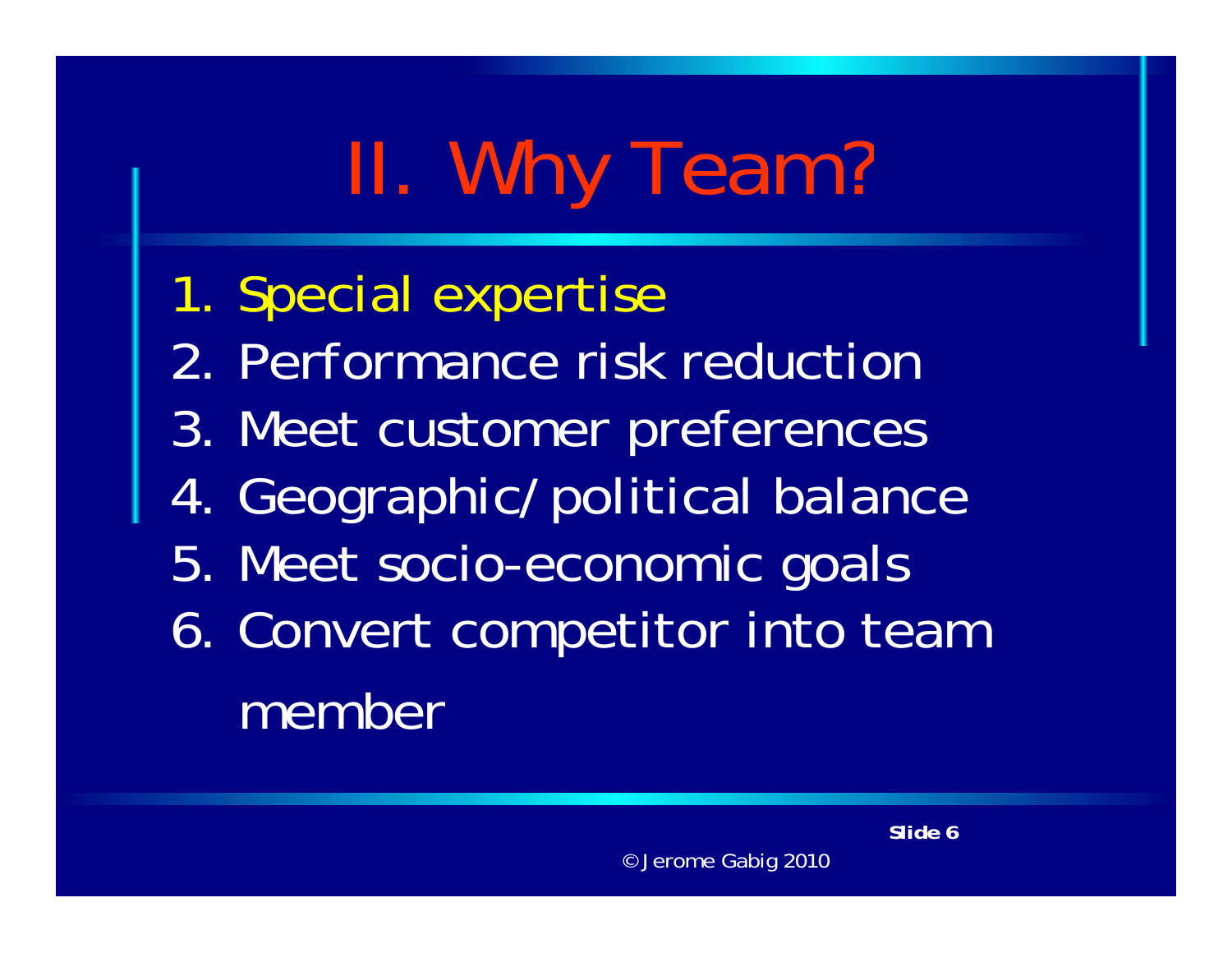#### *1 .Special Expertise*

"The Government will recognize the integrity and validity of contractor team arrangements; provided, the arrangements are identified and company relationships are fully disclosed…." *FAR § 9.603*

*Slide 7*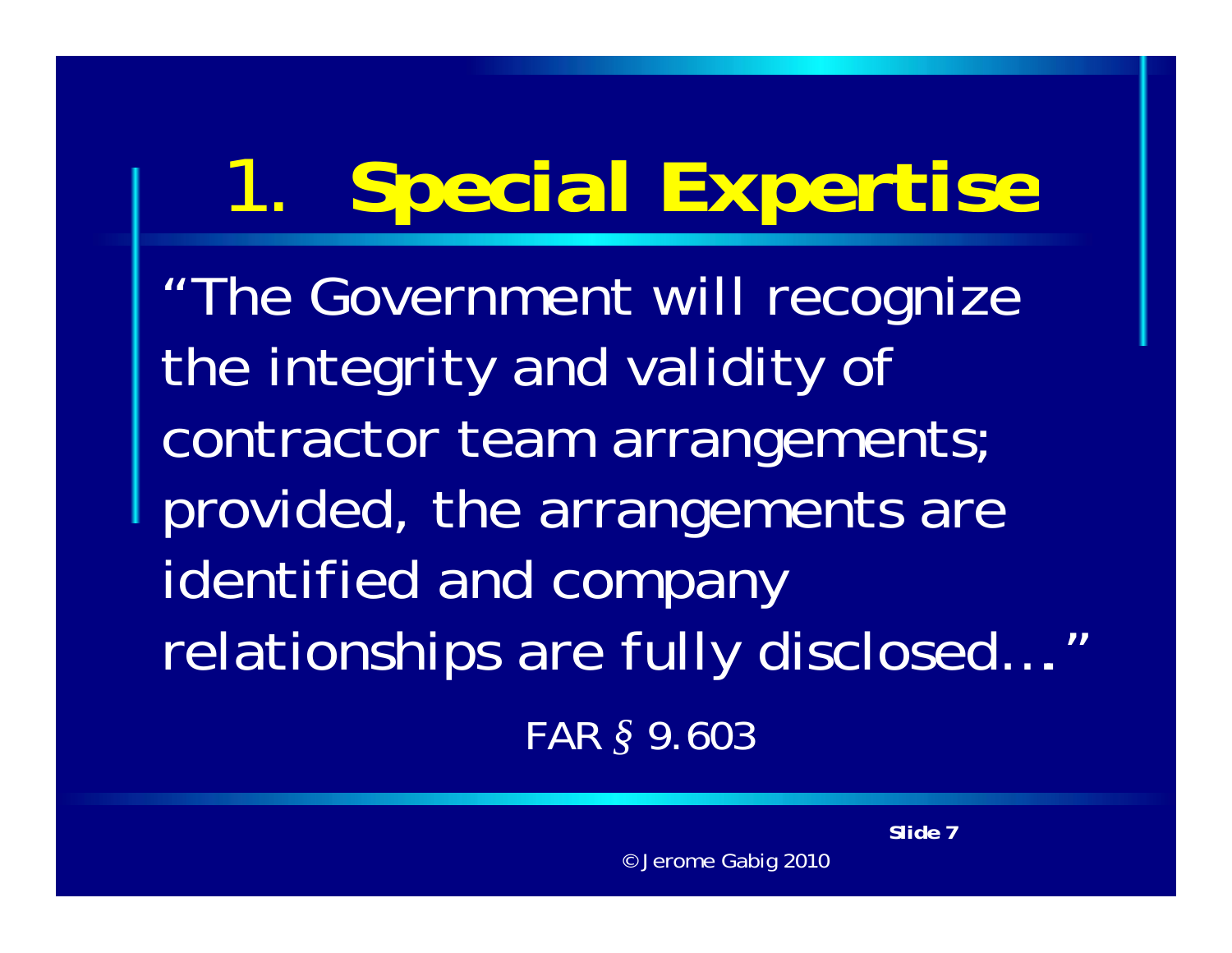#### *1 .Special Expertise*

The GAO has sustained a protest where the past experience of a subcontractor was not accredited to an offeror's proposal.

> *KIC Development, LLC, B-297425.2, January 26 2006 26,*

> > *Slide 8*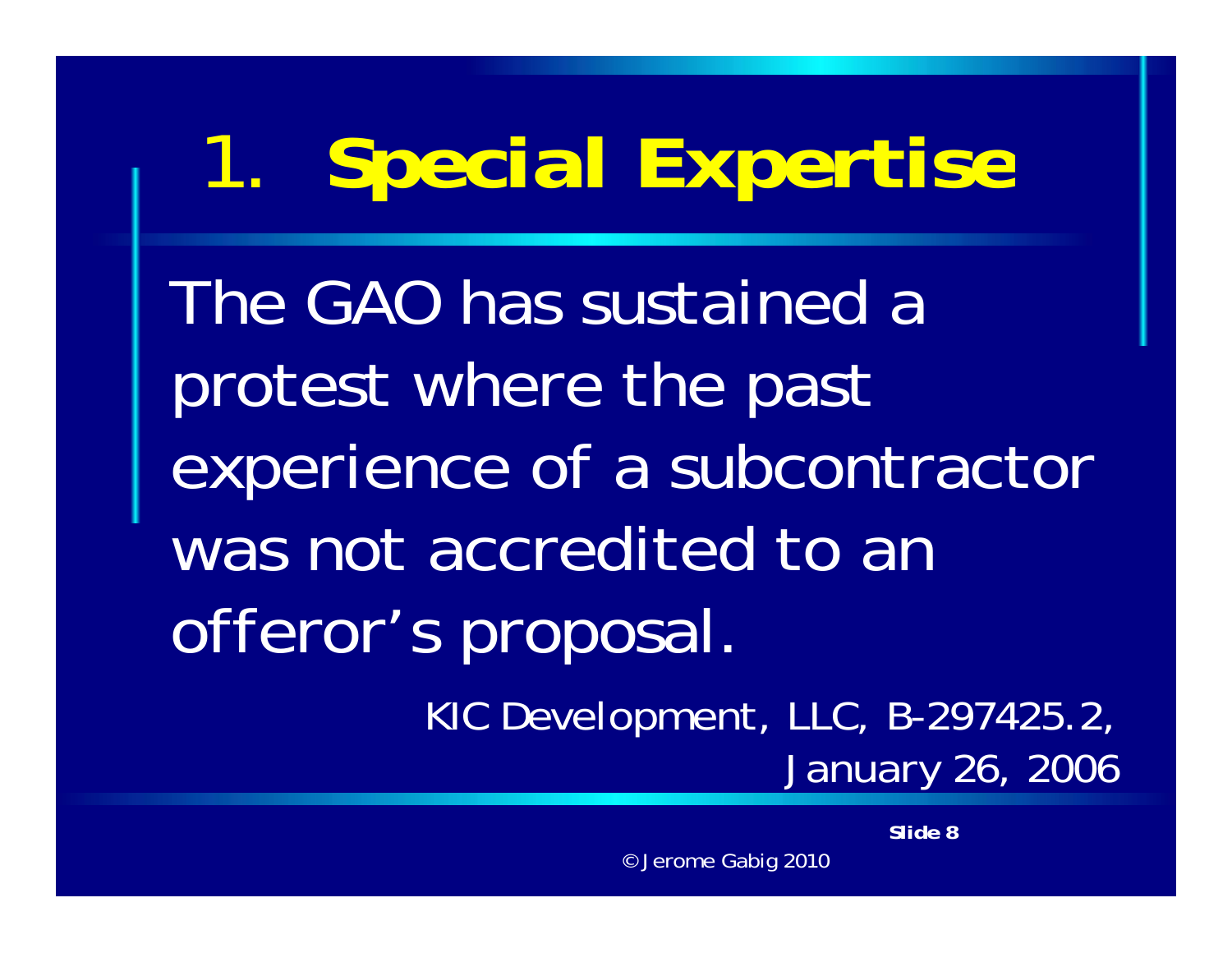#### *II Why Team? .*

- 1. Special expertise
- 2. Performance risk reduction
- 3. Meet customer preferences
- 4. Geographic/political balance
- 5. Meet socio-economic goals
- 6. Convert com petitor into team member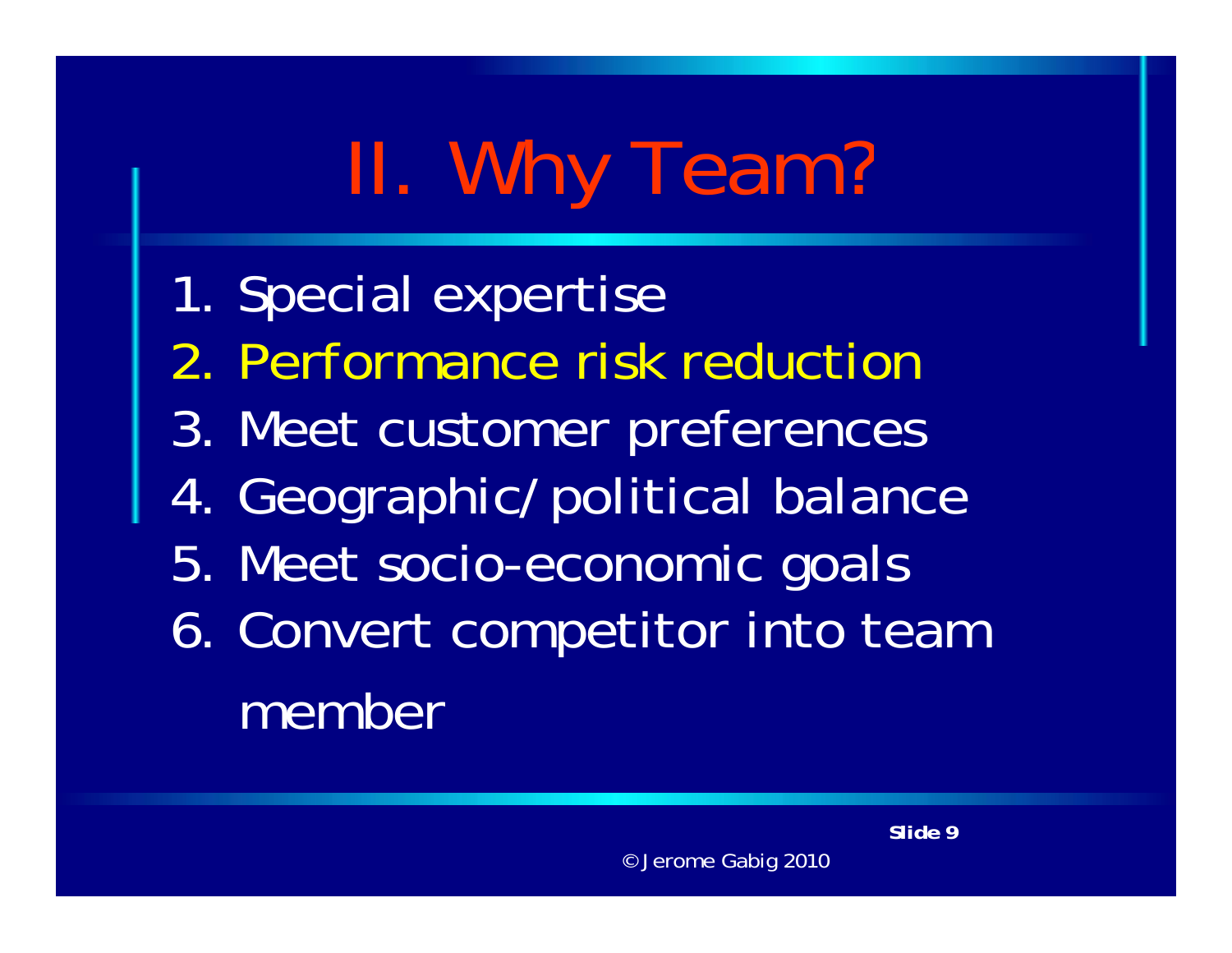### *2 Performance Risk Reduction 2.*

The Comptroller General sustained a contracting officer's conclusions that a newly formed team of three companies posed a "great risk" because the three companies had never worked to gether before.

*AIA-Todini-Lotos, B-294337, October 15, 2004*

*Slide 10*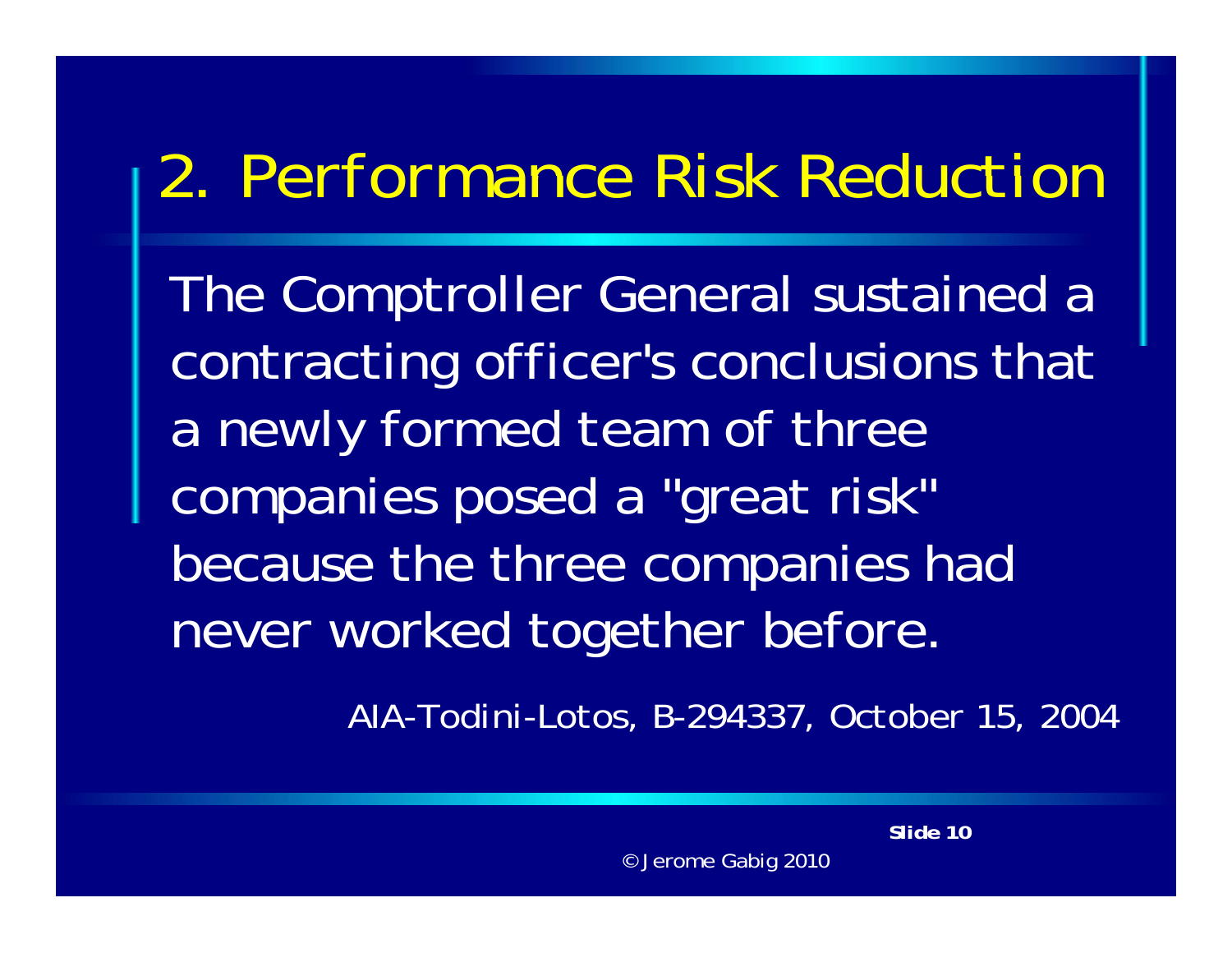#### *II Why Team? .*

- 1. Special expertise
- 2. Performance risk reduction
- 3. Meet customer preferences
- 4. Geographic/political balance
- 5. Meet socio-economic goals
- 6. Convert com petitor into team member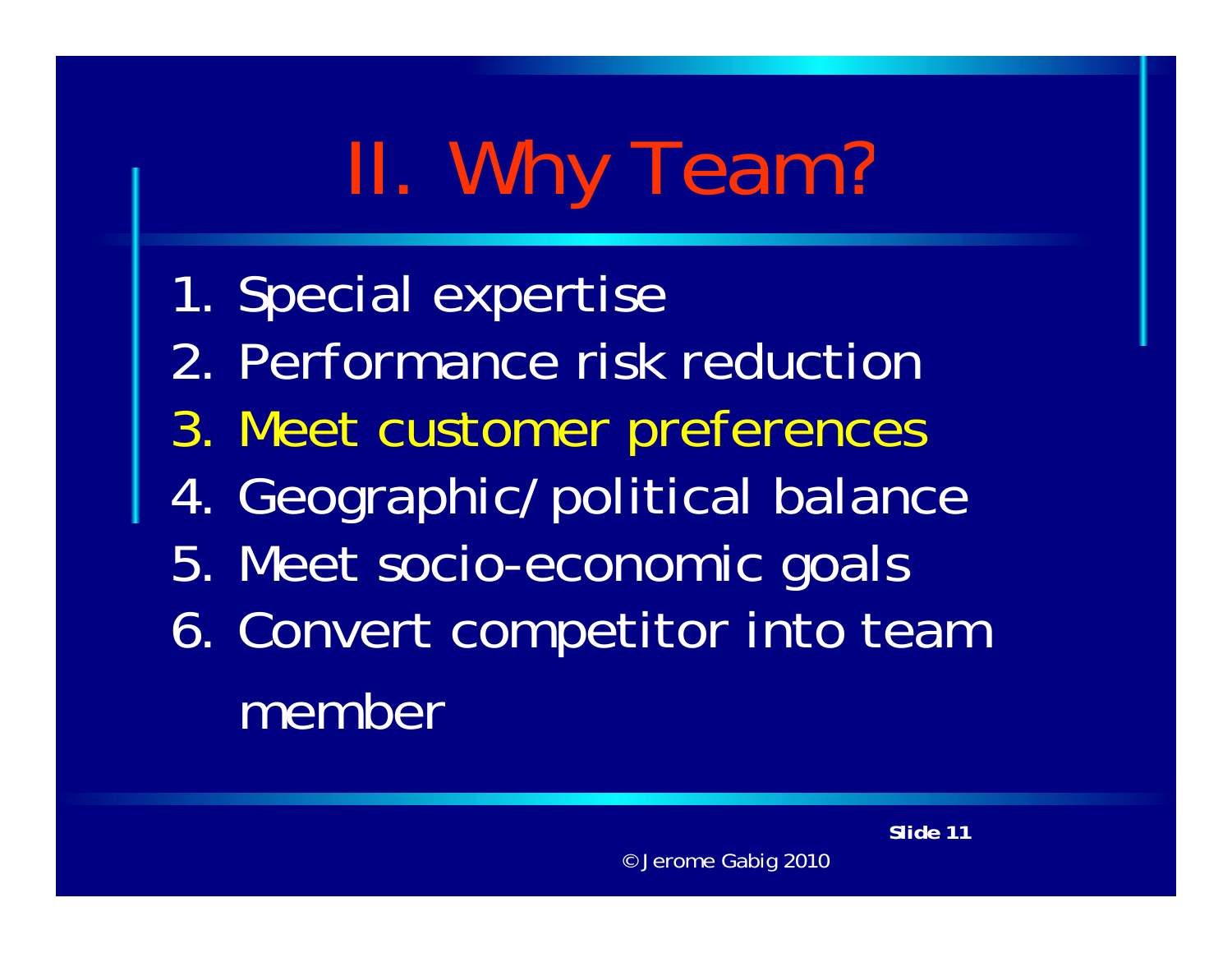## *3 M t C t P f 3. Meet Cus tomer Pre ferences*

- $\bullet$ • The Navy forced a teaming agreement between Northrop and McDonnell Douglas for the F-18.
- $\bullet$ • For the resulting litigation, see Northrop Corp. v. McDonnell Douglas Corp., 705 F. 2d 1030 (9th Cir.)

*Slide 12*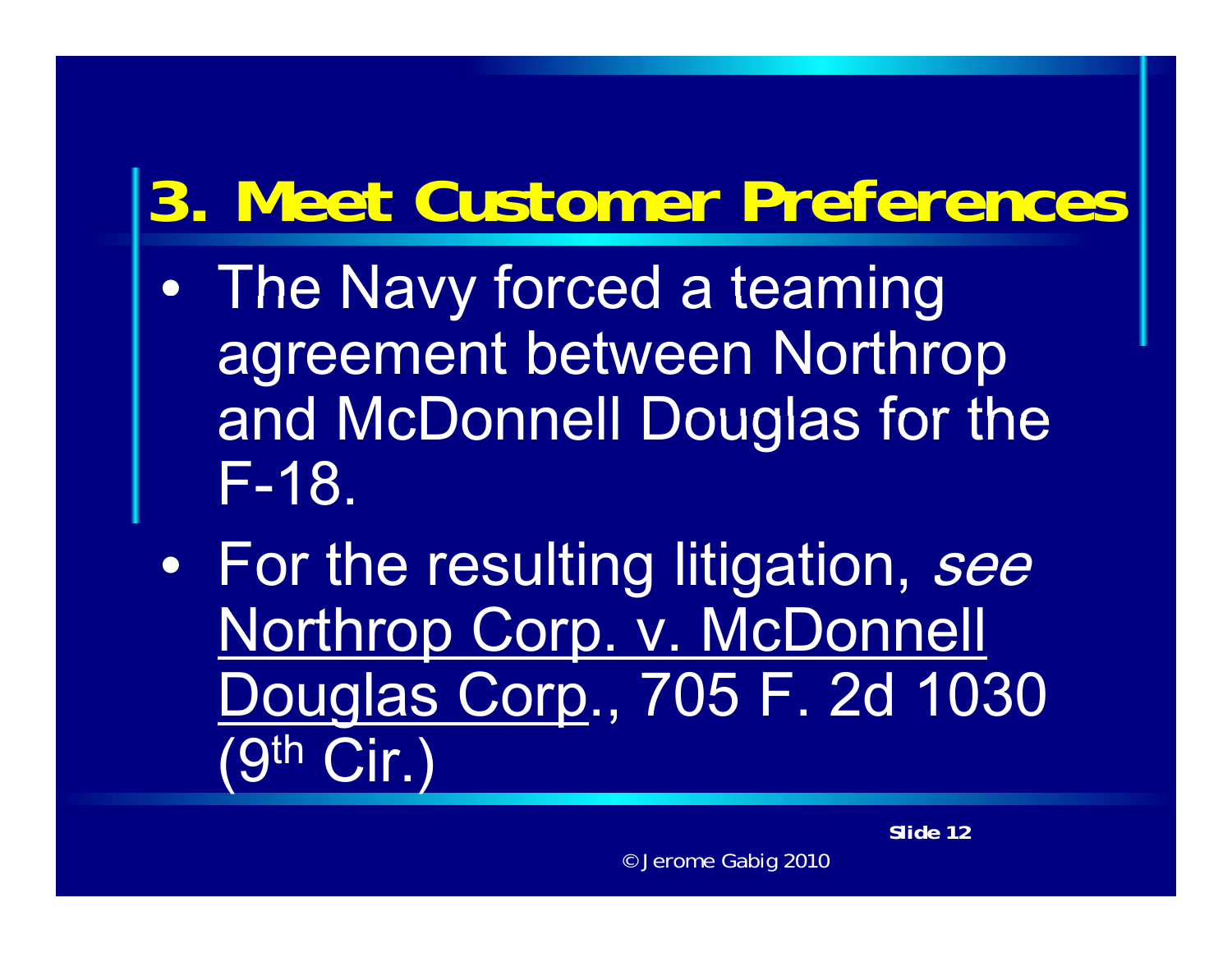#### *II Why Team? .*

- 1. Special expertise
- 2. Performance risk reduction
- 3. Meet customer preferences
- 4. Geographic/political balance
- 5. Meet socio-economic goals
- 6. Convert com petitor into team member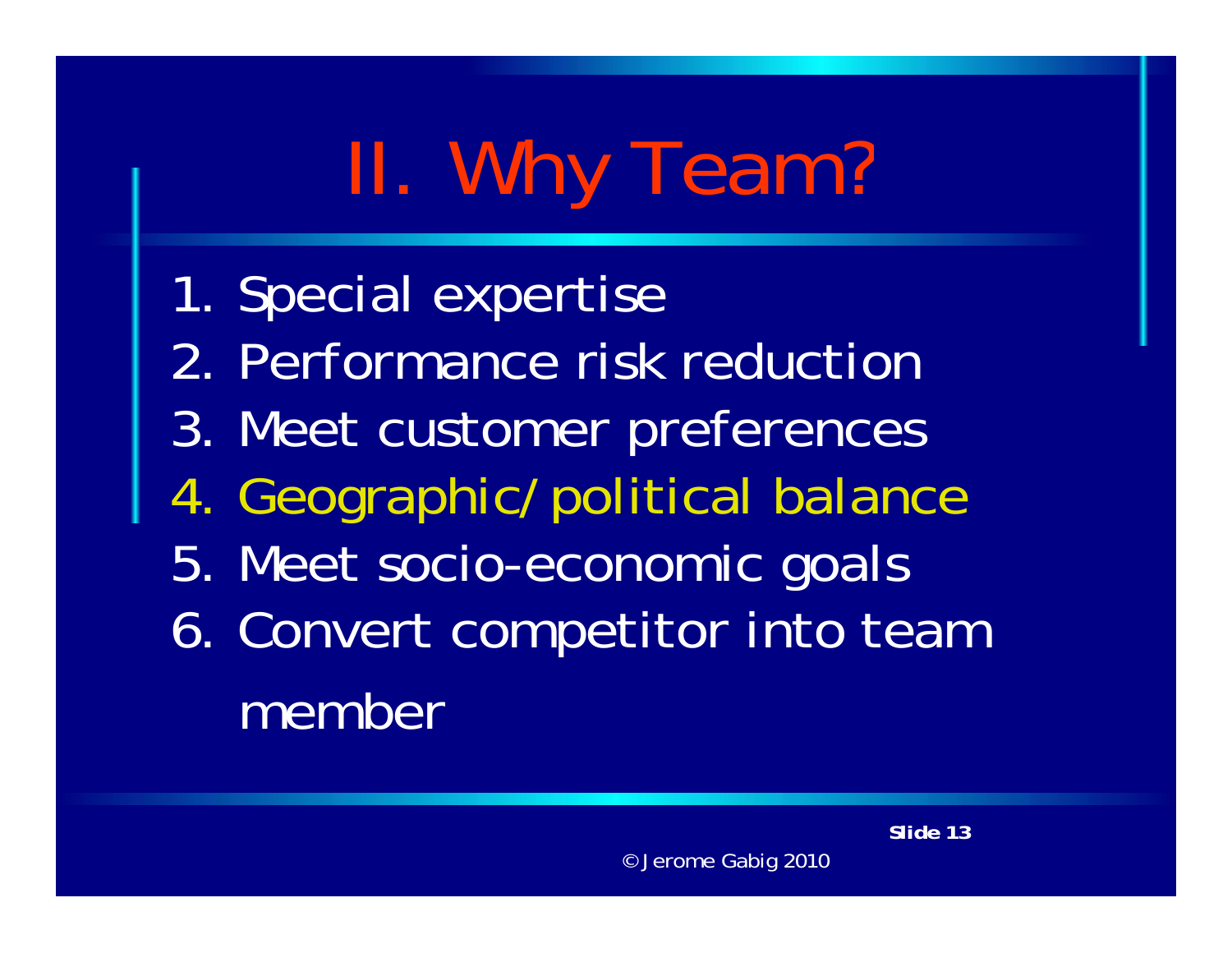## *4 Geo/Political Balance 4.*

"The B -2 is the most expensive plane ever built. Estimates for the costs per plane in excess of \$1.5 billion each. The B -2 bomber has a piece of it made in every state of the United States."

*http://www theblackvault com/wiki/index php/B -2 Spirit http://www.theblackvault.com/wiki/index.php/B2\_Spirit*

*Slide 14*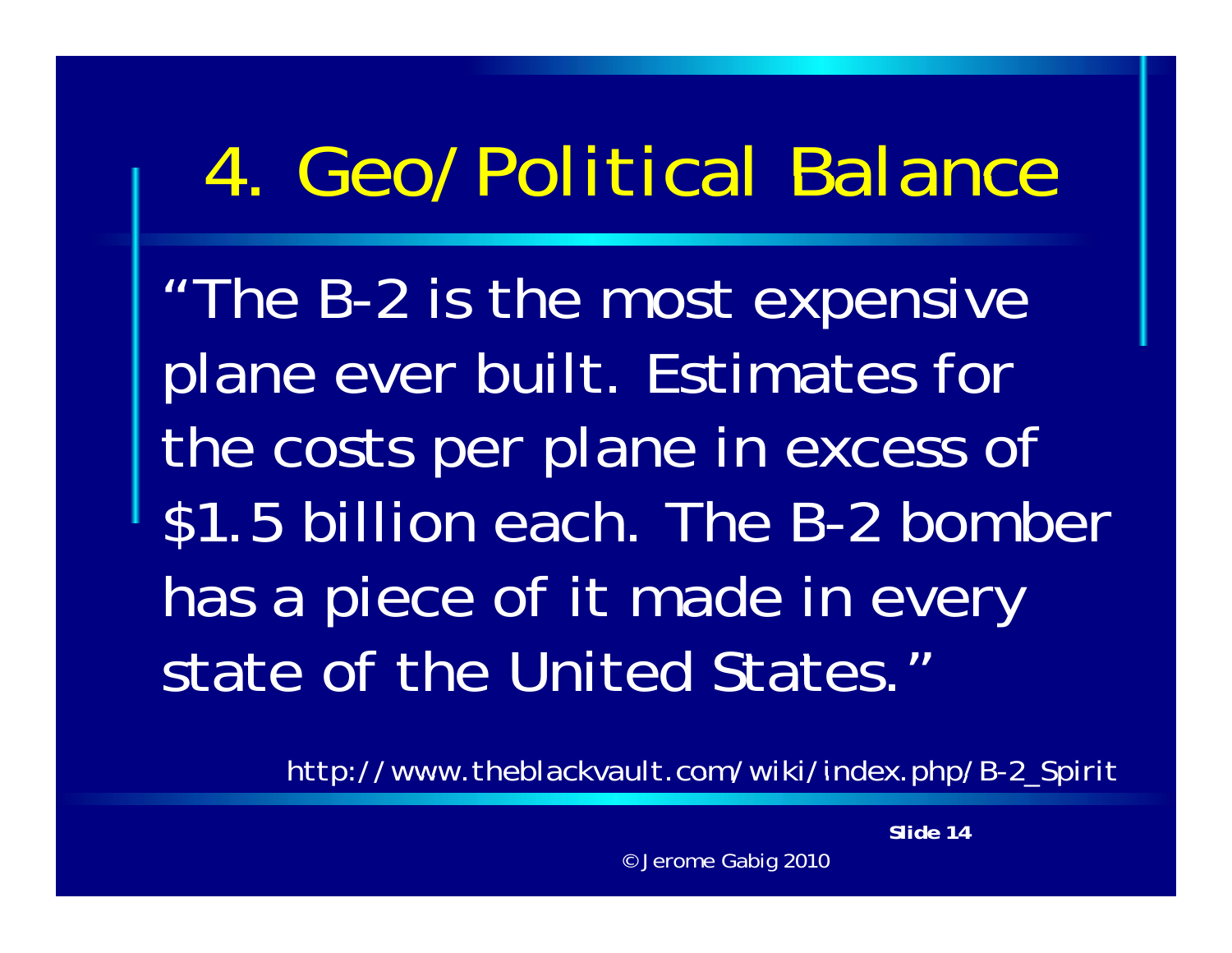#### *II Why team? .*

- 1. Special expertise
- 2. Performance risk reduction
- 3. Meet customer preferences
- 4. Geographic/political balance
- 5. Meet socio-economic goals
- 6. Convert com petitor into team member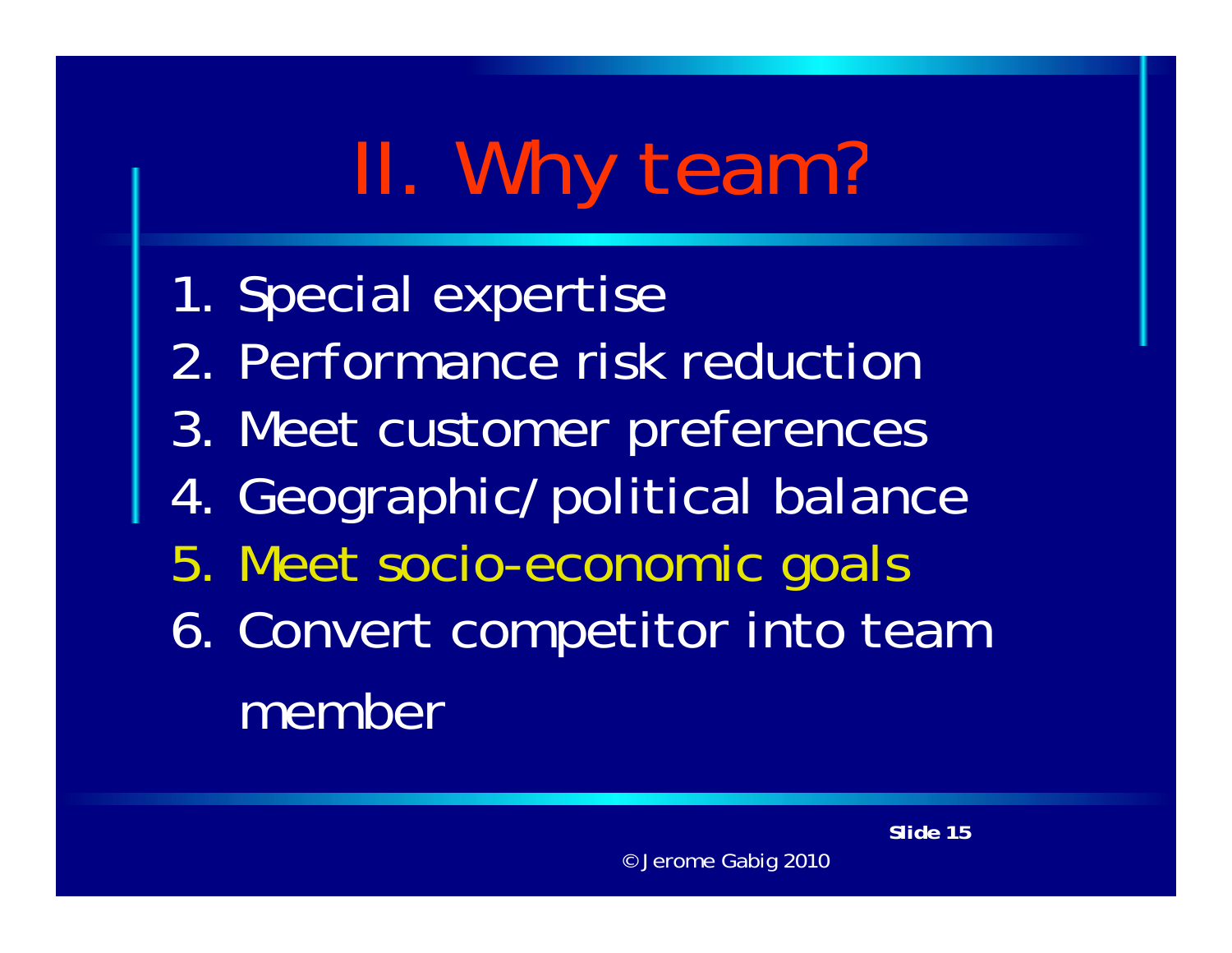## *5 Social 5. Social-Economic Goals*



 $\bullet$ **The "Rule of Two"** *FAR § 19.202-2(b)*  $\bullet$  **"At least 50% of the cost of contract performance"**  *FAR § 52.219-14*  $\bullet$  **Affiliation**  *13 CFR §121.103* • **Ostensible subcontractor**  *13 CFR § 121.103(f)*

*Slide 16*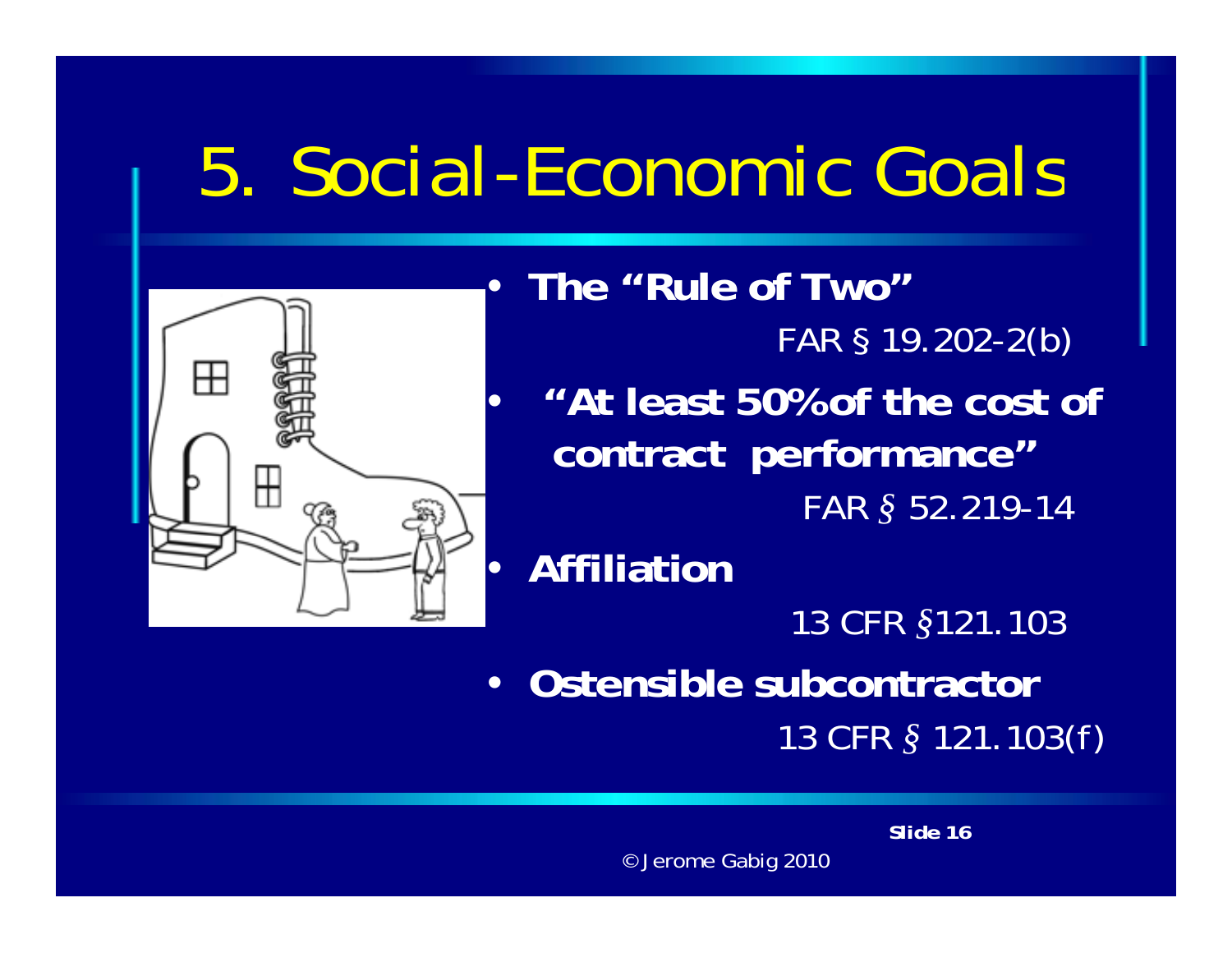#### *II Why Team? .*

- 1. Special expertise
- 2. Performance risk reduction
- 3. Meet customer preferences
- 4. Geographic/political balance
- 5. Meet socio-economic goals
- 6. Convert a com petitor into a team member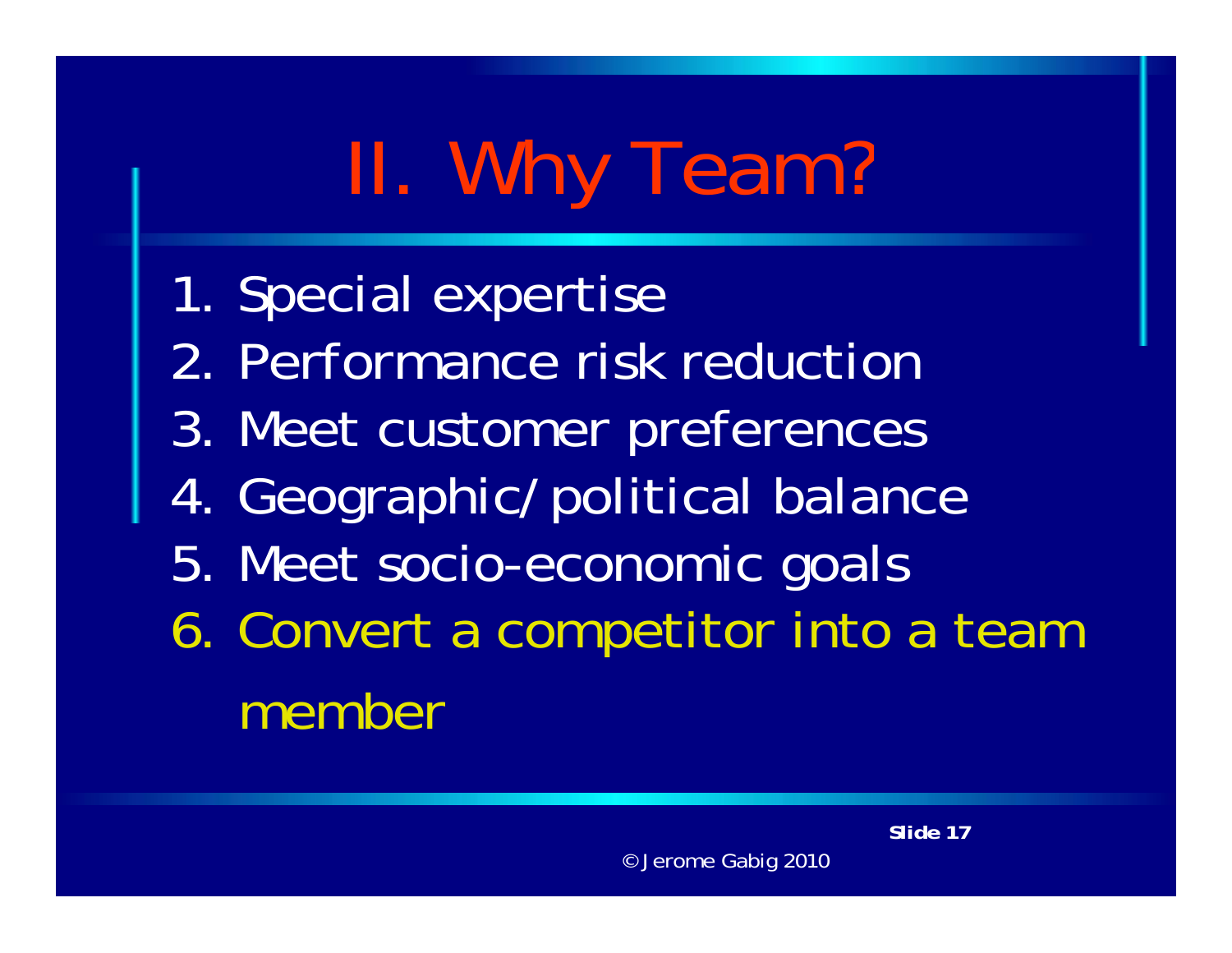## 6. Eliminating A Competitor?

*U S <sup>v</sup> Alliant U.S. v. Techsytems Techsytems, Inc.*

- Alliant and Aerojet-General competed against each other in the Combined Effects Munition (CEM) market
- In 1990, the Air Force "downsized " to one vendor-Alliant
- After the Gulf War, Air Force issued RFP seeking competition

*Slide 18*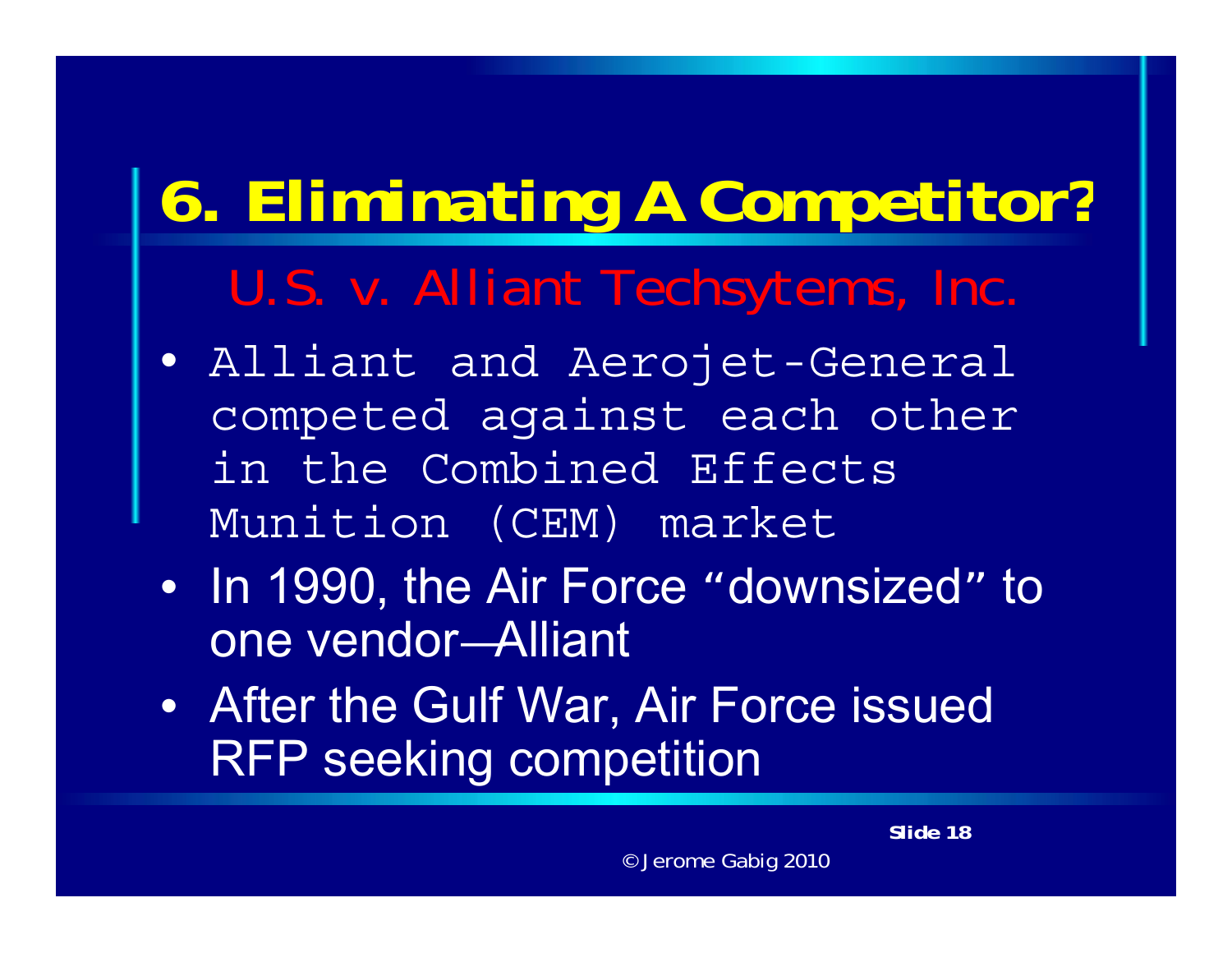### *II. Eliminating A Competitor?*

- Alliant and Aerojet entered into a teaming agreement and submitted a sin gle bid for the CEM contract with Alliant acting as the prime
- The price submitted by the Alliant/Aerojet team was higher than previous contracts
- DOJ brought an action based on *Slide 19* ${\sf Sherman\, Act,\, Sectign_{\sf A}\hspace{-1pt}._{\sf Gabig\,2010}}$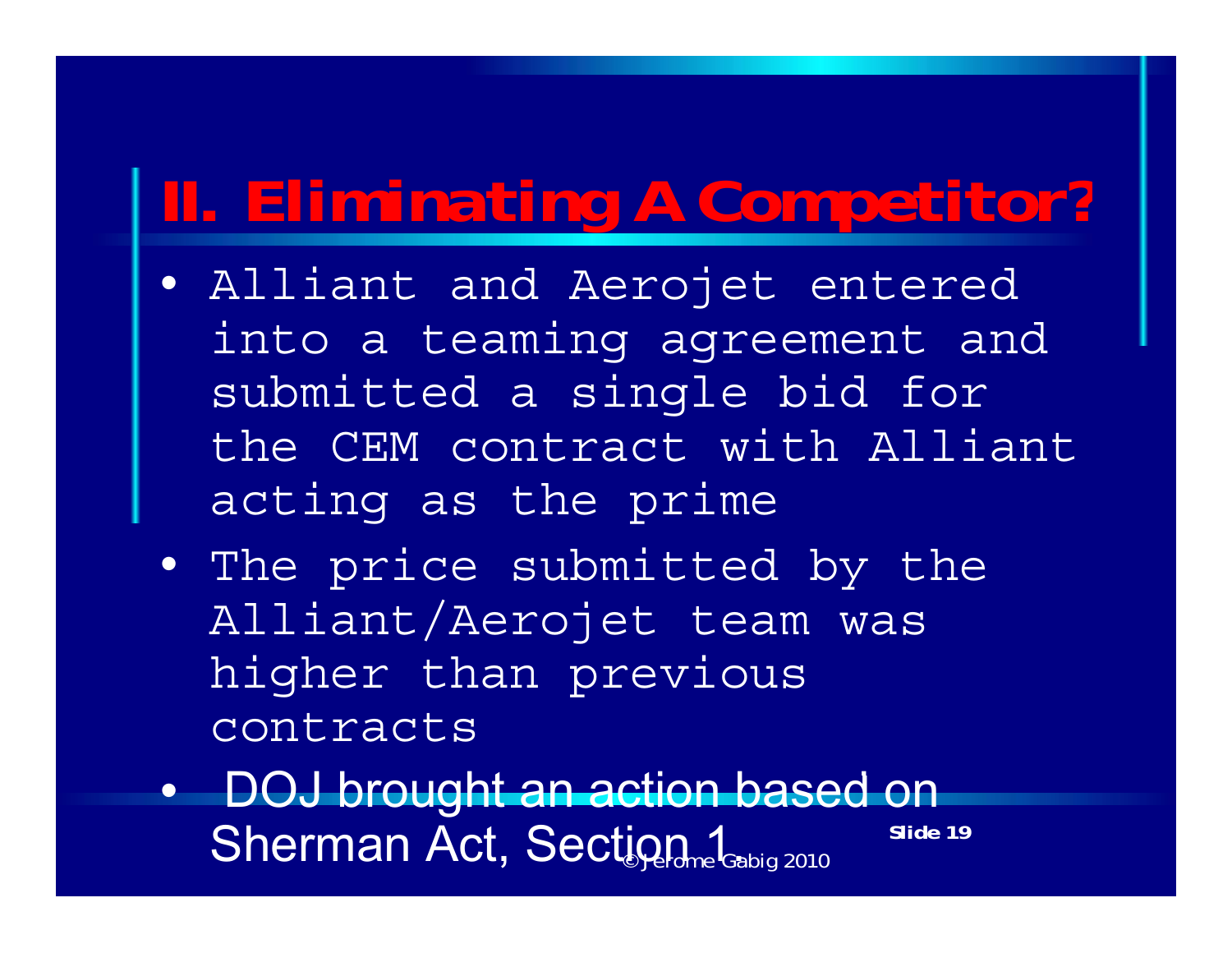### *II. Eliminating A Competitor?*

Alliant and Aerojet subsequently entered into a consent decree with DOJ.

- Agreed to pay \$2,047,500
- $\bullet$ • Agreed to implement an antitrust compliance program
- Agreed not to entering into future teaming agreements for production of CEM systems

*Slide 20*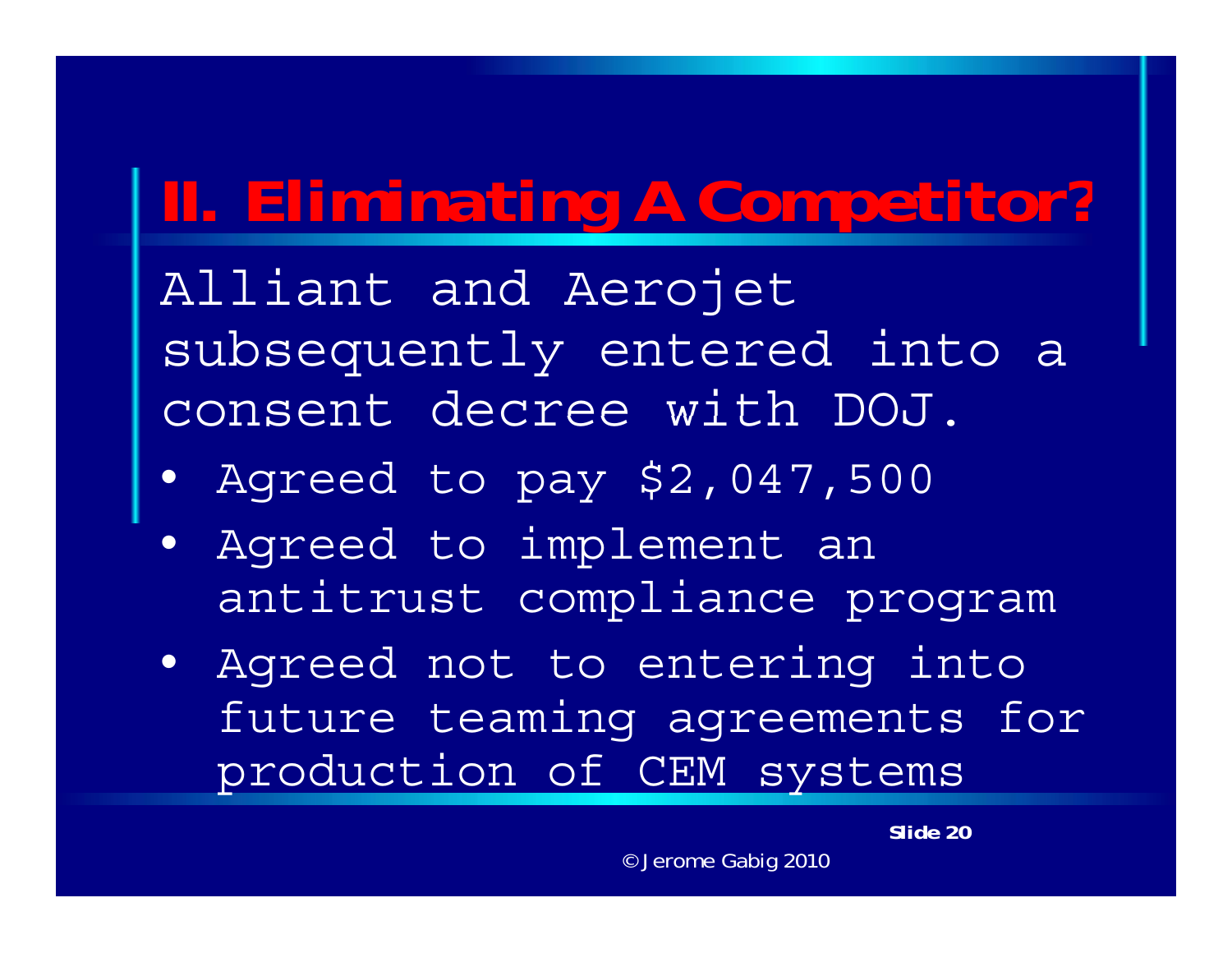"The Contractor is responsible for the unexcused performance failures of its subcontractors."

*Johnson Management Group CFC v. Martinez, 308 F.3d 1245 (Fed Cir 2002) (Fed.*

*Slide 21*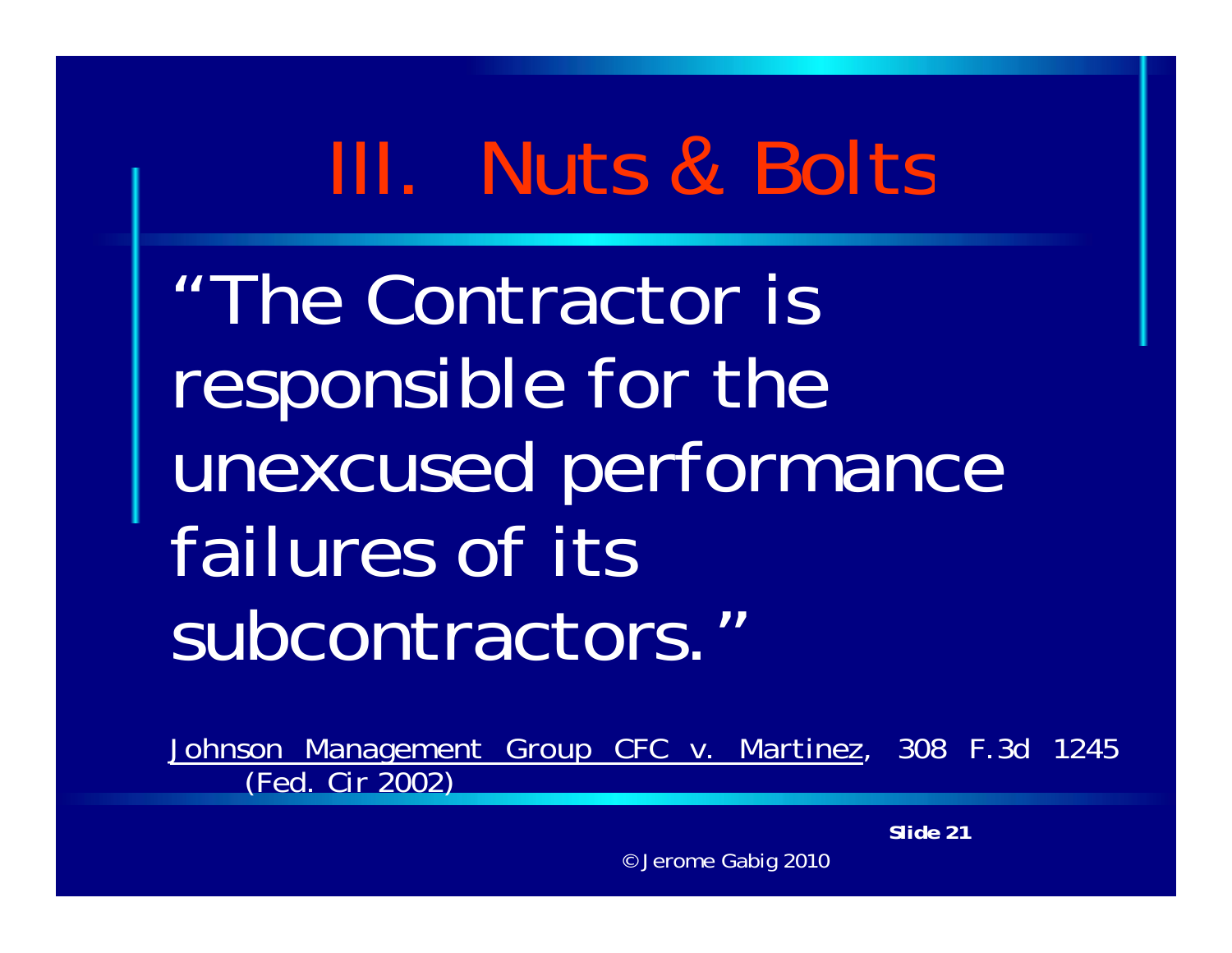A prime contractor can be held liable to the government for a third tier subcontractor not providing accurate cost or pricing data.

McDonnell Aircraft, ASBCA No. 44504, 03-1 BCA  $\textsf{P}$  32,154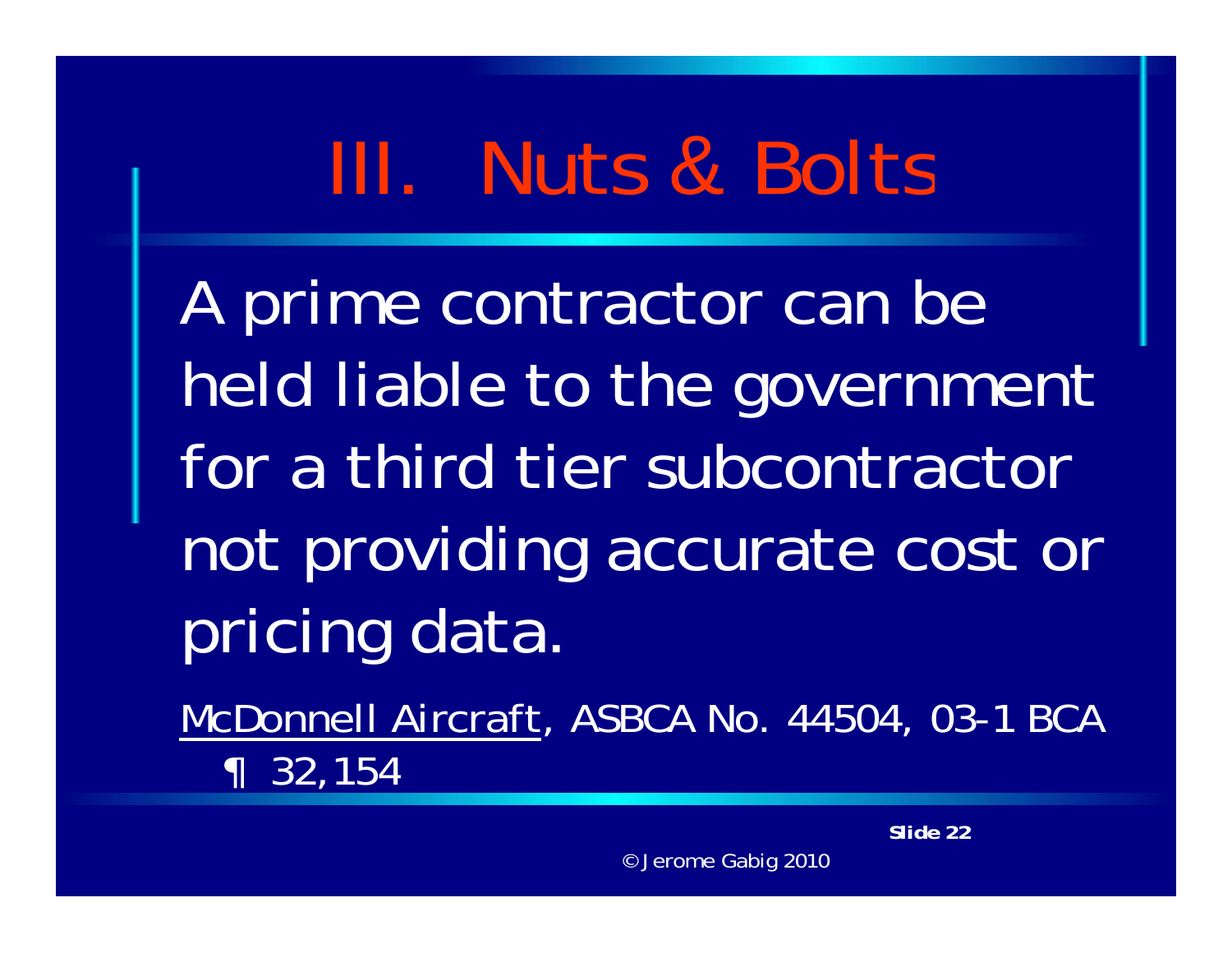If a subcontractor fails to make appropriate payments under labor laws such as DB, SCA, or FLSA, prime can be held financially liable. *Mohr v. J. Pease Constr. Co.,* 1994 WL 171512 (N.D.Ill. May 2, 1994)

*Slide 23*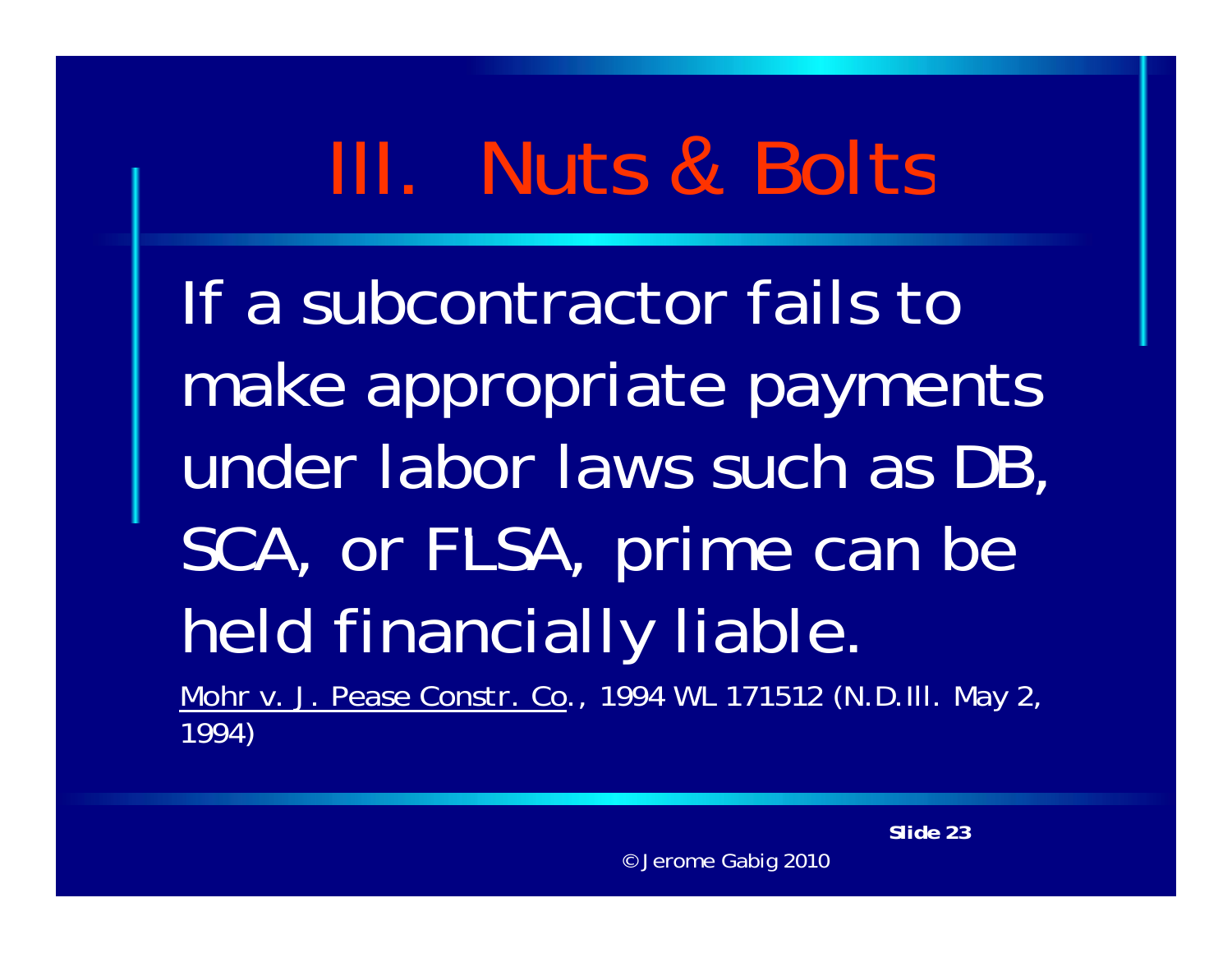- Little authority to support argument that key FAR clauses are binding on subcontractors based on Christian doctrine.
- Prime who does not correctly "flow down" appropriate FAR clauses is at risk of subcontractor not being bound.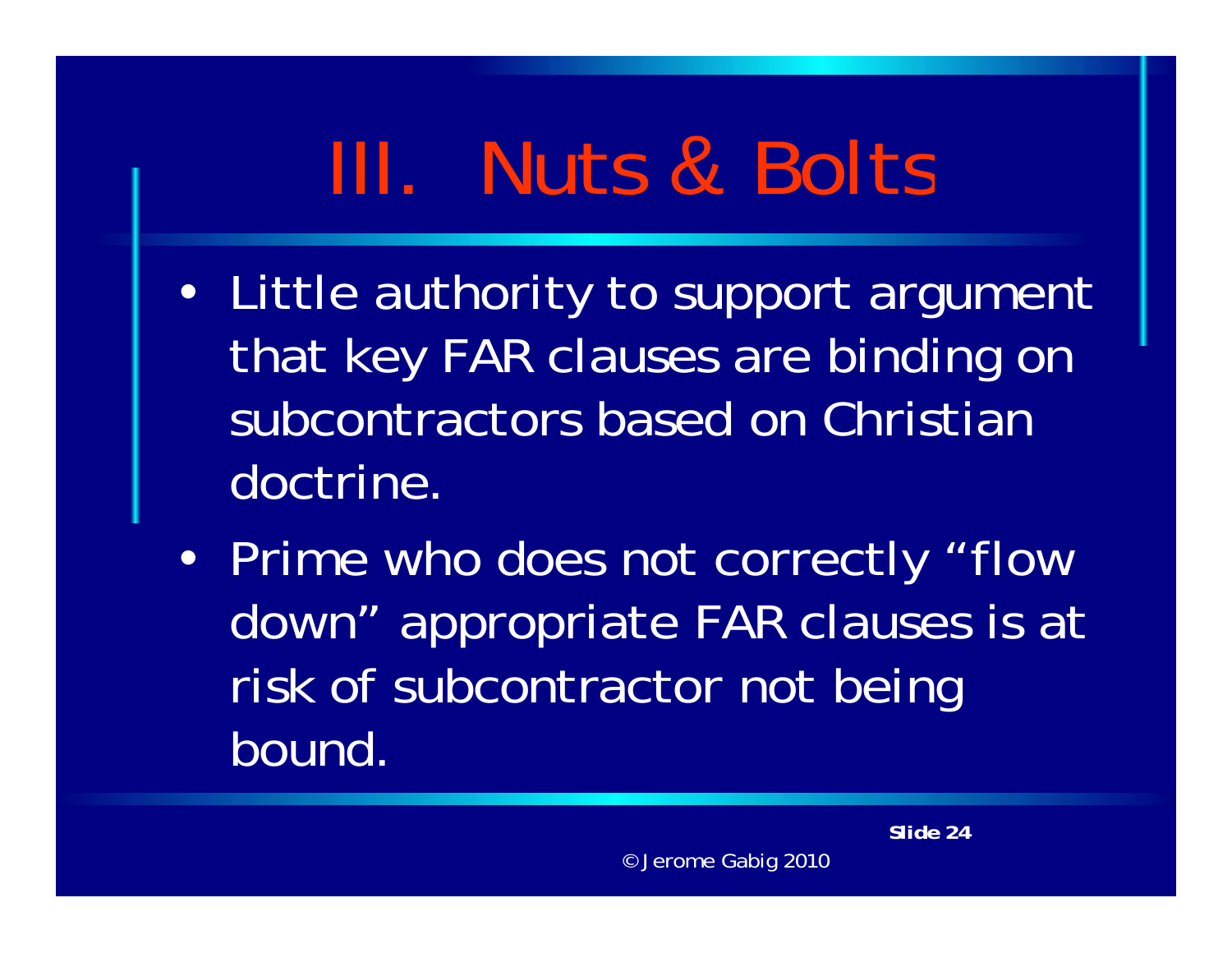An organizational conflict of interest (OCI) of a subcontractor can be imputed to the prime contract



*Slide 25*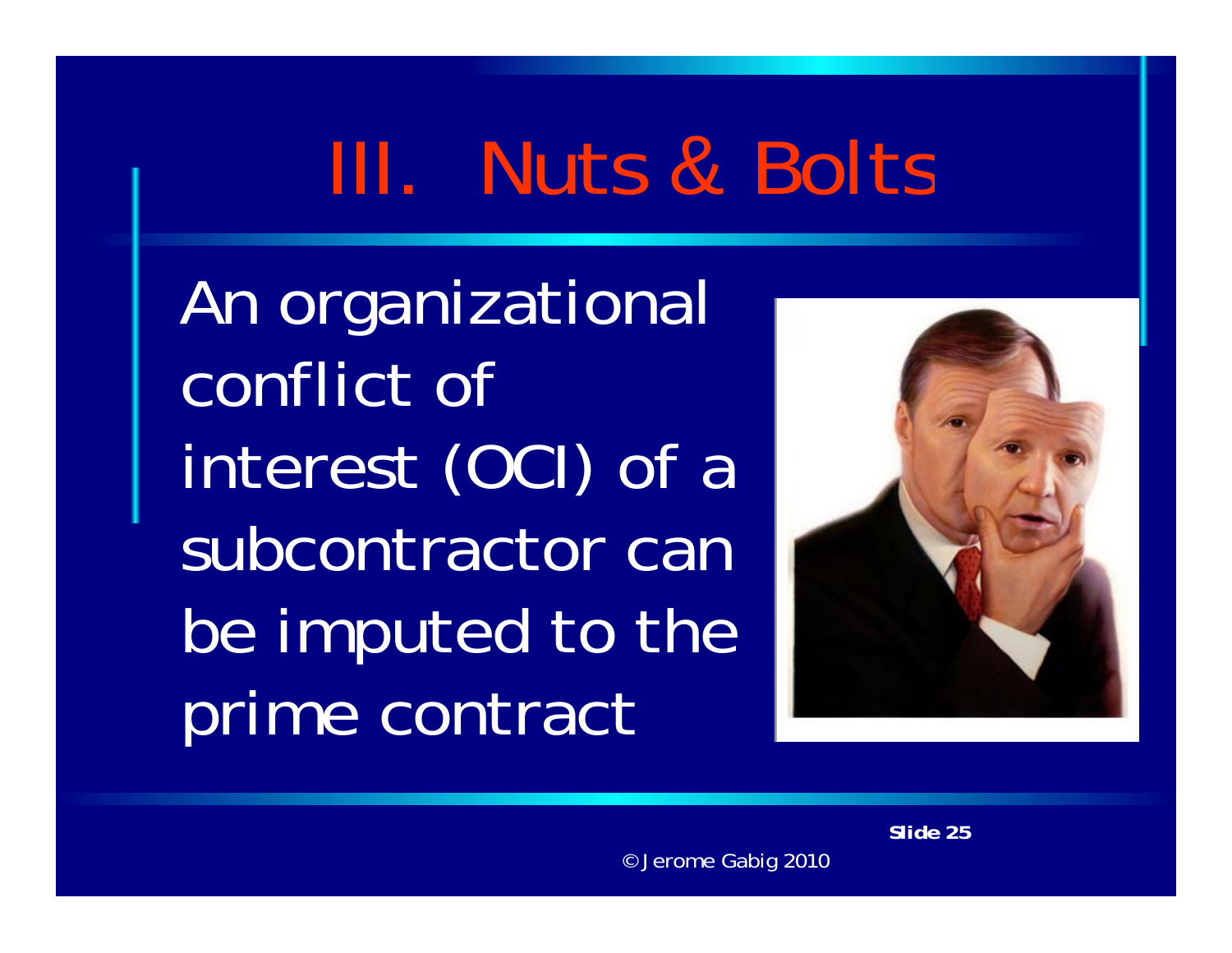The underlying procurement was for managed health care in California for CHAMPUS beneficiaries who included military members and their dependents. The estimated value of the contract was  $>$  \$2.5 billion.

Qualmed proposed Lewin –VHI as a subcontractor for mental health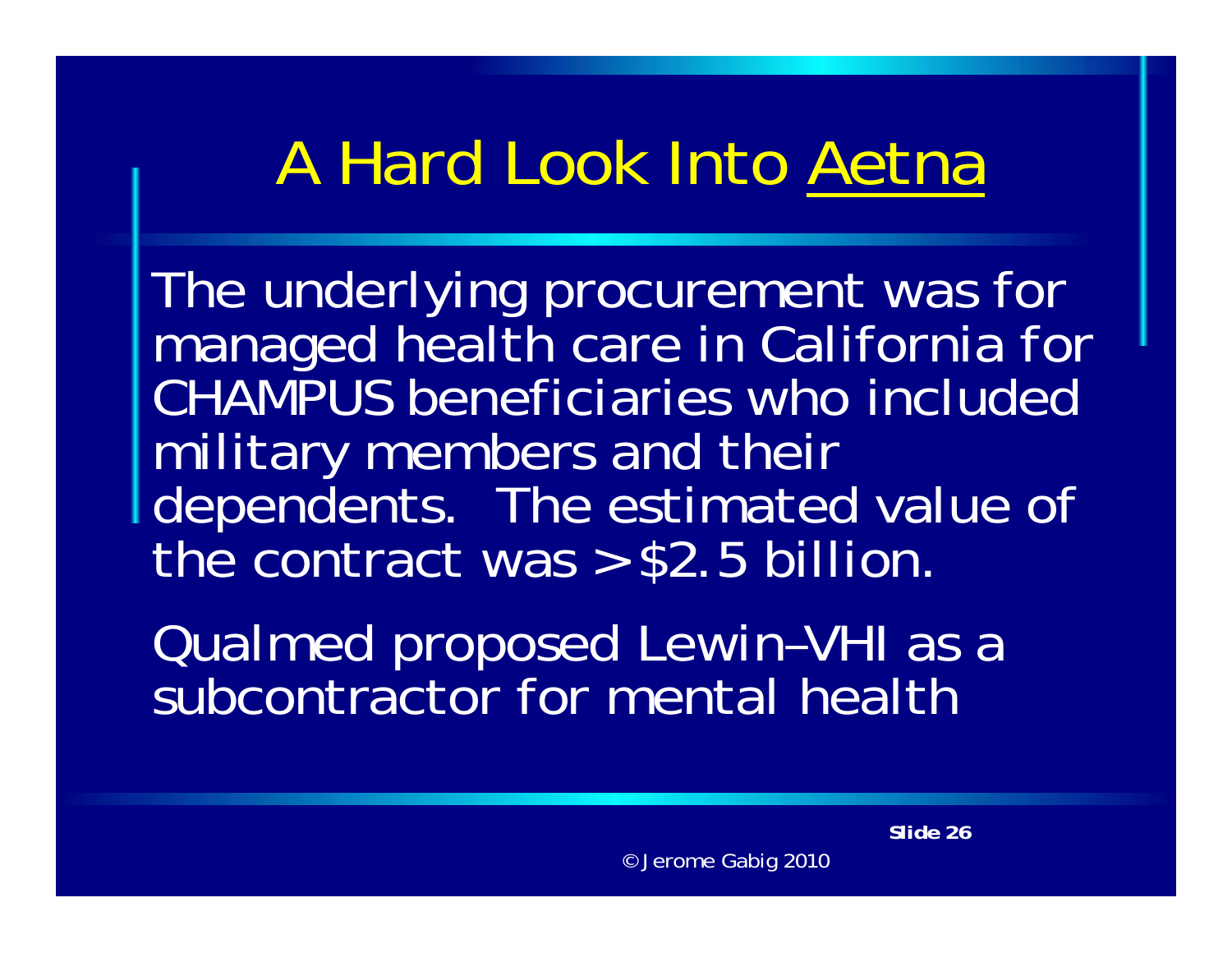""QualMed asked the agency for guidance about resolution of the potential organizational conflict of interest. **QualMed indicated that it could submit a proposal without VBH's participation,** if the Lewin–VHI affiliate's involvement posed a problem for OCHAMPUS."

*Slide 27*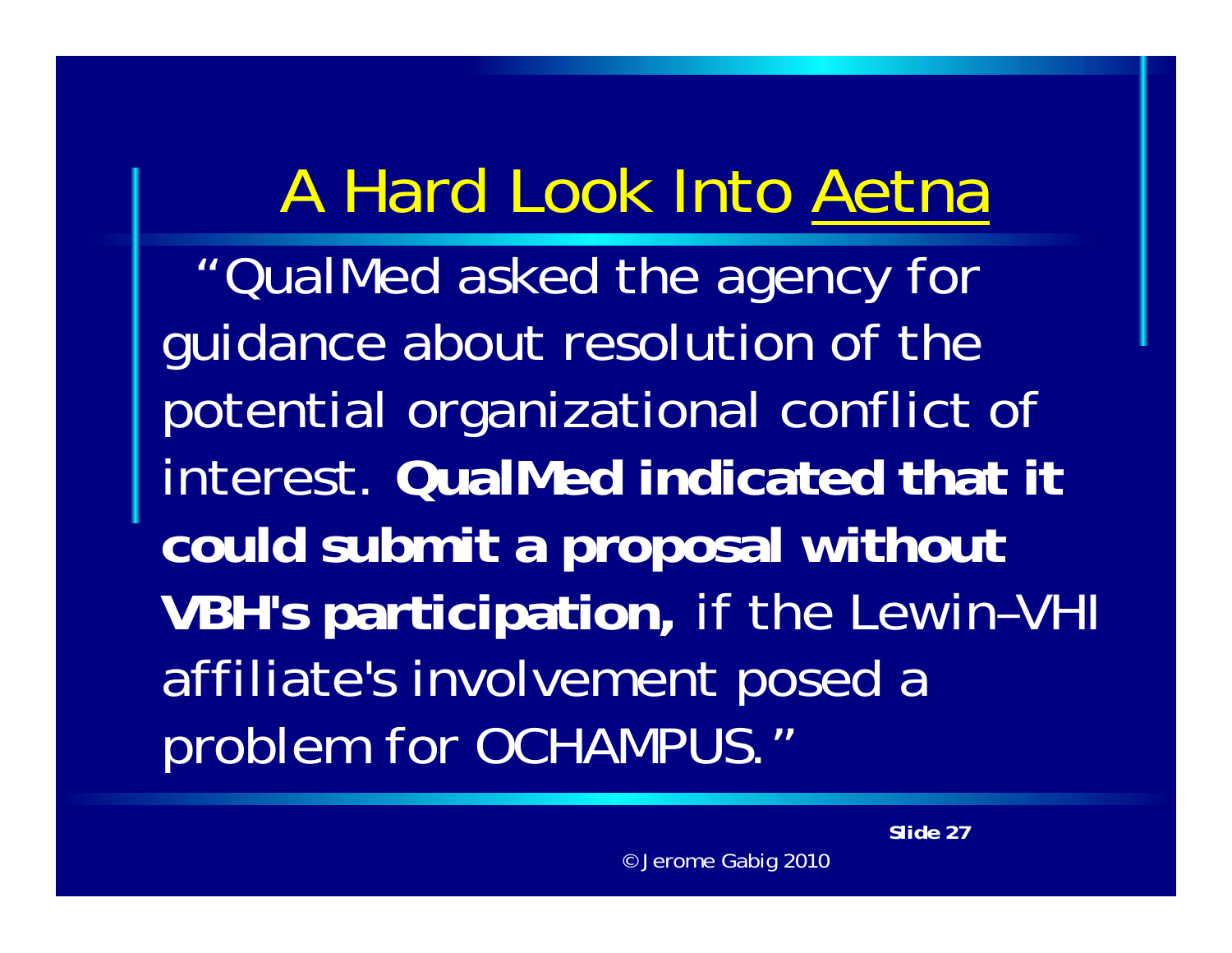"Agency counsel and the contracting officer responded that the agency had experience in this area, and that, so long as QualMed submitted an acce ptable plan fo r mitigation <sup>o</sup> f the conflict, the agency would approve it and VBH could serve as QualMed's subcontractor."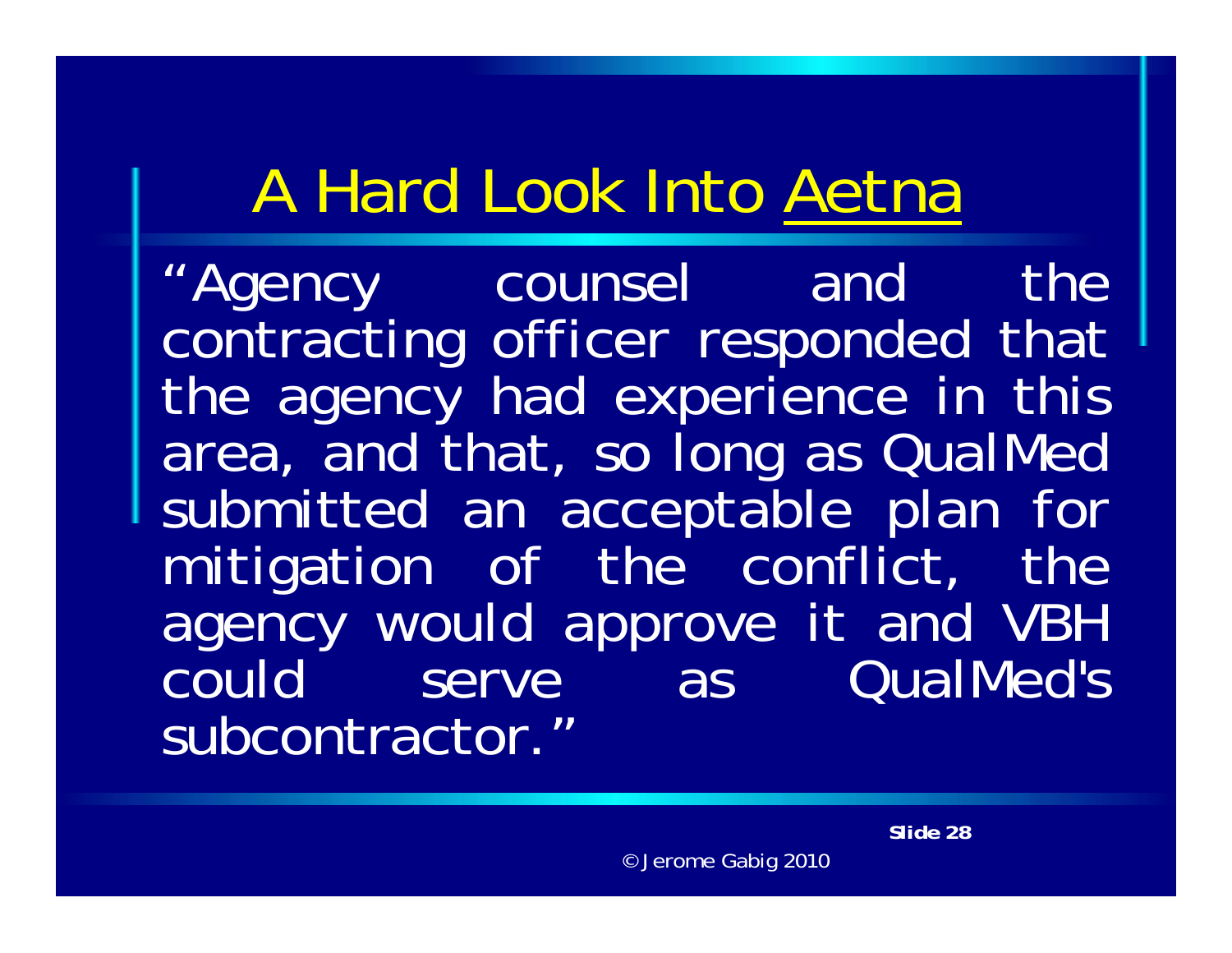The approved mitigation plan stated that CHAMPUS "employees will subject Lewin-VHI's work to close scrutin y in a manner determined by the agency….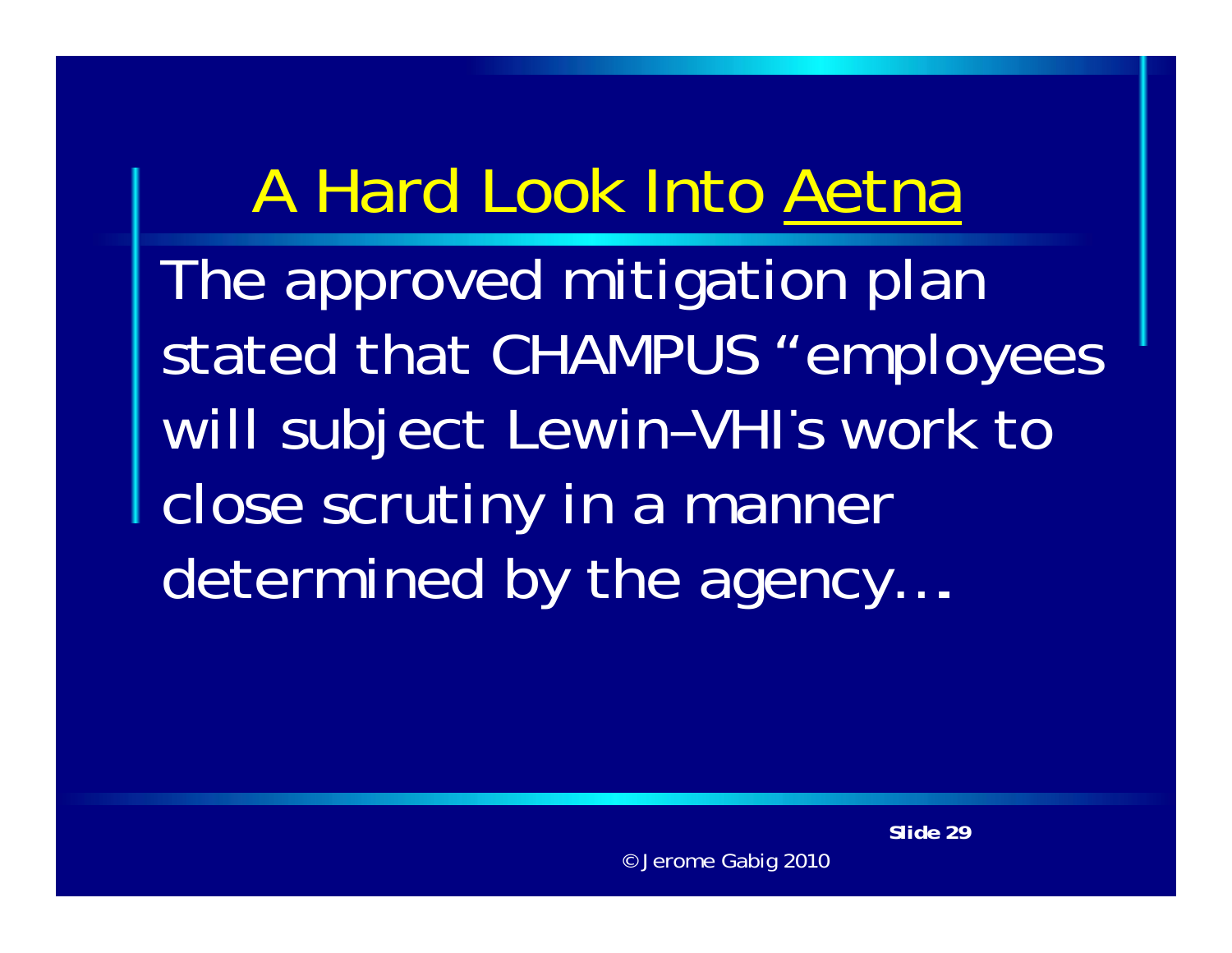The GAO stated: "The protests here reflect the third type of organizational conflict of interest, involving potentially impaired objectivity ... whether … vviivuivi its affiliate would receive a \$183 million subcontract."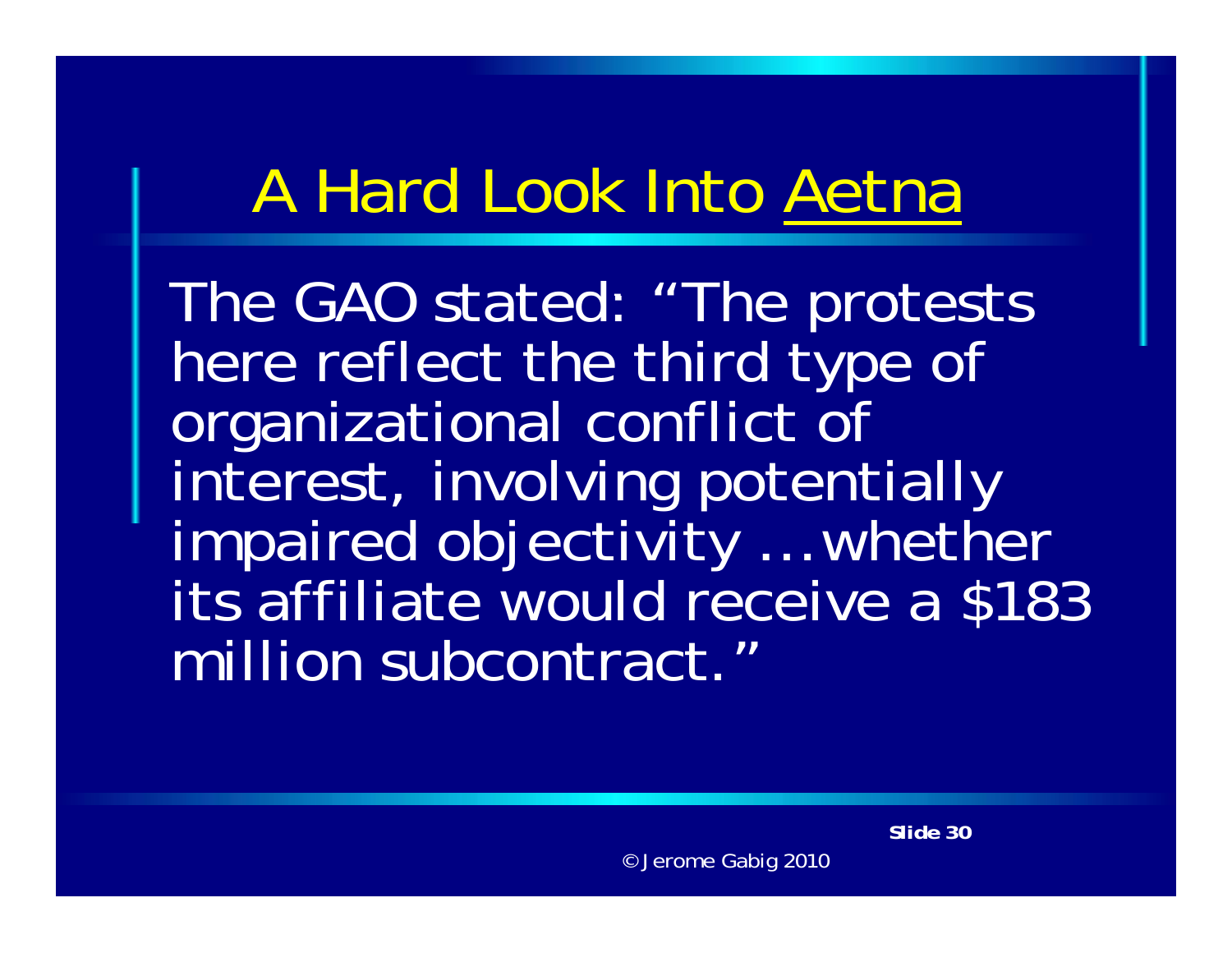A Hard Look Into Aetna GAO's reason for sustainin g protest:

"the agency failed to take reasonable steps to learn the relevant facts about the organizational conflict of interest."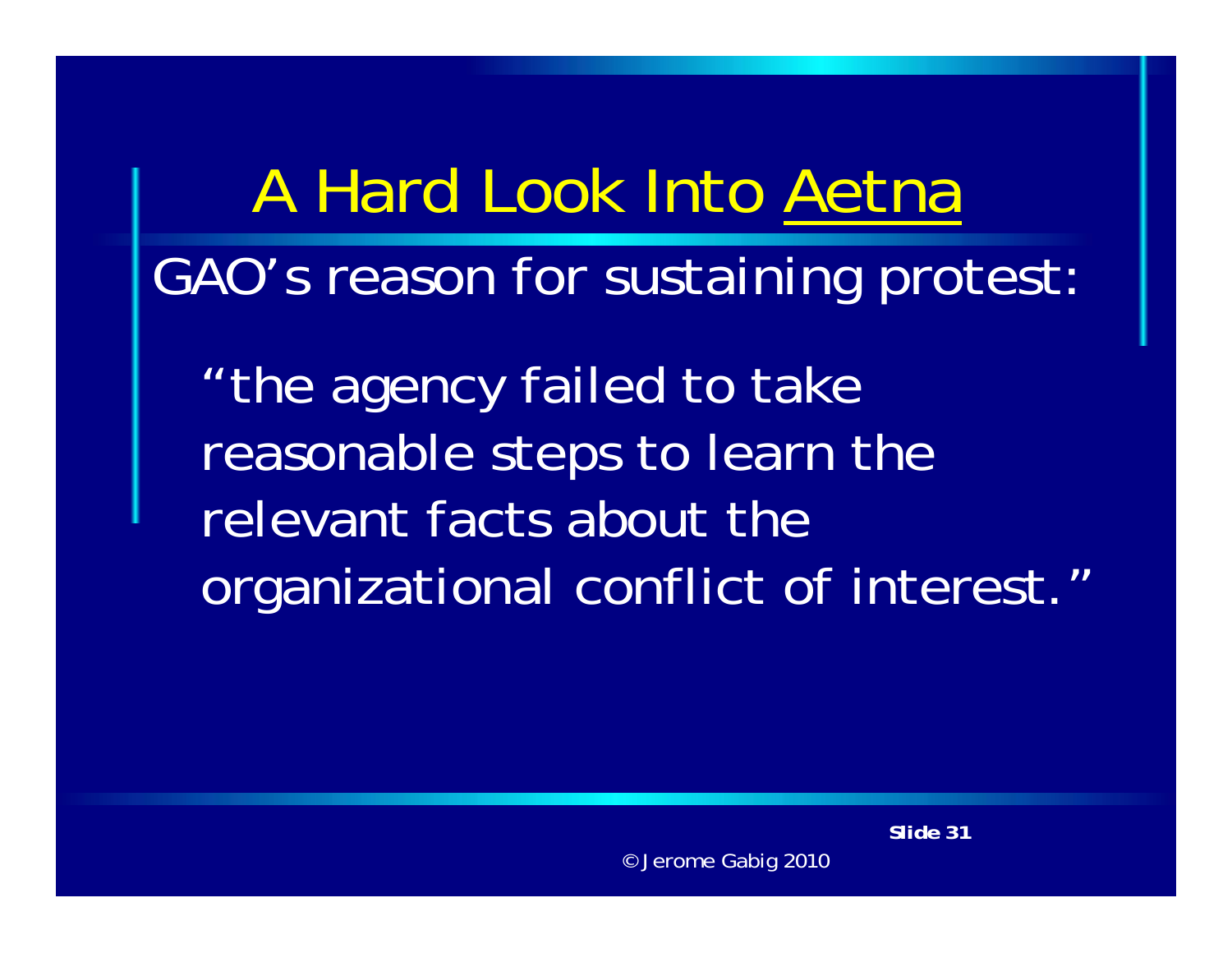QualMed challen ged the GAO decision in USDC. The court held that, notwithstanding that QualMed arguably was not to "blame" for the OCI, blame was not relevant to a finding that an OCI existed.

QualMed, Inc. v. OCHAMPUS, 934 F. Supp. 1227 (D. Col. 1996).

*Slide 32*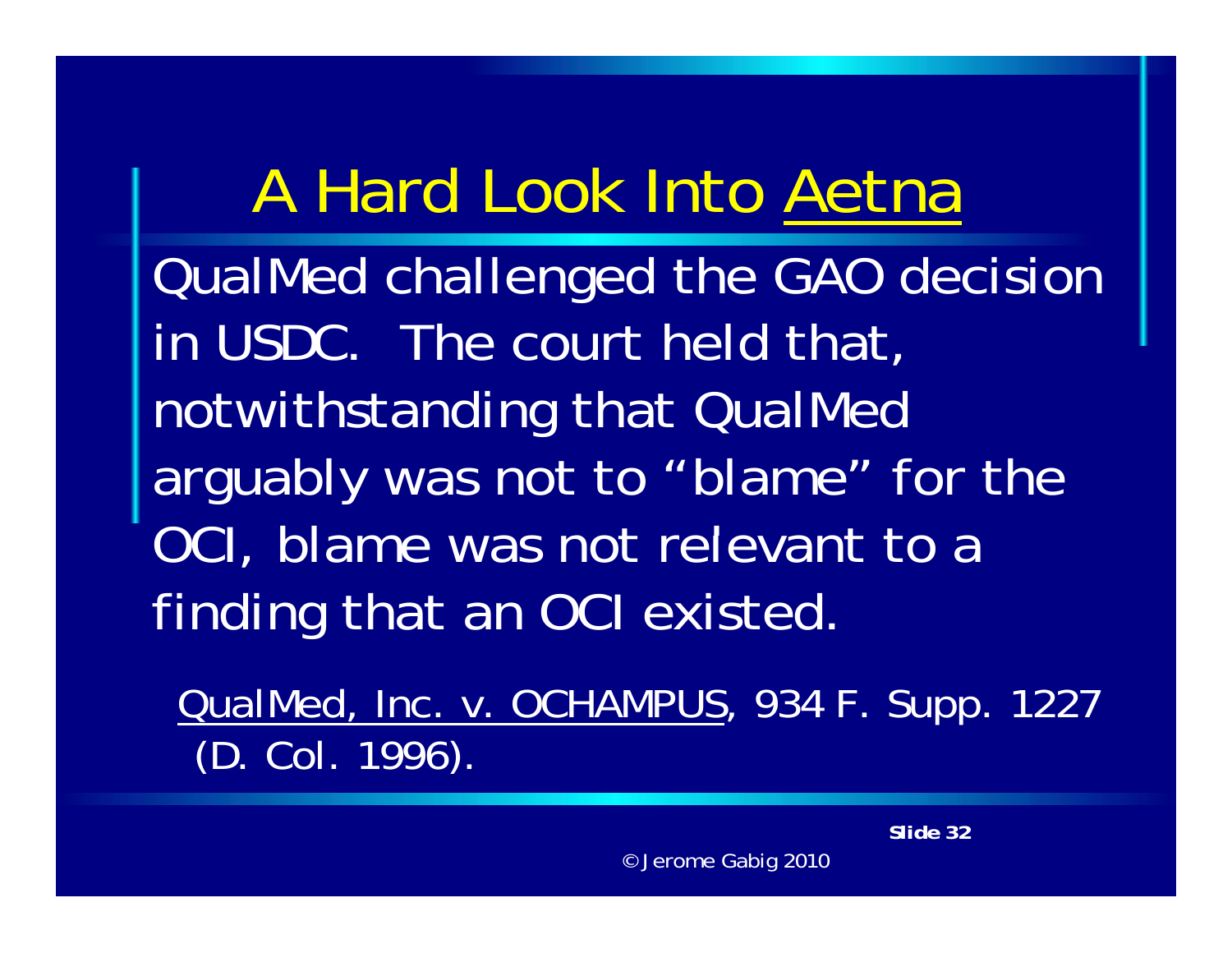# **IV The Screws .**



*Slide 33*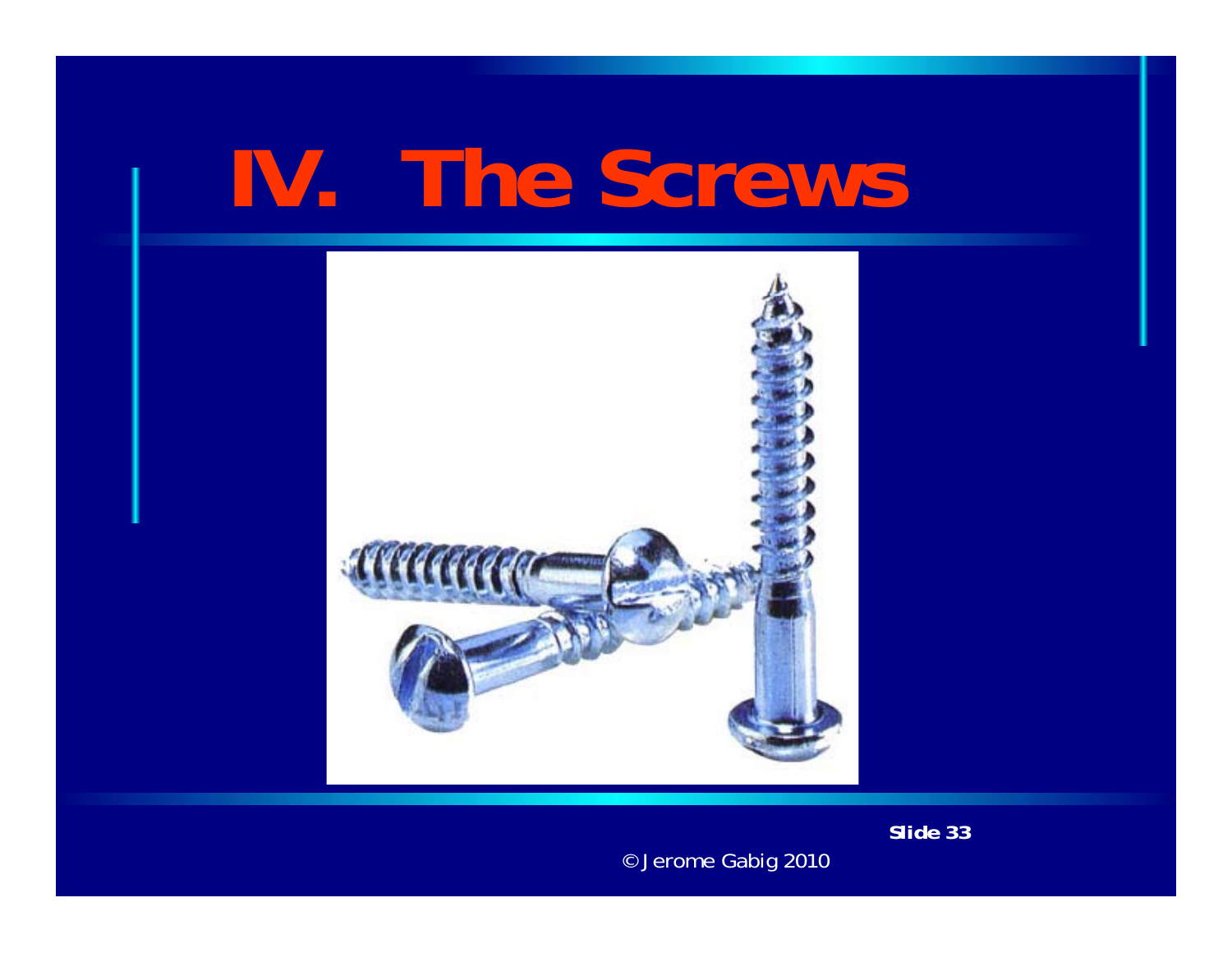### Government Executive 9/22/09

"Even after spending many hours and thousands of dollars working with large businesses to win federal contracts, small firms are not receiving a fair share of the work…. Large businesses generally need - and accept -- many proposals from small, minority-owned companies but end up recompeting the work after award."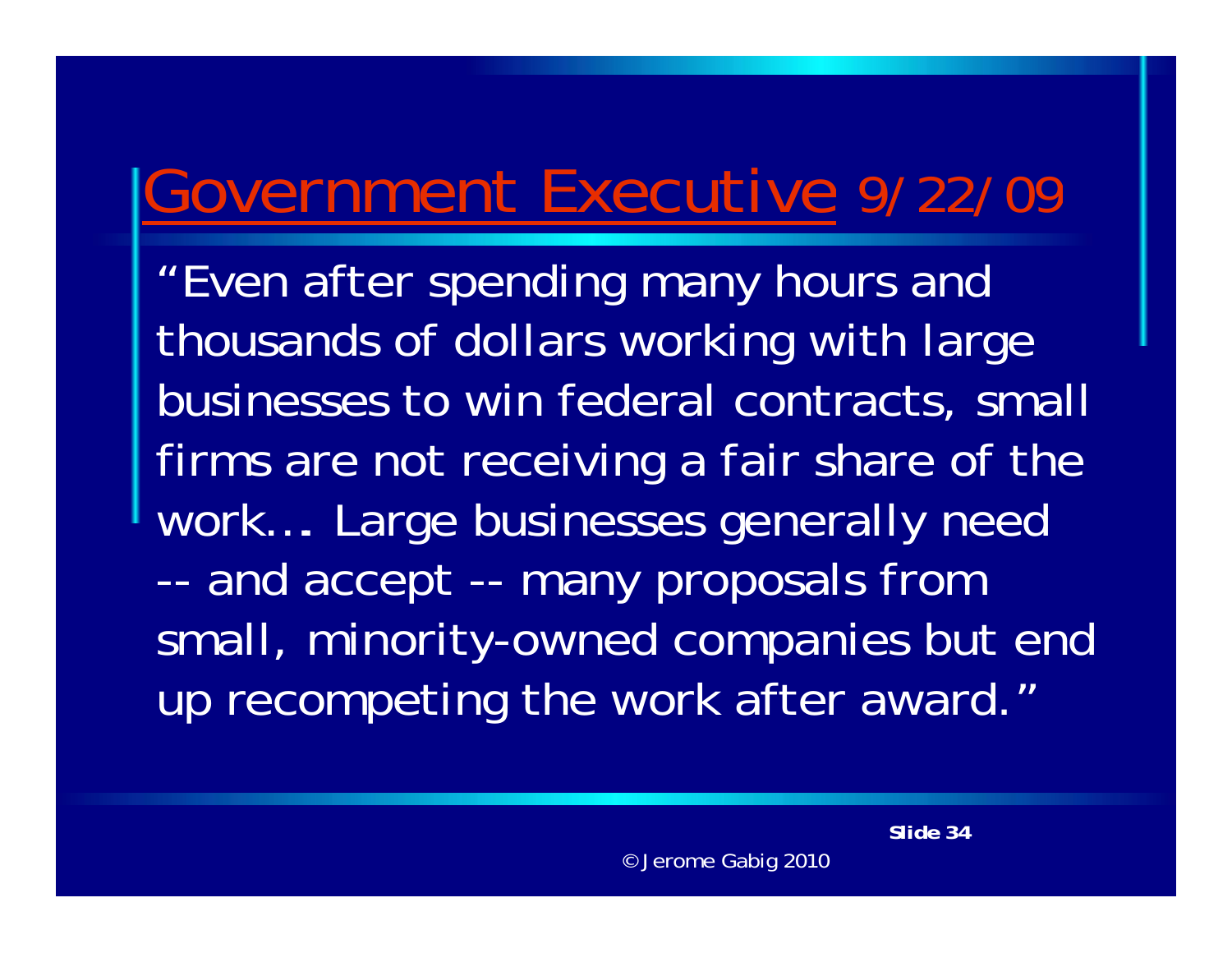### Government Executive 9/22/09

Ronald Newlan, chairman of the HUBzone Contractors National Council, testified before the Senate Small Business Committee that the problem is epidemic. "It's almost a bait-and-switch sometimes."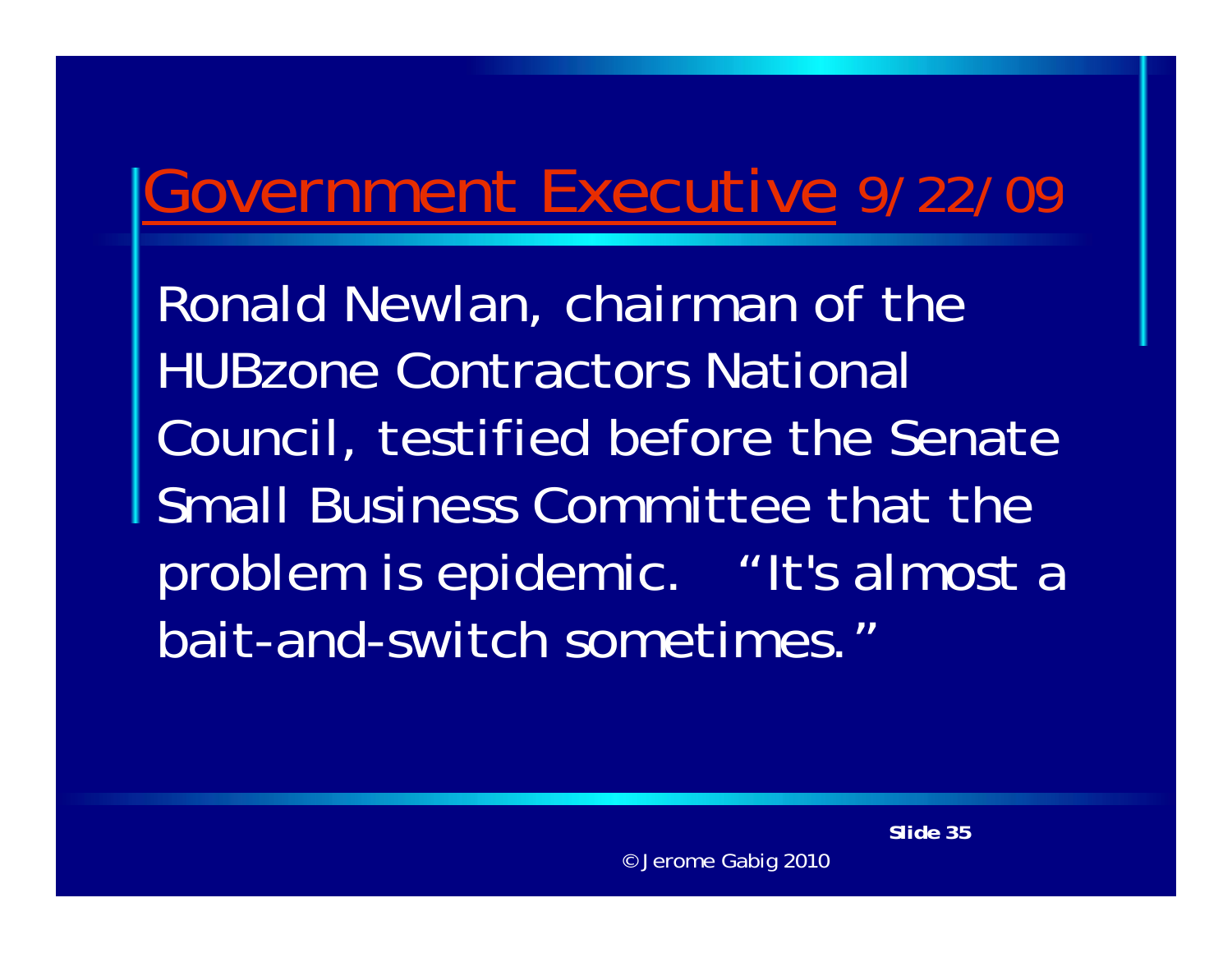### Exclusive?



### Nonexclusive?



*Slide 36*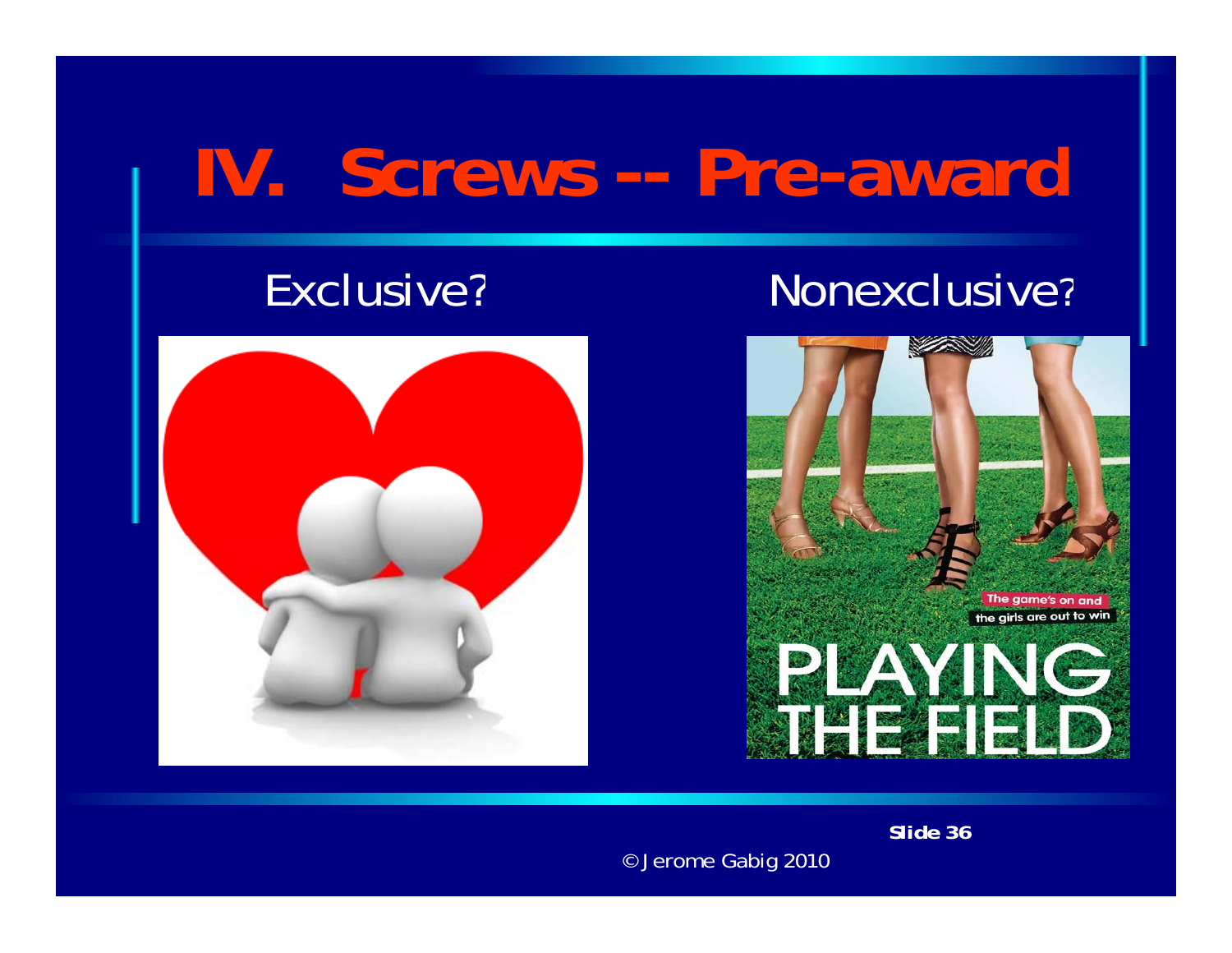### **Northrop Grumman Terms & Conditions**

- $\bullet$ Clause 3
- Clause 4
- Contrast Clauses 6 & 7
- $\bullet$ • Clause 13
- Clause 20
- Clause 27
- •Clause 28



*Slide 37*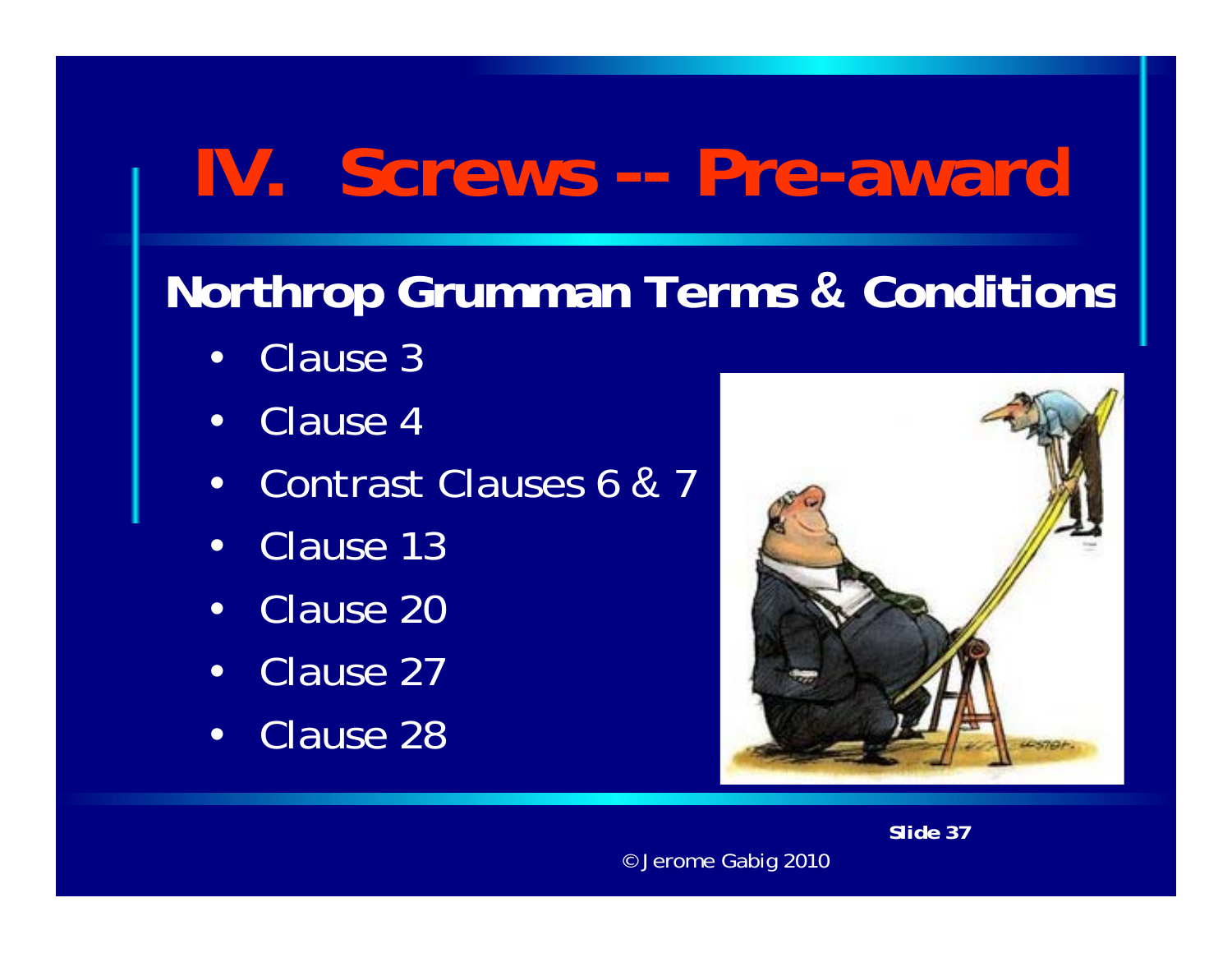**"Restrictions On Subcontractor Sales to the Government"**

#### **FAR § 52 203 . -6**

*"The Contractor shall not enter into any agreement with … which may have the effect of restricting sales by such subcontractors directly to the Government of any item or process (including computer software) made or furnished by the subcontractor…."*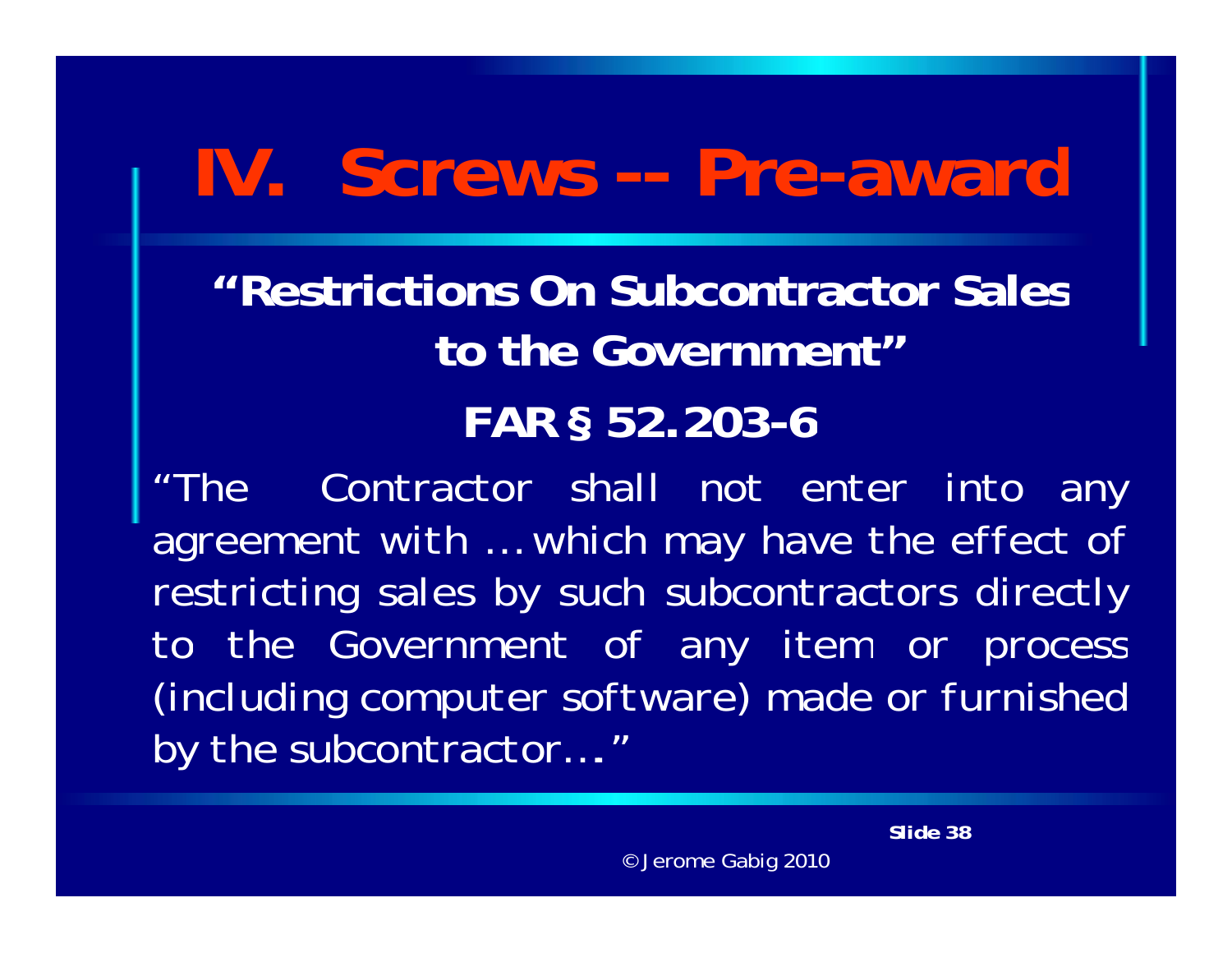**"Patent Rights—Retention by The Contractor"**

#### **FAR § 52 227 . -11**

*"The subcontractor will retain all rights provided for the Contractor in this clause, and the Contractor will not, <sup>a</sup> part of the consideration for awarding the subcontract, obtain rights in the subcontractor' subject inventions."*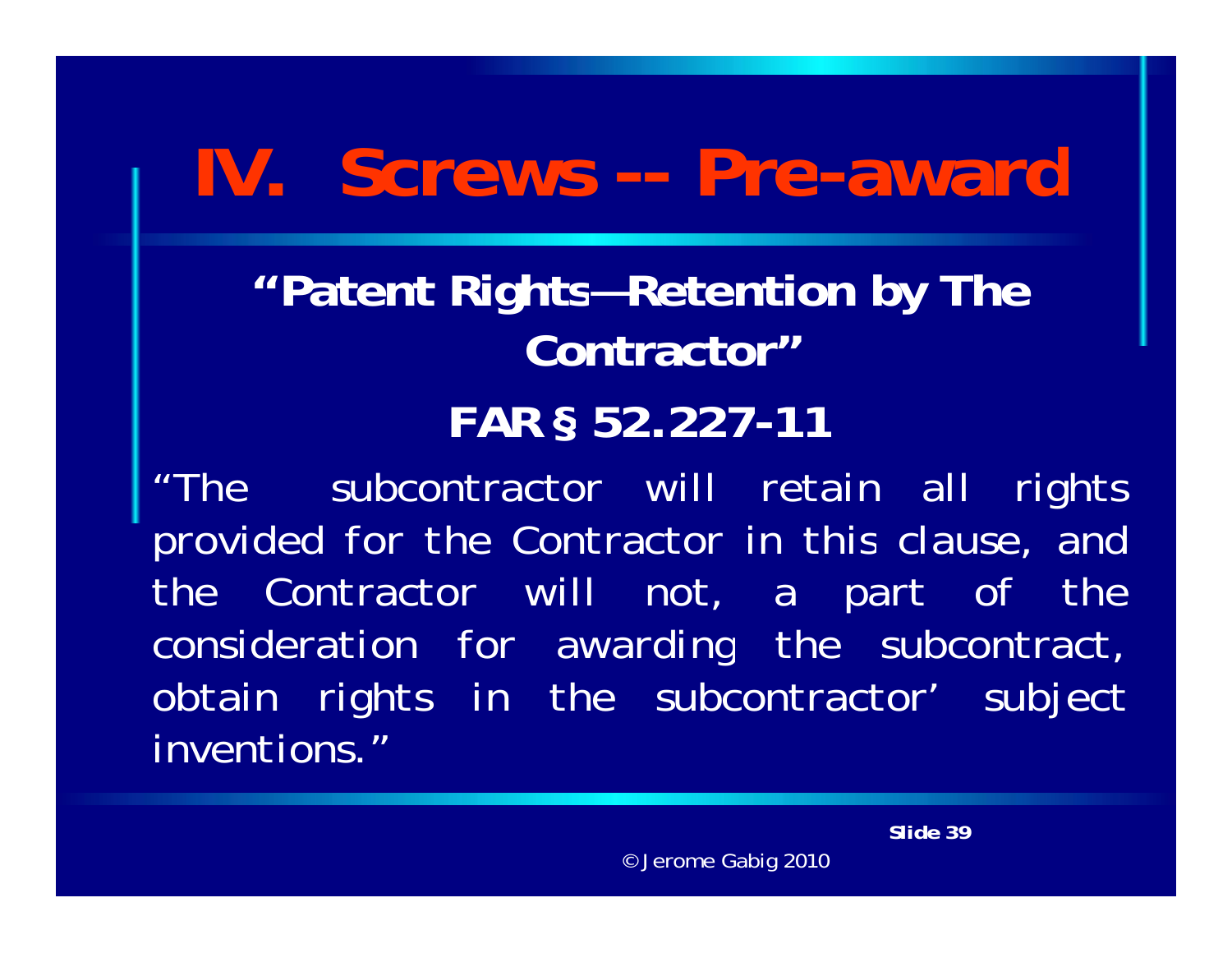**"Rights In Technical Data— Noncommercial Items"DFARS § 252.227-7013**

*"The Contractor and higher-tier subcontractors or suppliers shall not use their power to award contracts as economic leverage to obtain rights in technical data from their subcontractors or suppliers."*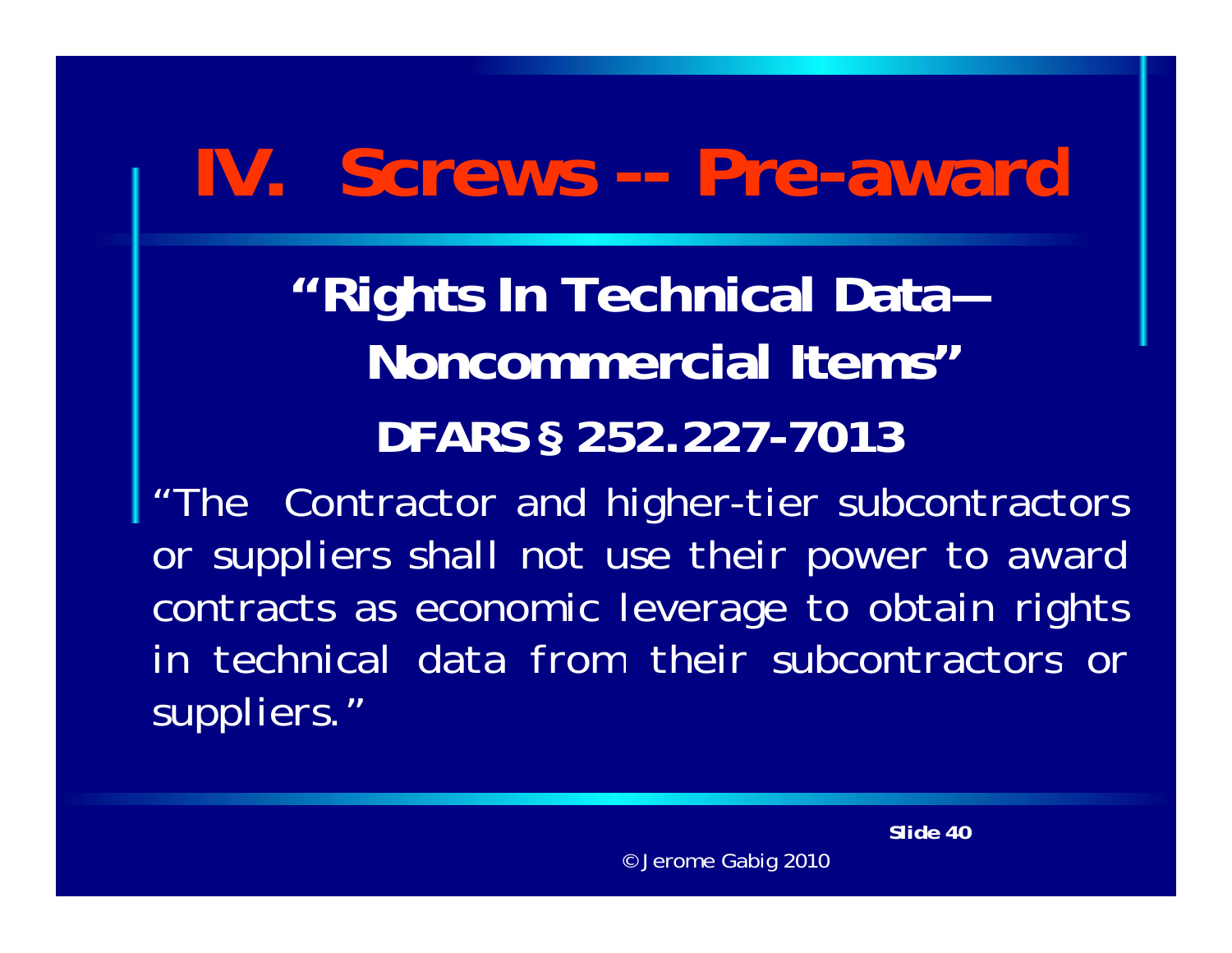## **IV. Screws -- Post-award**

- Prime not awarding work to sub
- Non-government initiated T4C
- Obtaining access to subcontractor proprietary technical data
- Hiring away subcontractor's best employees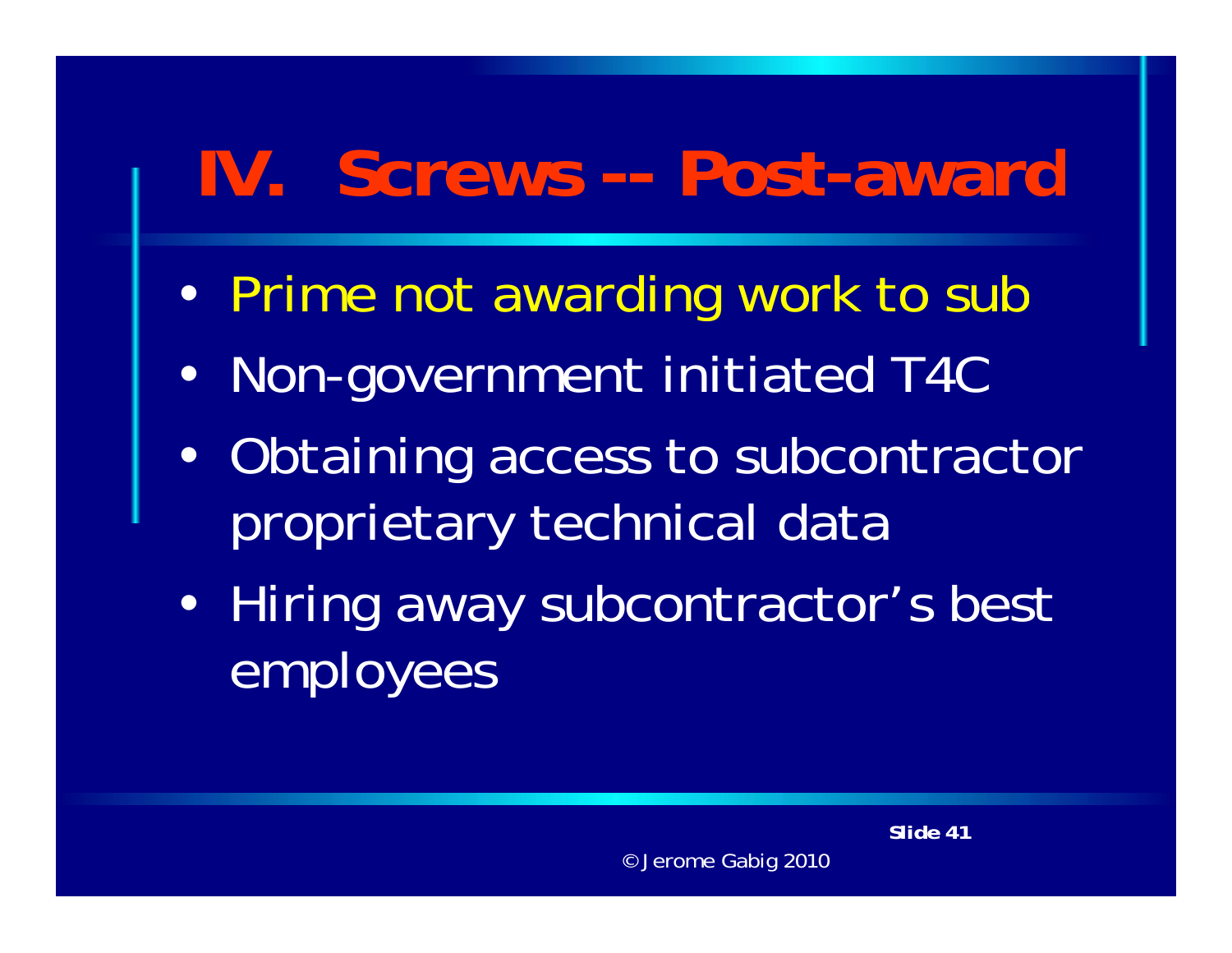### **IV.** Screws -- Post-award

*General Capture Rule:*  "You eat what you kill" *Teaming Capture Rule:* "The alpha male eats first"



*Slide 42*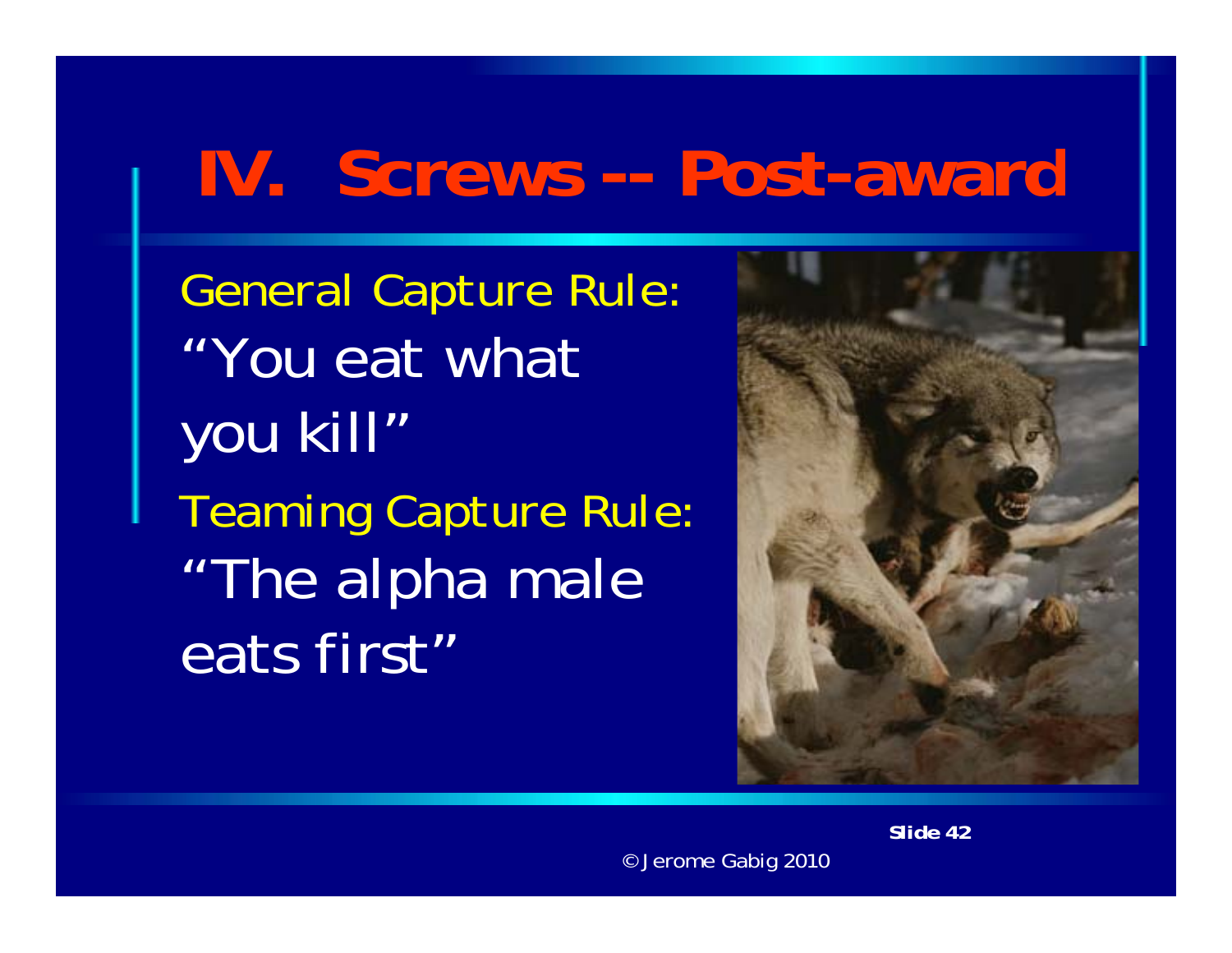## IV*.* **No Teaming Agreement? General Rule Is Sub Bound To Quotes:**

*A subcontractor's quote to <sup>a</sup> prime forms is enforceable against the sub even if revoked prior to formal acceptance by the prime.*

*See also* UCC § 2-205 firm offer by merchant rule *also,* rule.

*Slide 43*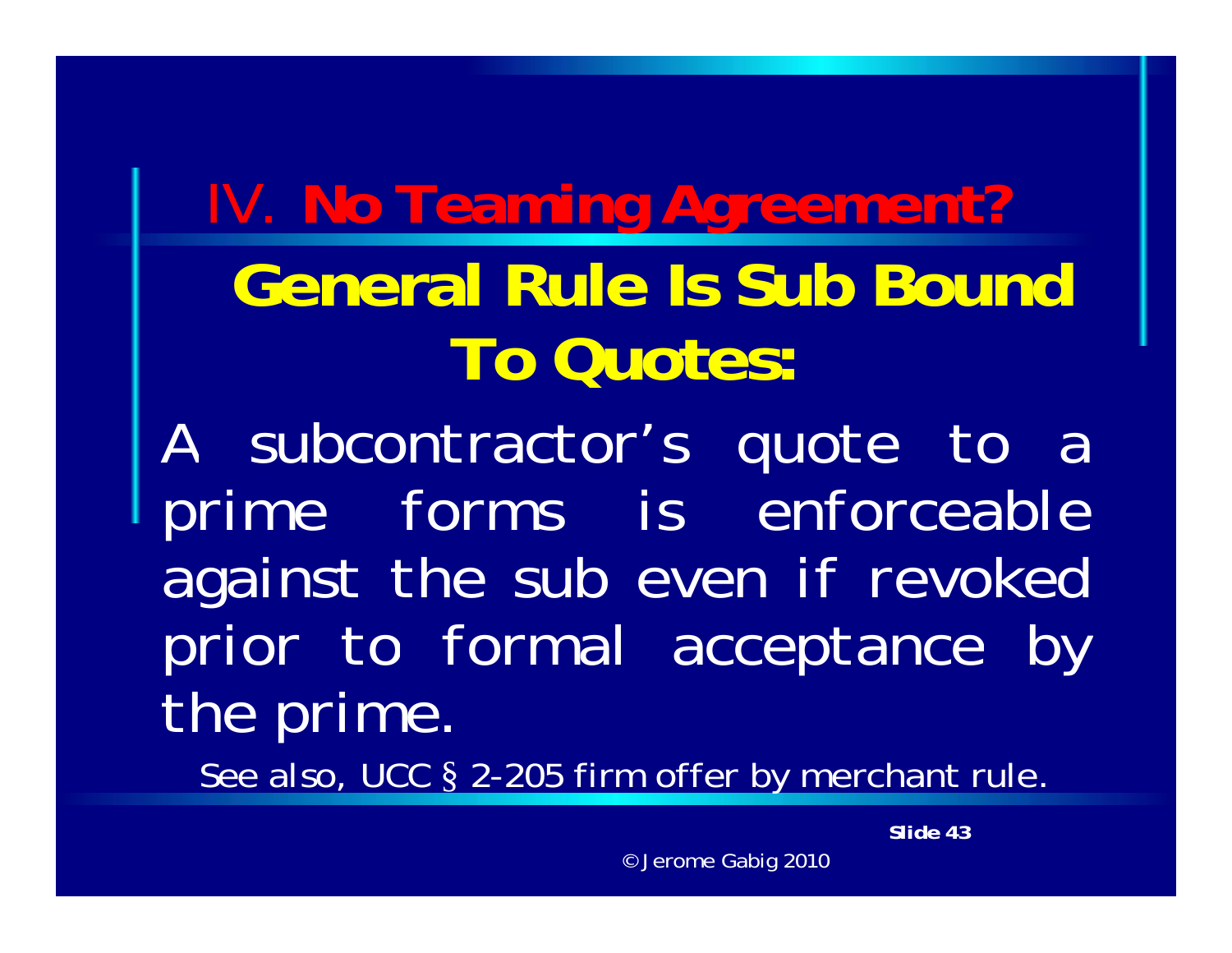### IV. **No Teaming Agreement? General Rule Does Not Work In Reverse:**

*Generally, once <sup>a</sup> prime's p p ro osal is accep , ted the prime contractor can "shop" for new subcontractors (unless bound by <sup>a</sup> teaming agreement).*

*Slide 44*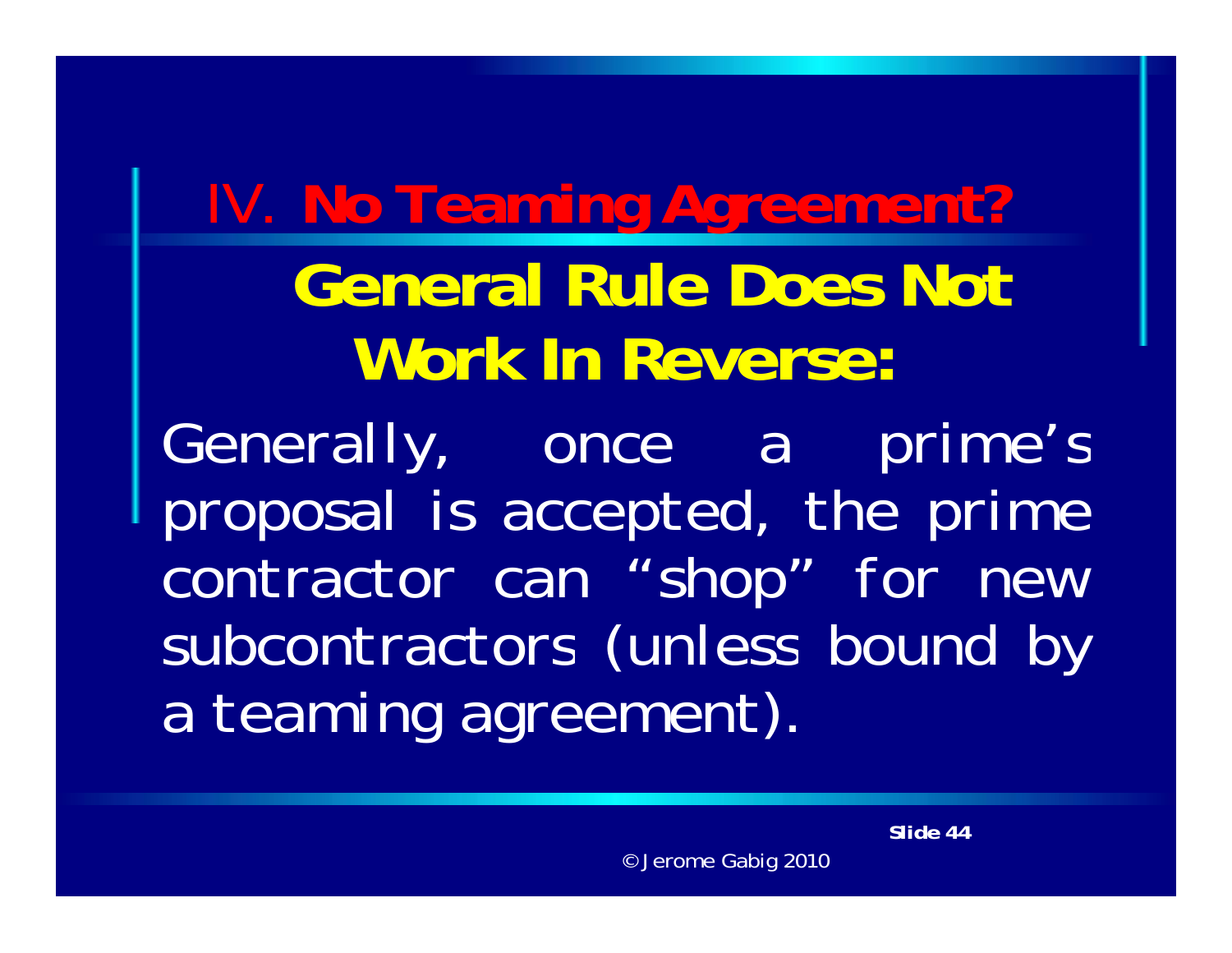## IV . **P i C "Sh " Bid Prime Can "Shop" Bids**

### *A Typical Case*

- In <u>Dual, Inc. v. Symvionics, Inc</u>., 122 F.3d 1060, (4th Cir. 1997), the court ruled a prime contractor did not breach its duty to negotiate in good faith by not awarding a subcontract.
- Key factors:

(1) the Teaming Agreement, by its terms, required only that the parties negotiate in good faith and did not impose an absolute duty to place the subcontract;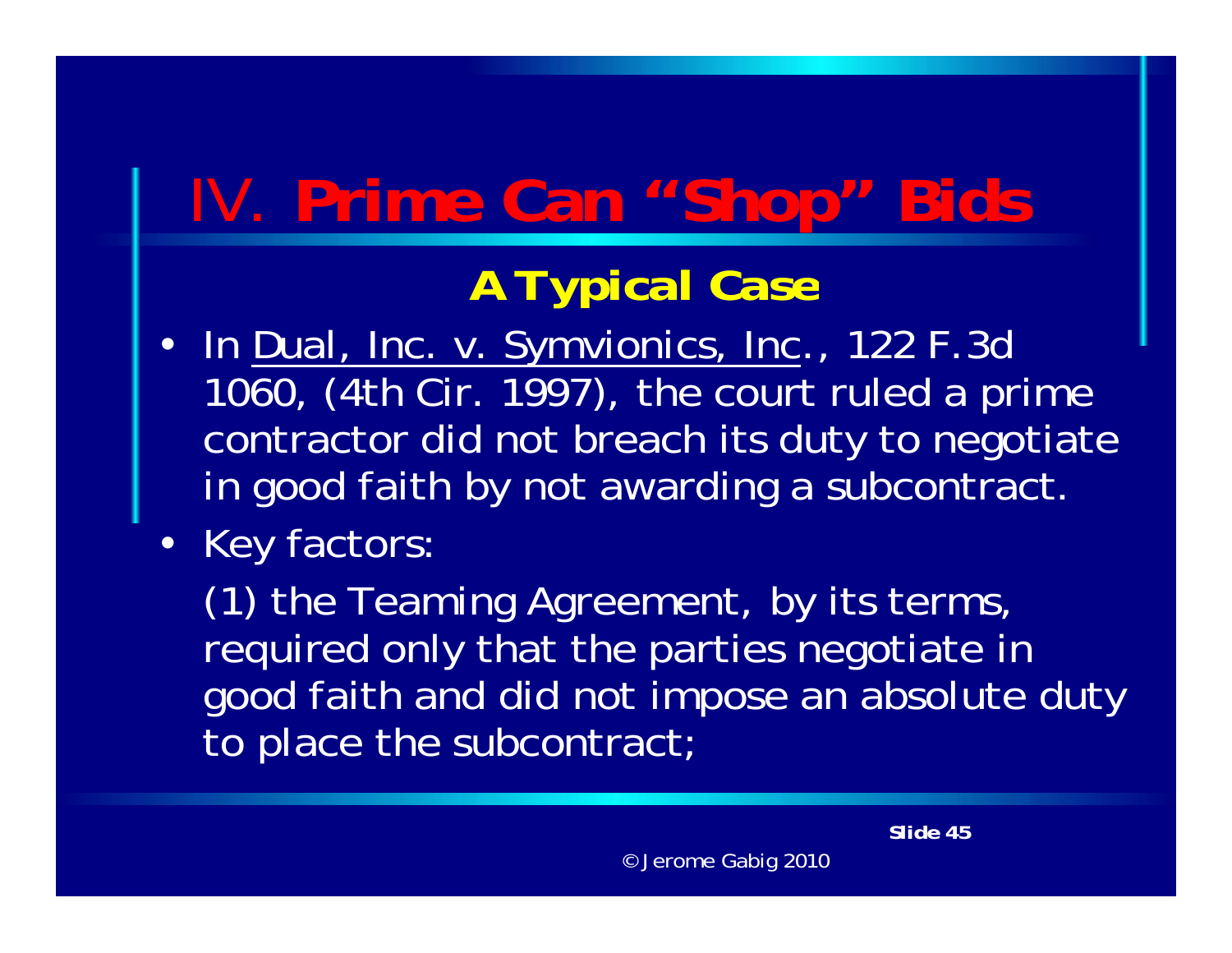### IV . **P i C "Sh " Bid Prime Can "Shop" Bids**

(2) allowing the teaming partner to begin work while still negotiating the subcontract was evidence of good faith; and

 $(3)$  under state law, the Teaming Agreement was simply an agreement to agree and did not impose additional obligations on the prime contractor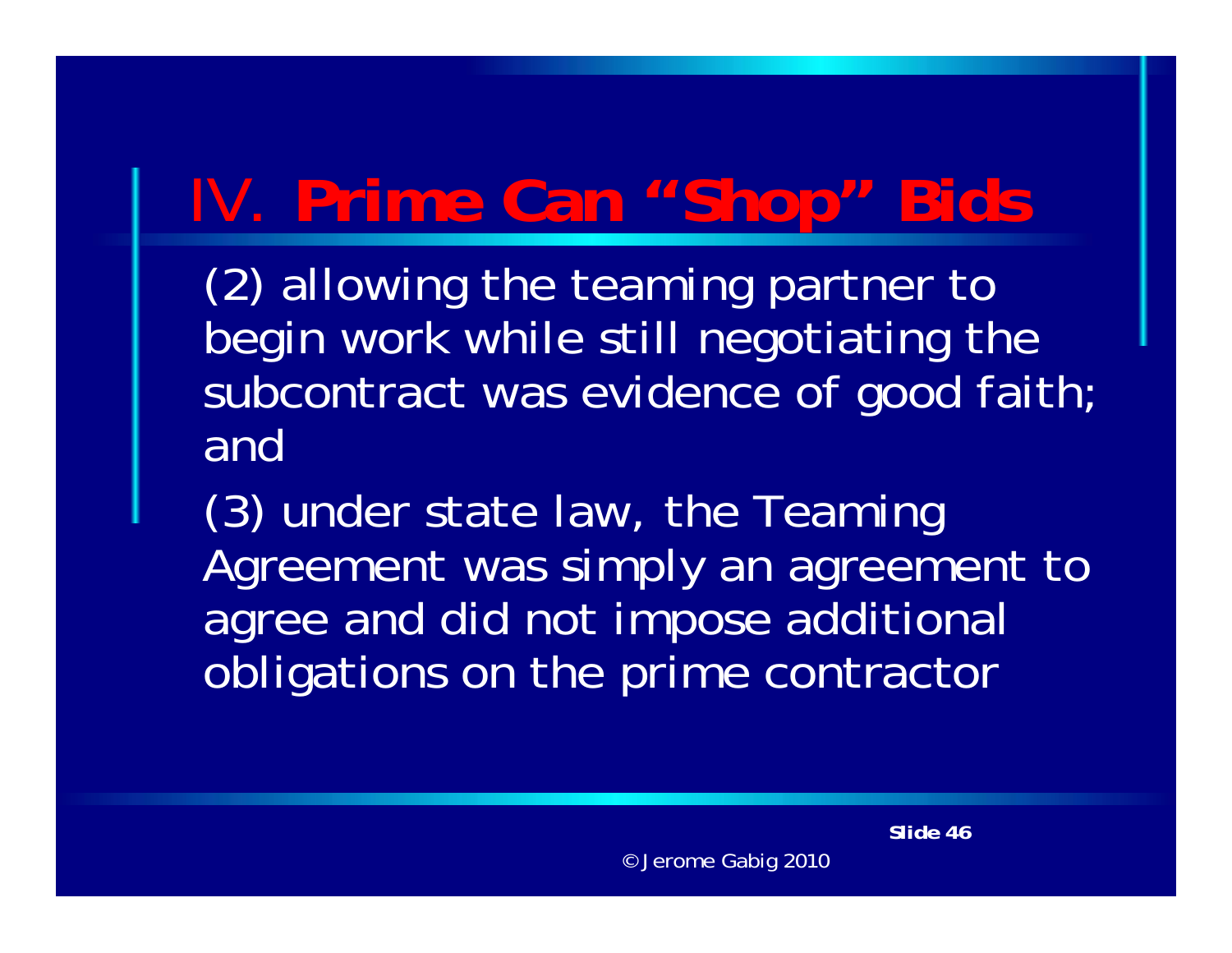## IV. Potential Sub Tactics

- If a small business, seek agency small business advocate to contact C.O. to determine if prime contractor is meeting Small Business goals
- Try to get Contracting Officer to remind Prime of potential liability for failure to meeting subcontracting goals (*i.e*., FAR § 52.219-16 "Liquidated Damages – Subcontracting Plan")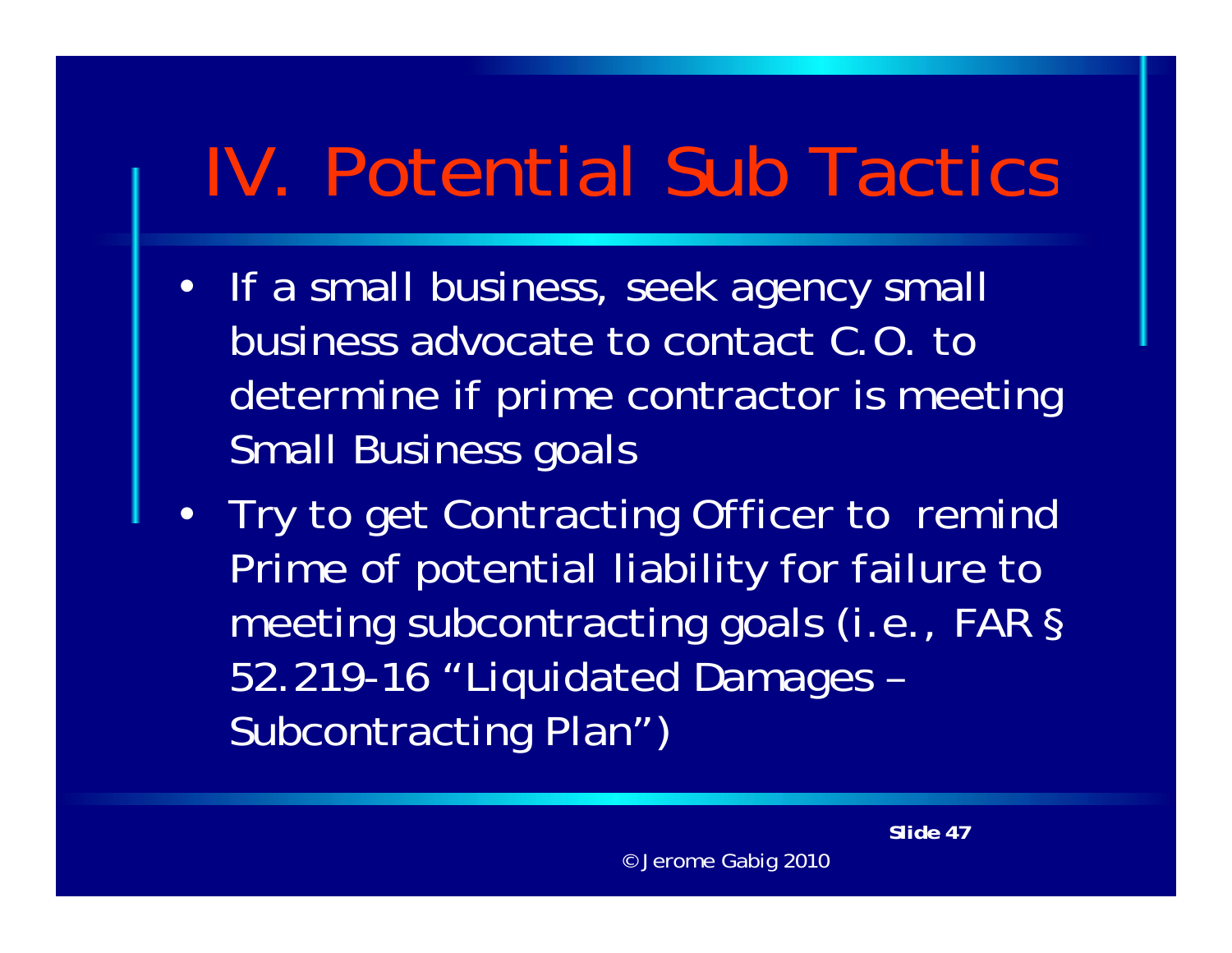## IV. Potential Sub Tactics

Make-Or-Buy Programs **FAR § 15.407-2**

*"[T]h G t th i ht e Government may reserve e right to review and agree on the contractor's make -or -buy program when necessary to ensure negotiation of reasonable contract prices satisfactory performance or prices, performance, implementation of socioeconomic policies."*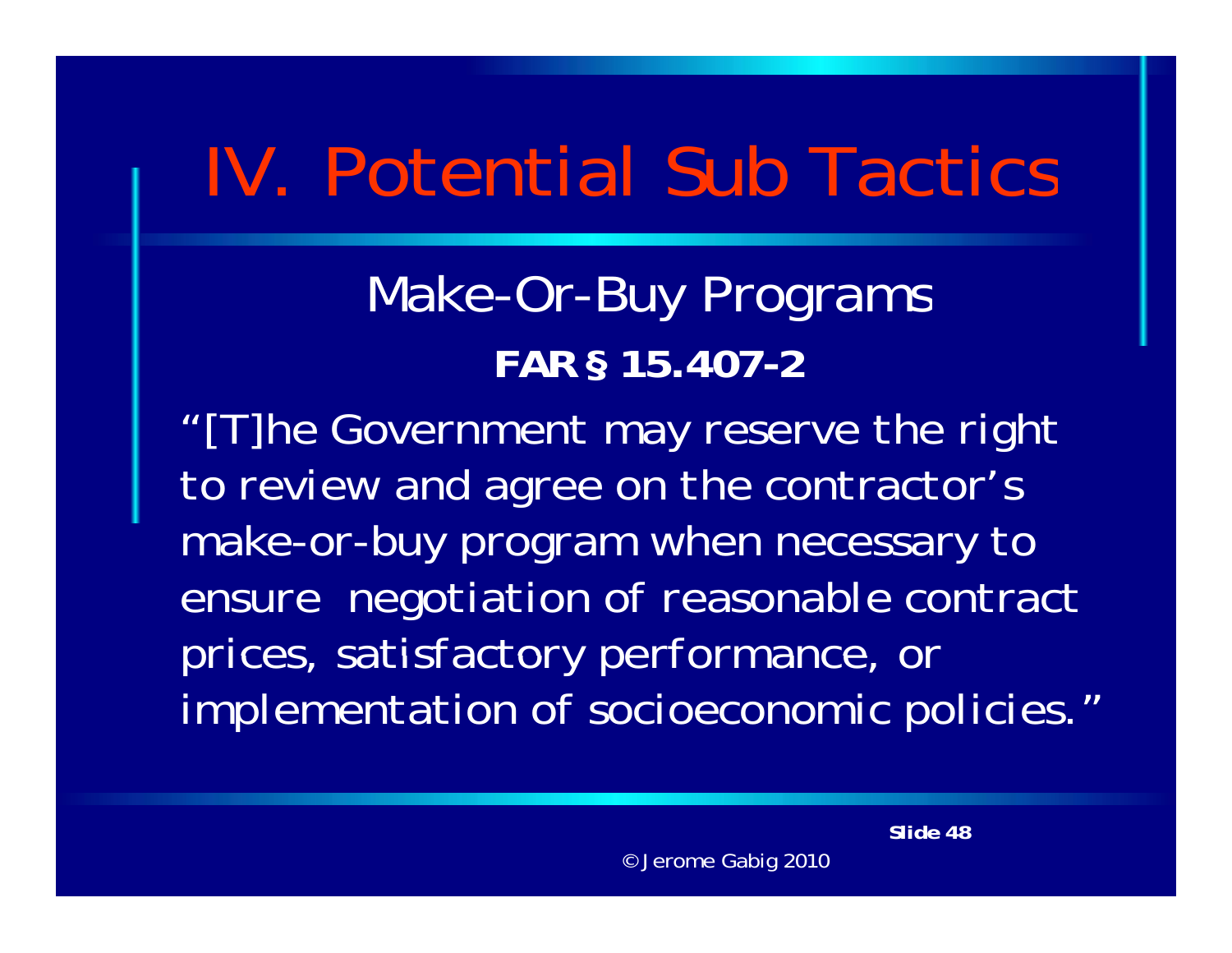### IV . **P i C "Sh " Bid Prime Can "Shop" Bids**

### *An Usual Case*

- Cube, a small business, needed additional expertise to be competitive for award
- Cube and  $E G\&G$  teamed. Proposal had  $EG&G$  performing 49% of the work
- Small business set aside
- After award, CCT insisted on capping G&A for  $E$ G&G as well as complete right to T4C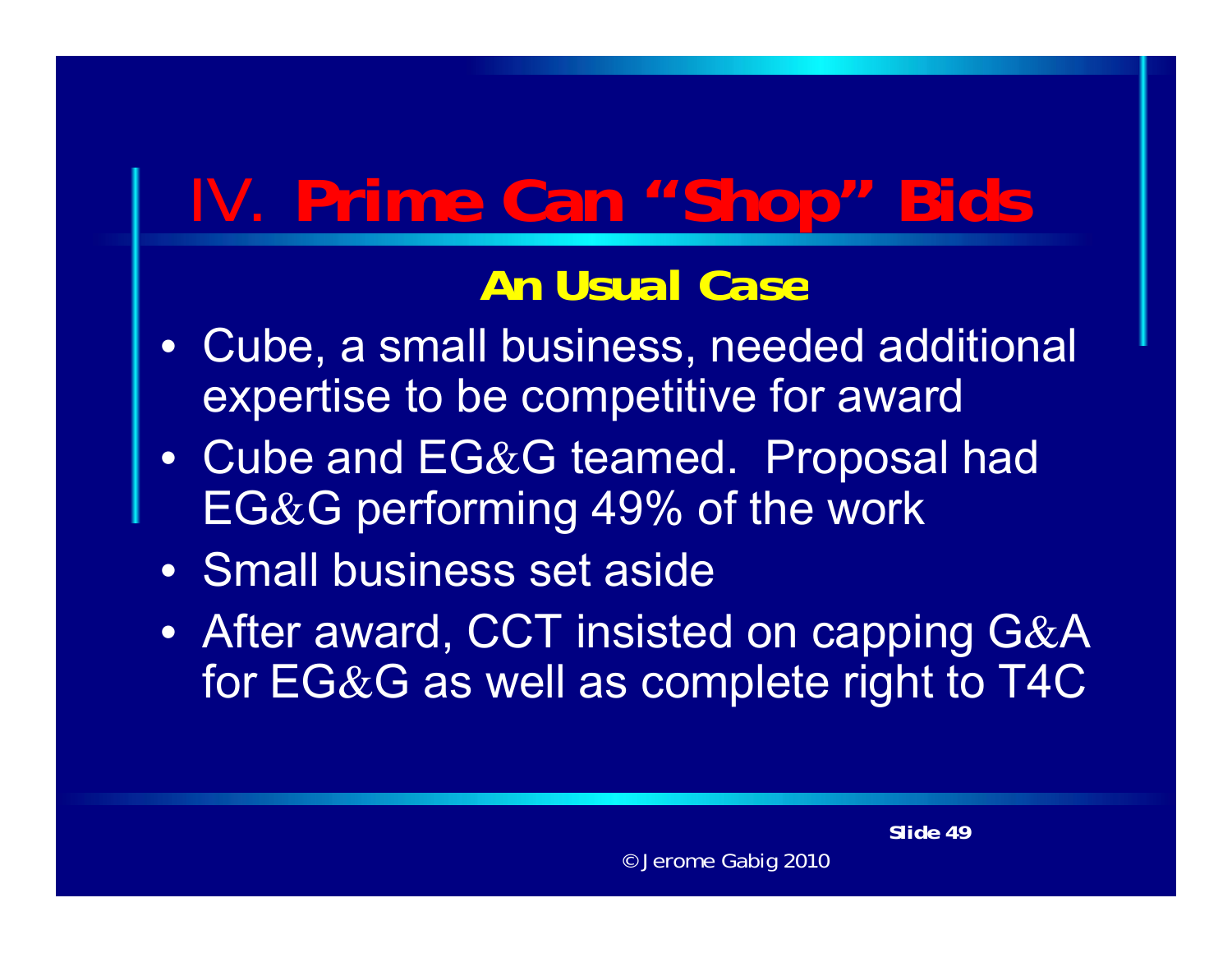### **IV. Prime Can "Shop" Bids**

- $\bullet~$  Declaring impasse, Cube dismisses EG&G  $~$
- $\bullet$  $EG&G$  obtained injunction requiring Cube to keep  $EG&G$  as a sub
- $\bullet$ Cube has to keep  $E G \& G$  as sub entire contract
- $\bullet$ Court concluded that capped G&A and broad T4C right "were problems that Cube created in an attempt to renegotiate."
- Previously, Virginia law generally regarded teaming agreements as "agreements to agree."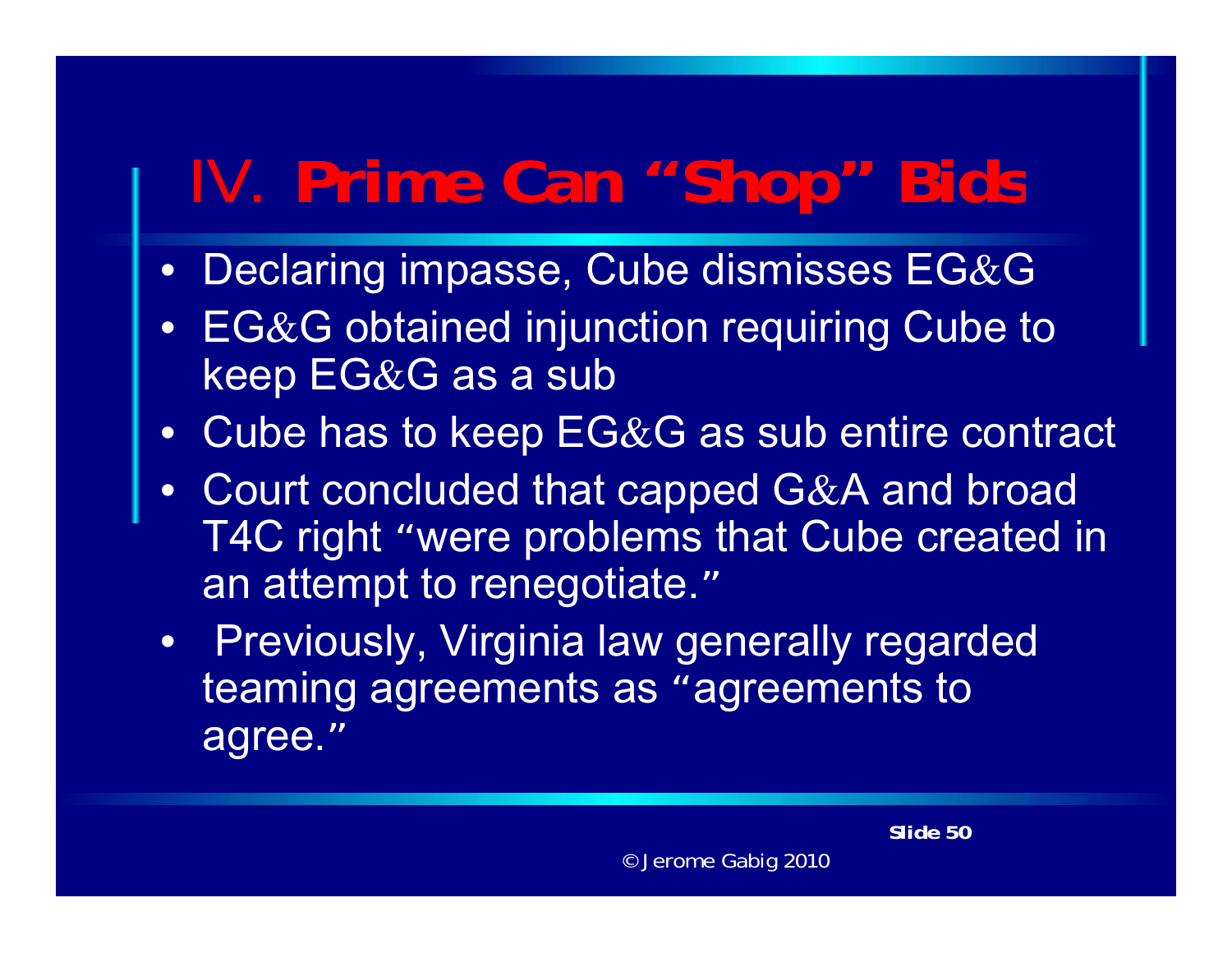# IV. Anti-Bid Shopping Laws

- Arkansas, California, Connecticut, Delaware, Florida, Massachusetts and New Mexico.
- Once the prime contractor's bid is accepted, the prime can not substitute subcontractors except for good cause.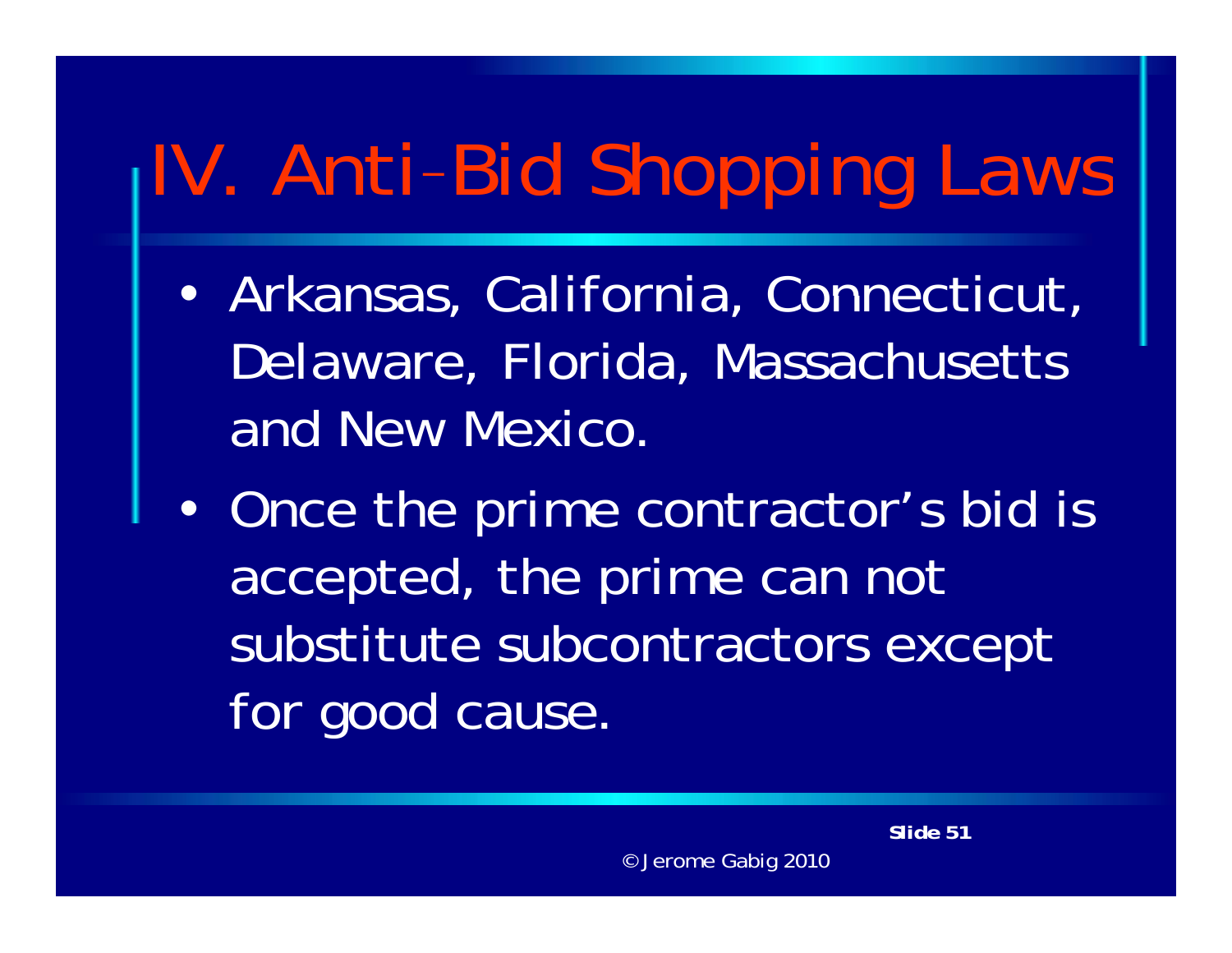## **IV. Screws -- Post-award**

- Prime not awarding work to sub
- Non-government initiated Termination for Convenience
- Obtaining access to subcontractor proprietary technical data
- Hiring away subcontractor's best employees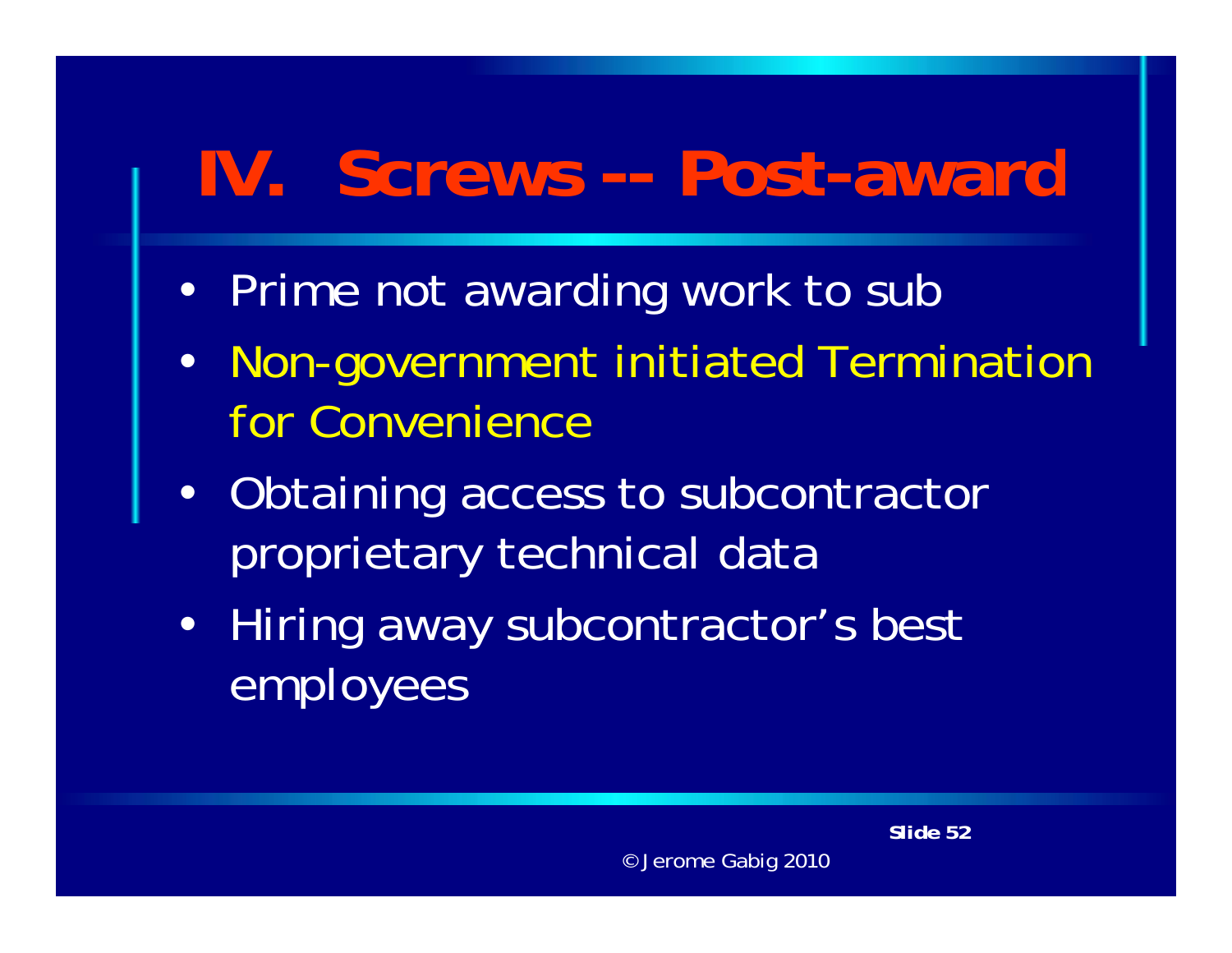### IV. Termination For Convenience

- • Grumman prime on Joint STARS contract; Aydin was sub
- • Subcontract incorporates by reference FAR T4C clause
- •Grumman T4Cs subcontract
- • Aydin argues Grumman could only T4C if Gov' 't initiated T4C

*Slide 53*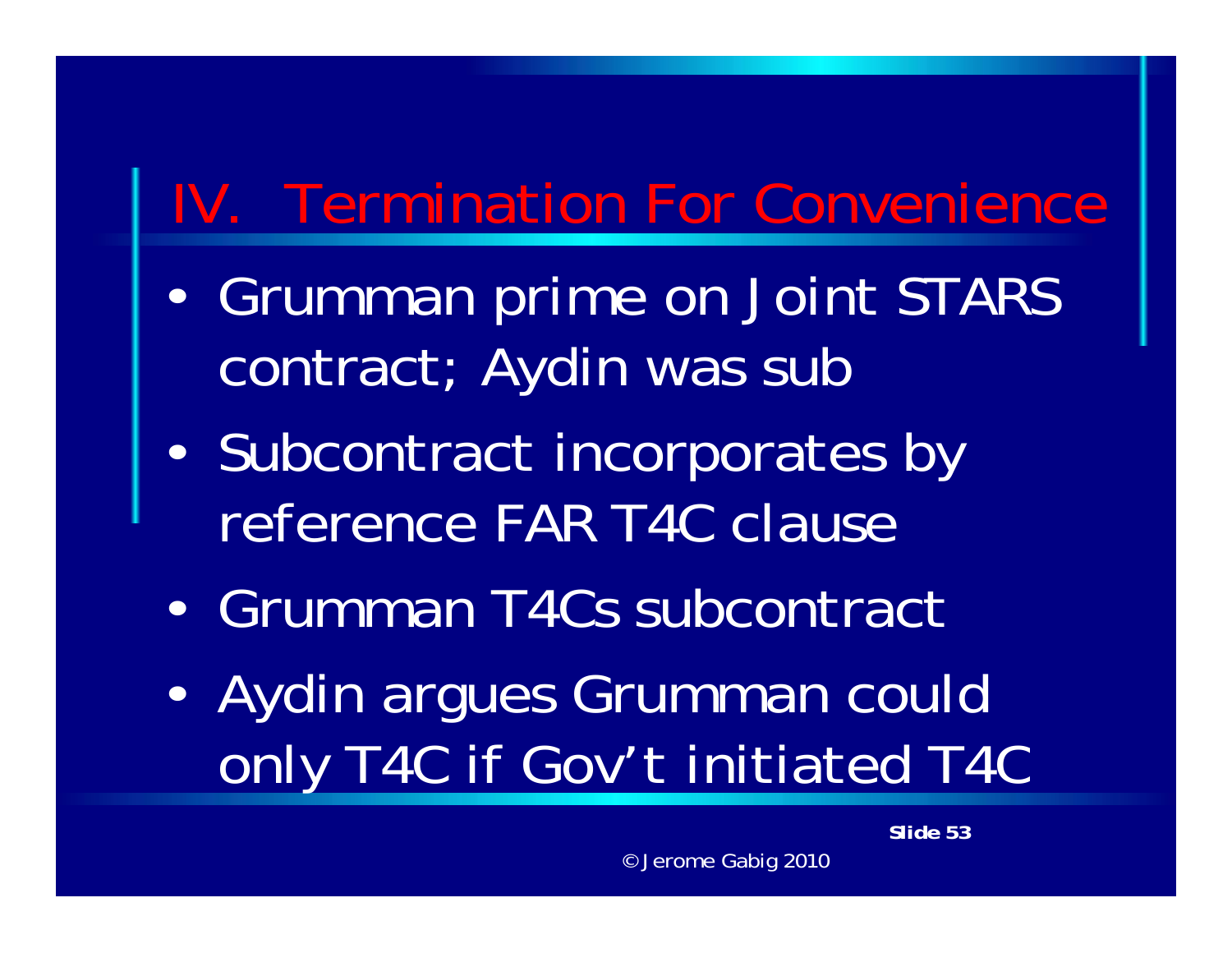### IV. Termination For Convenience

- • Court saw no limitation in the "flowdown" FAR clause
- •• "There is a reasonable probability that Grumman can establish that it terminated Aydin in good faith for a perceived inability to perform." *Aydin v. Grumman, Civ. A. No. 86-5244, 1986 WL 12947 (E.D. Pa. Nov. 14, 1986)*. *( )*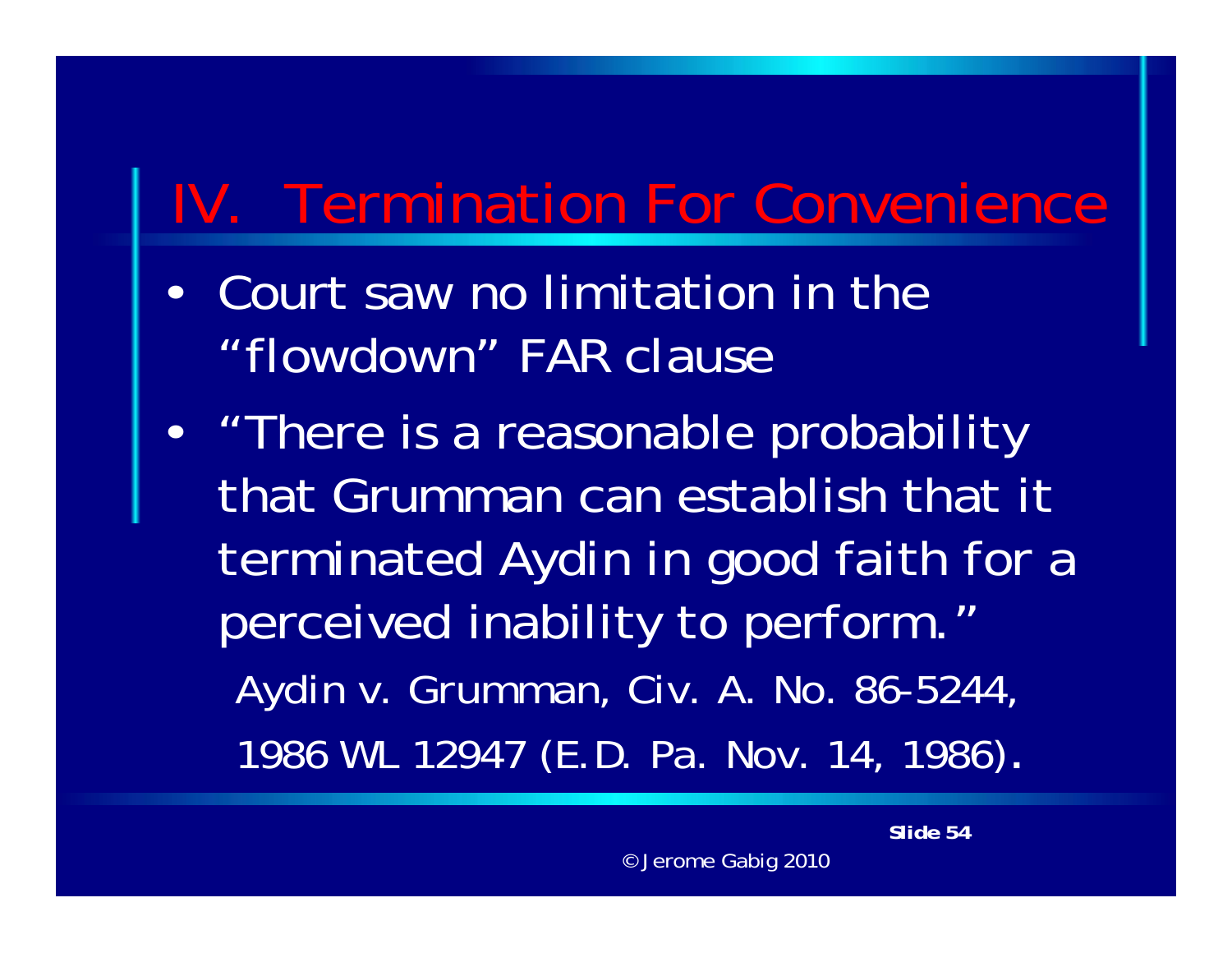### IV. Termination For Convenience

### **Advice**

- *Structure teaming agreement and contract to only all ow T4C i f Government terminates prime contract for convenience*
- *Also structure agreement so prime must exercise options if Government exercises options*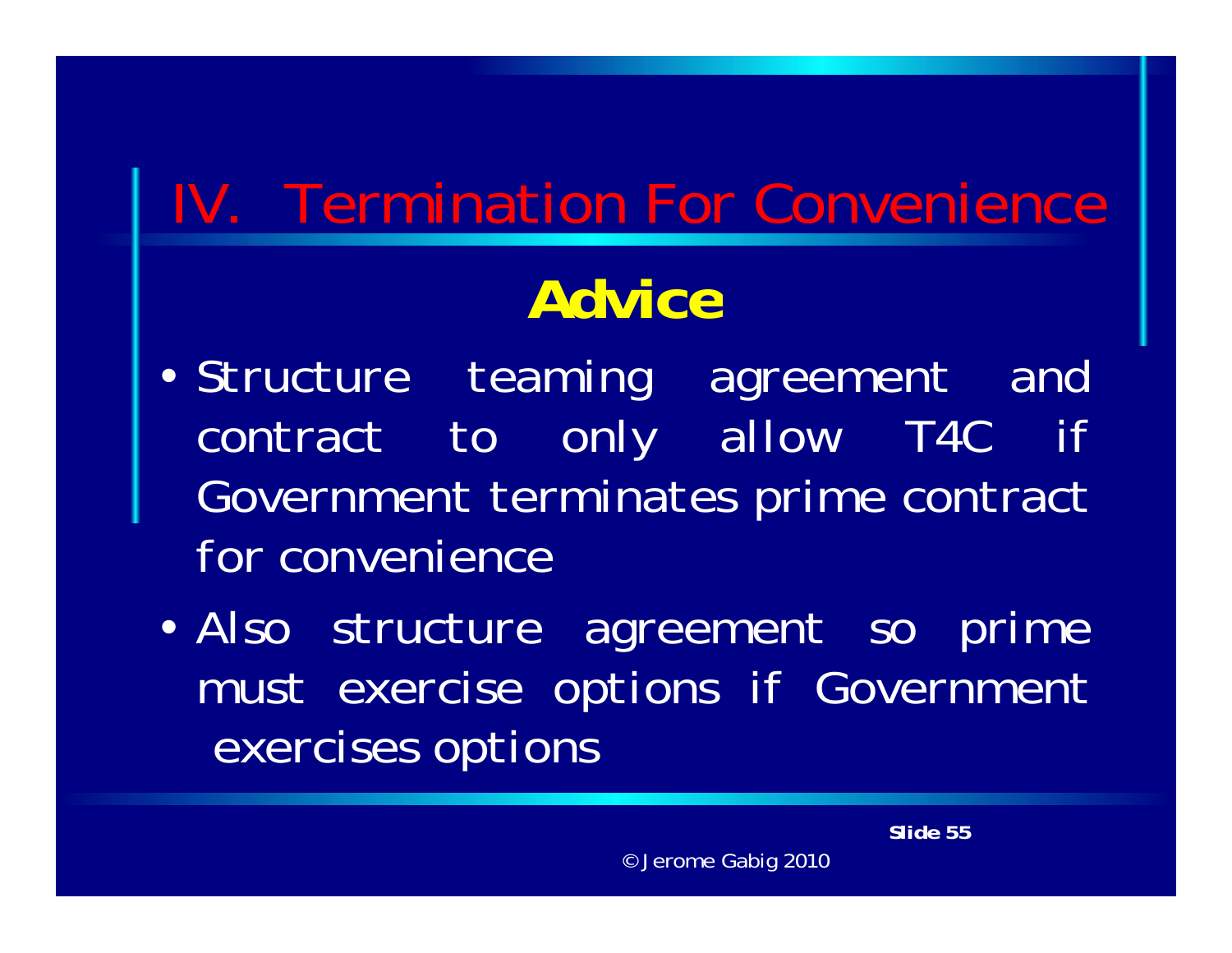## **IV. Screws -- Post-award**

- Prime not awarding work to sub
- Non-government initiated Termination for Convenience
- Potential sub tactics
- Obtaining access to subcontractor proprietary technical data
- Hiring away subcontractor's best employees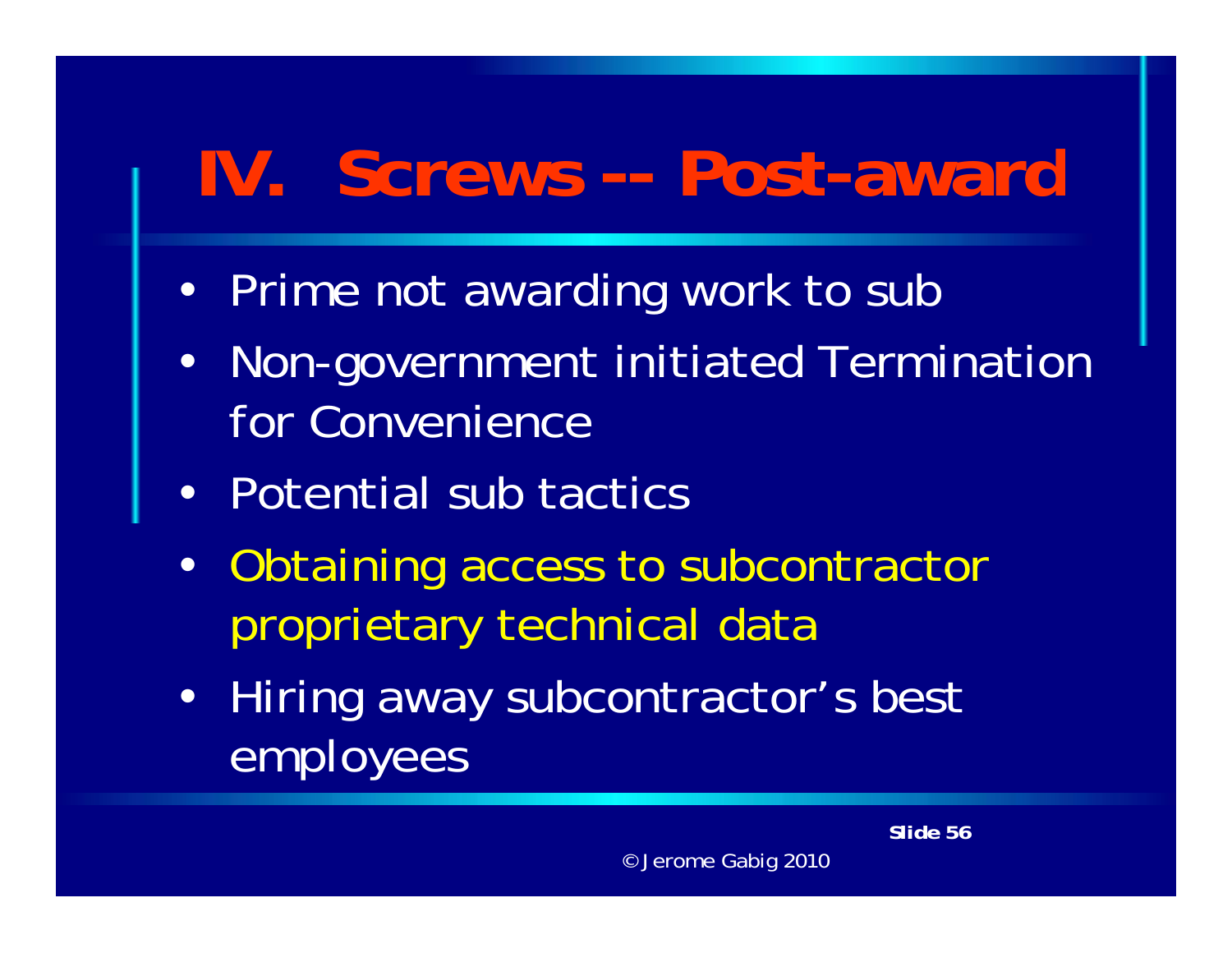## IV. Accessing Tech Data

**"Rights In Technical Data Noncommercial Items"DFARS § 252 227 252.227 -7013**

*"[W]hen there is <sup>a</sup> requirement in the prime* contract for data which may be submitted with *other than unlimited rights by <sup>a</sup> subcontractor or supplier supplier, then said subcontractor or supplier may fulfill its requirement by submitting such data directl y to the Government."*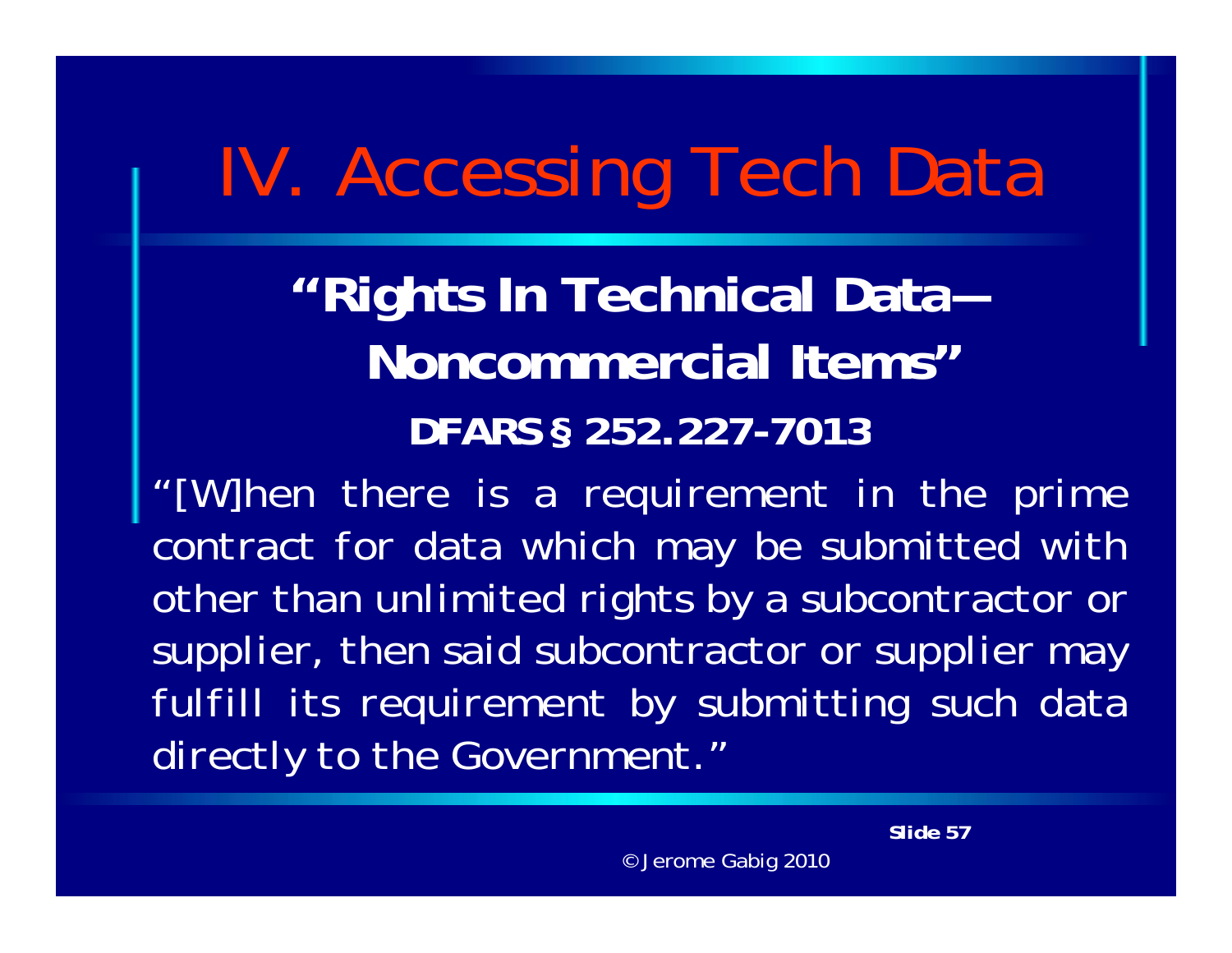## **IV. Screws -- Post-award**

- Prime not awarding work to sub
- Non-government initiated Termination for Convenience
- Potential sub tactics
- $\bullet$  Obtaining access to subcontractor proprietary technical data
- Hiring away subcontractor's best employees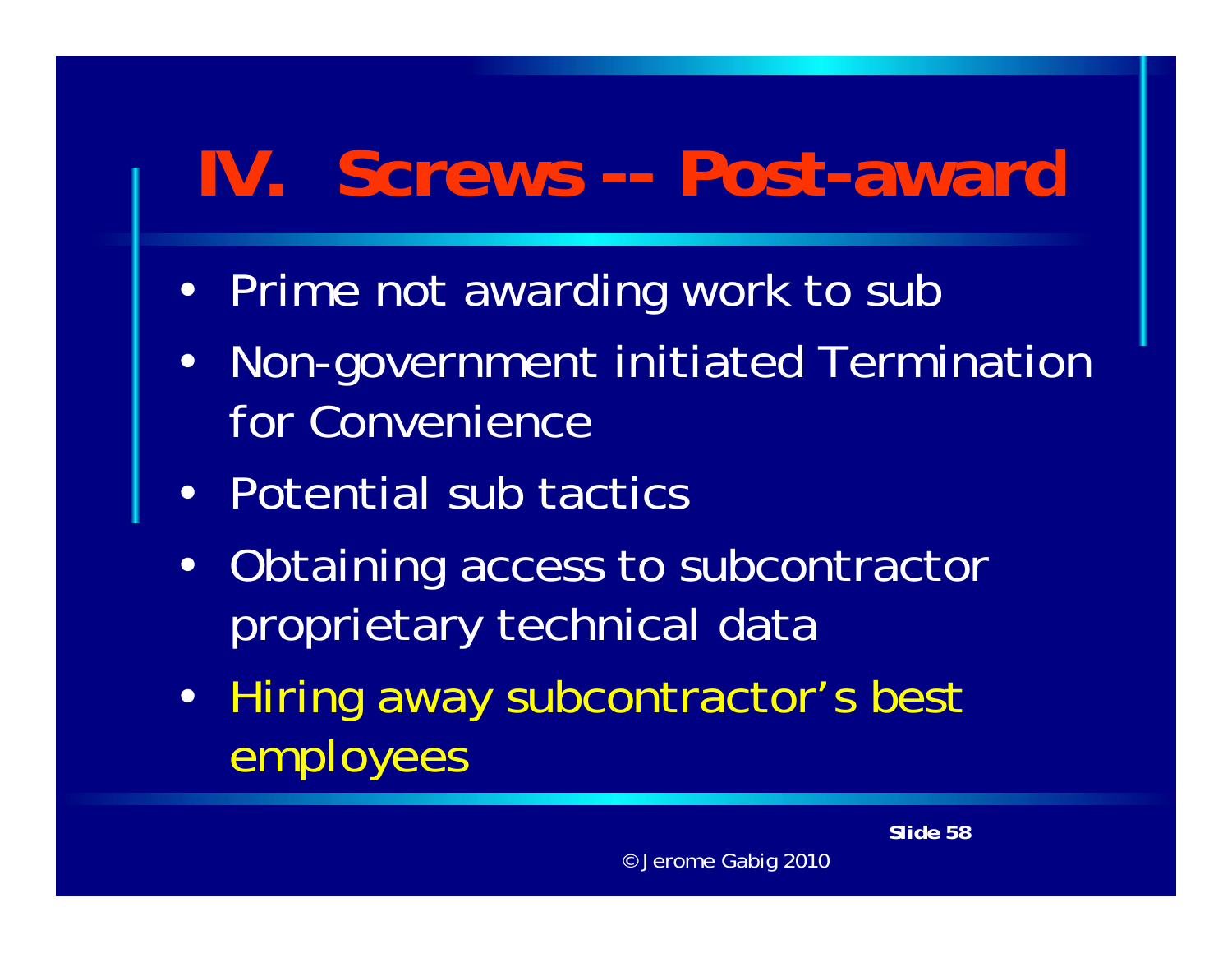## IV. Hiring Sub's Employees

- The general rule is that, unless contractually prohibited, either party may recruit the other party's employees.
- Place in the agreement that neither

party will recruit the other's employees



*Slide 59*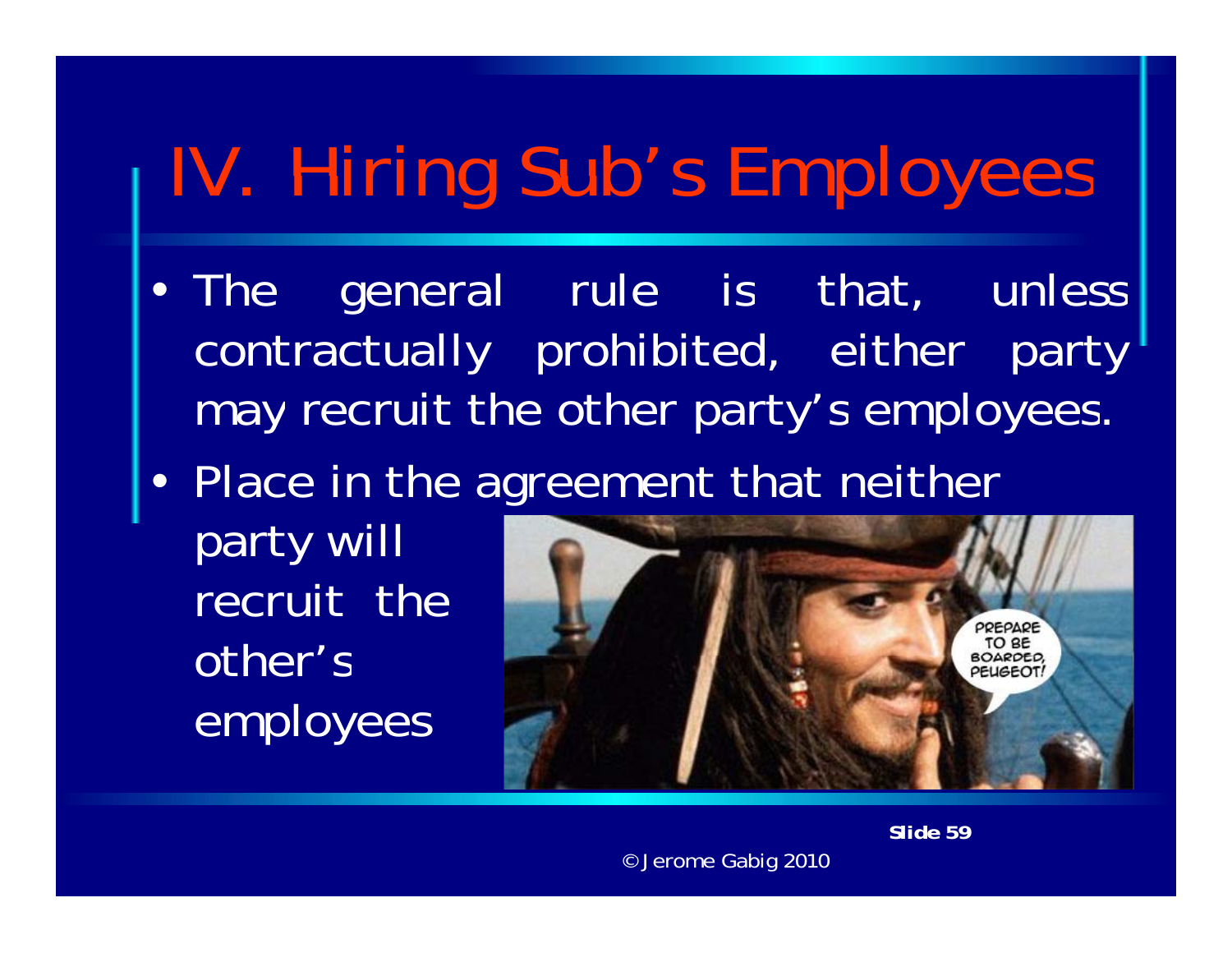

*Slide 60*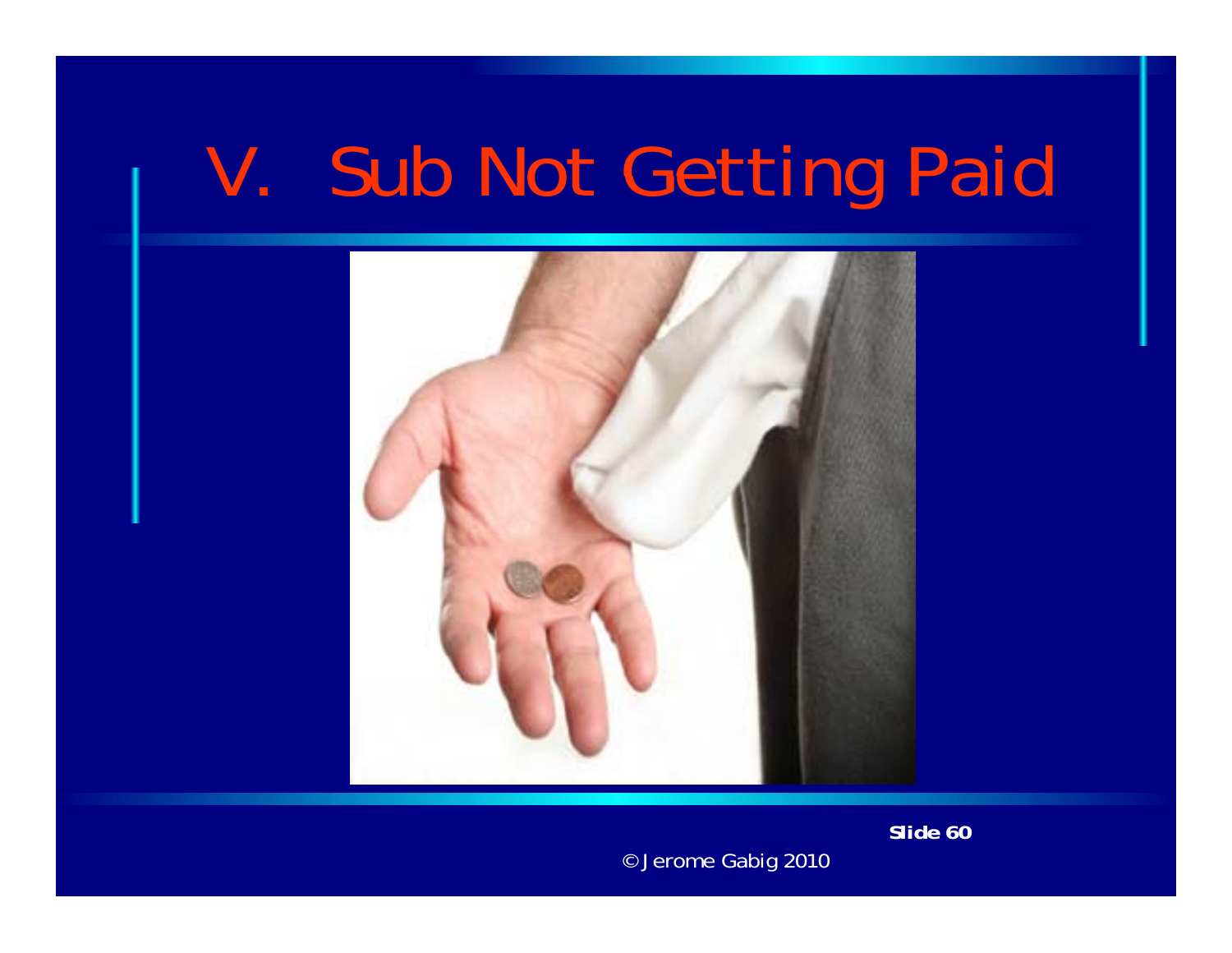Subs Are At Special Disadvantage When Prime's Customer Is Federal Govt

Equitable liens against federal property *or federal funds are not available to subcontractors on government contracts because of the doctrine of sovereign immunity immunity.*

Department of the Army v. Blue Fox, Inc., U.S. Supreme Court (1999)

*Slide 61*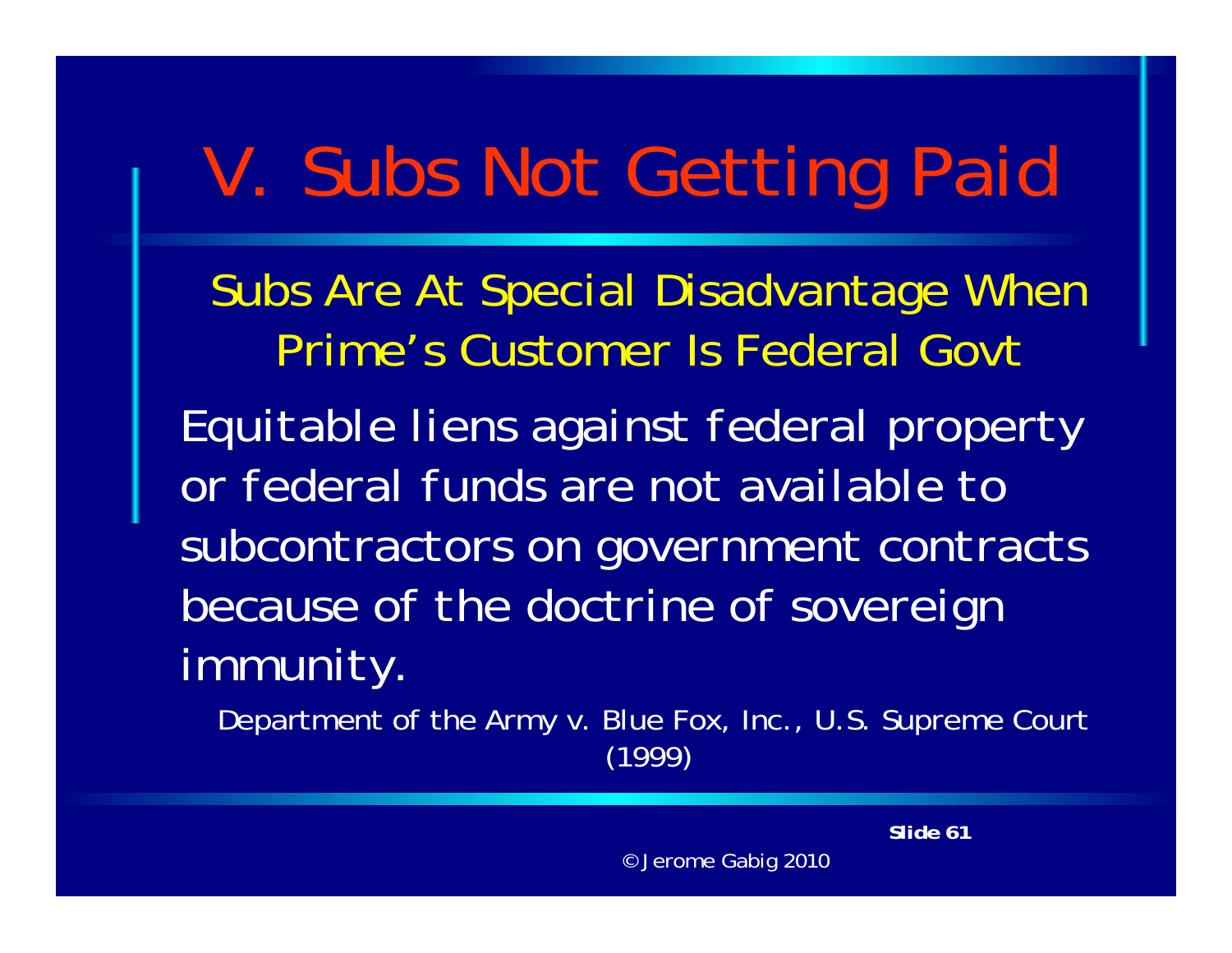**GAO Report -- DOD Contracting: Techniques to Ensure Timely Payment to Subcontractors (NSIAD -93 -136)**

- "Subcontractor payment problems were prevalent "
- "The identified payment problems … adversely affected the firms' cash flow and financial health."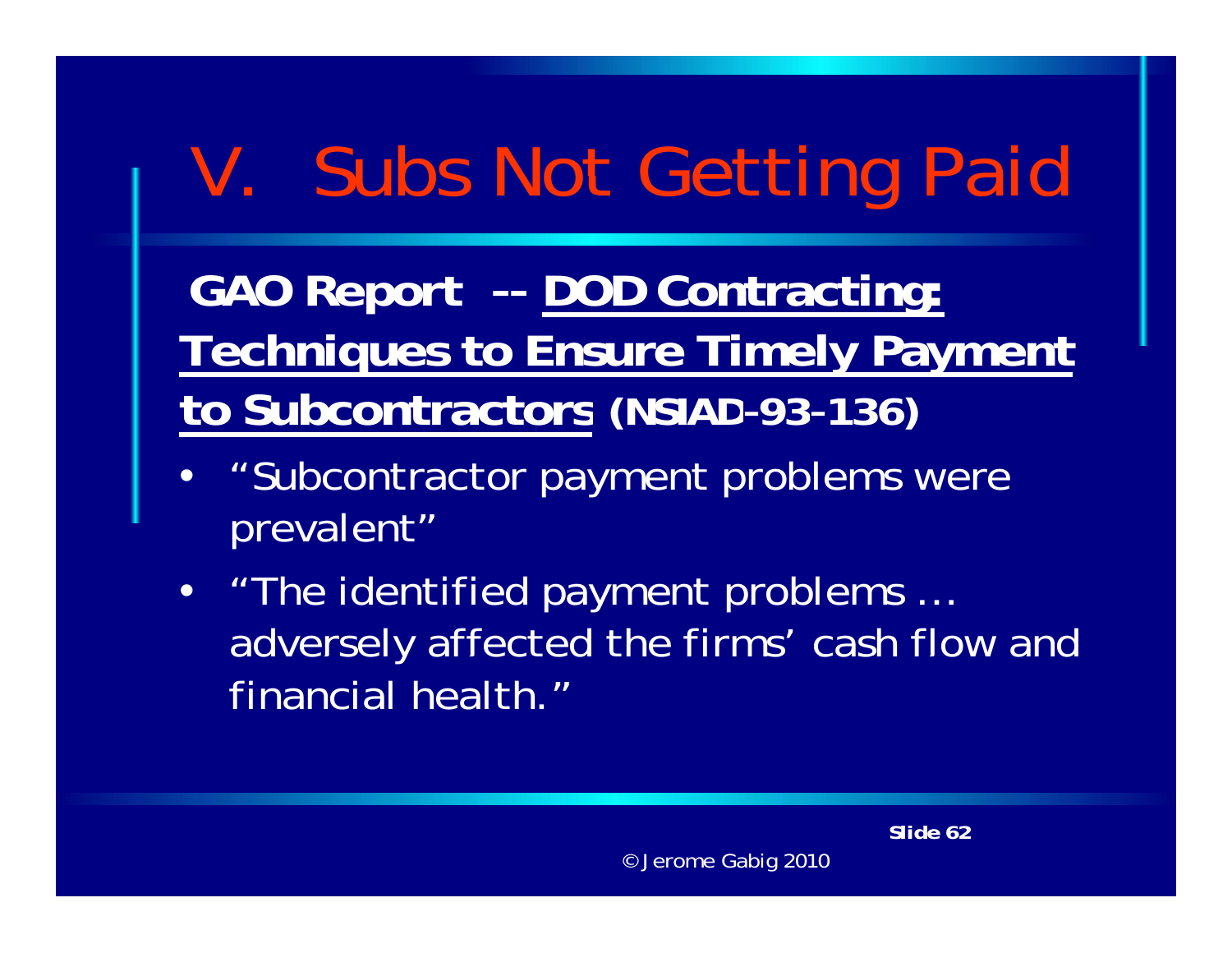### **Subcontractor Requests for Information** *FAR § 32.112-2*

Upon the request of a subcontractor or supplier … the contracting officer shall promptly advise the subcontractor or supplier as to --

- (1) Whether the prime contractor has submitted requests for progress payments or other payments to the Federal Government; and
- (2) Whether final payment under the contract has been made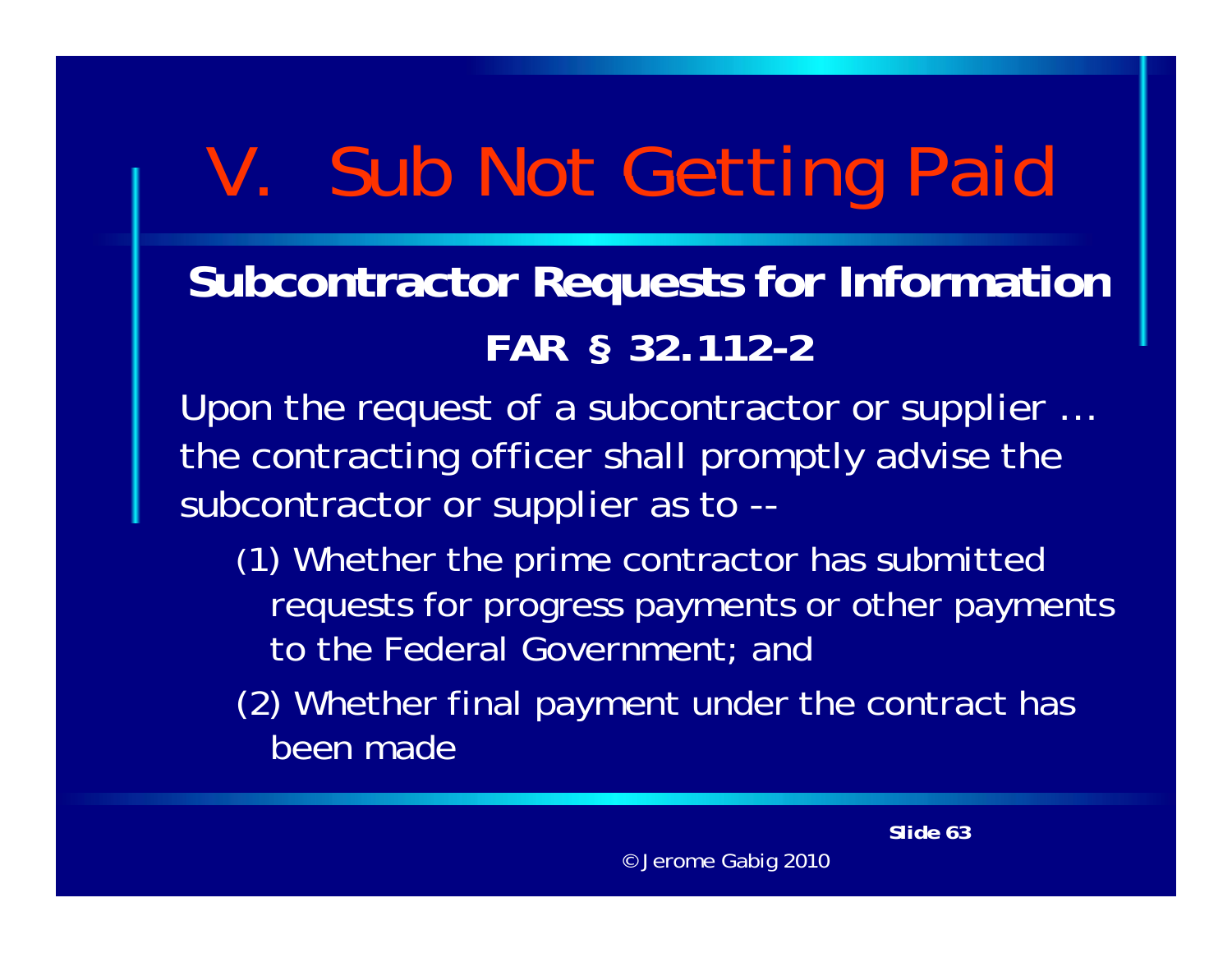### **Subcontractor Assertion Of Nonpayment** *FAR § 32.112-1*

If the contracting officer finds the prime contractor is not in compliance, the contracting officer ma y --

- (1) Encourage the contractor to make timely payment, or
- (2) Reduce or suspend progress payments to the contractor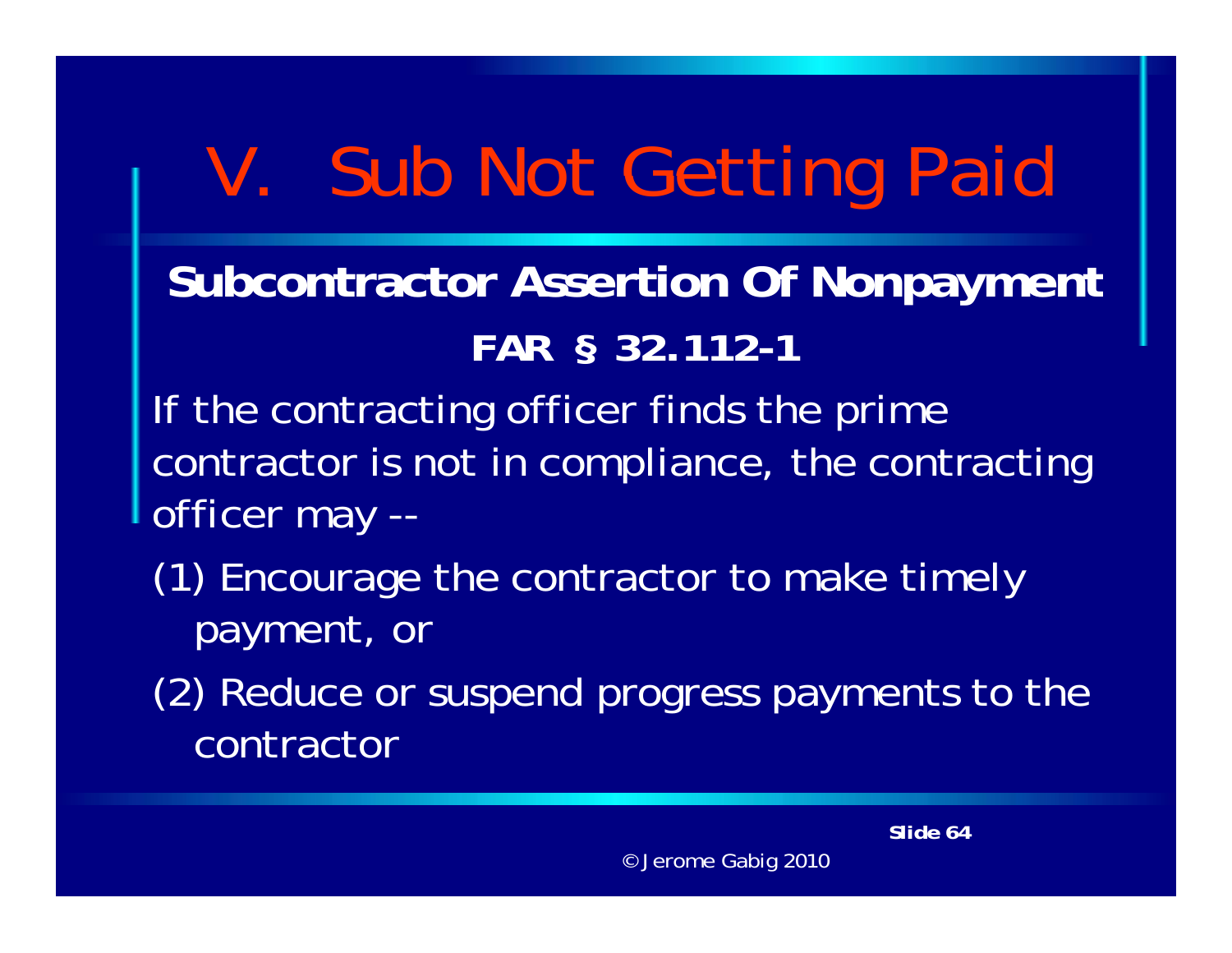If Subcontractor has serious concerns about not getting paid, prior to entering into any agreement, consider requiring that Government payment be made to a Joint Payee Account

*Slide 65*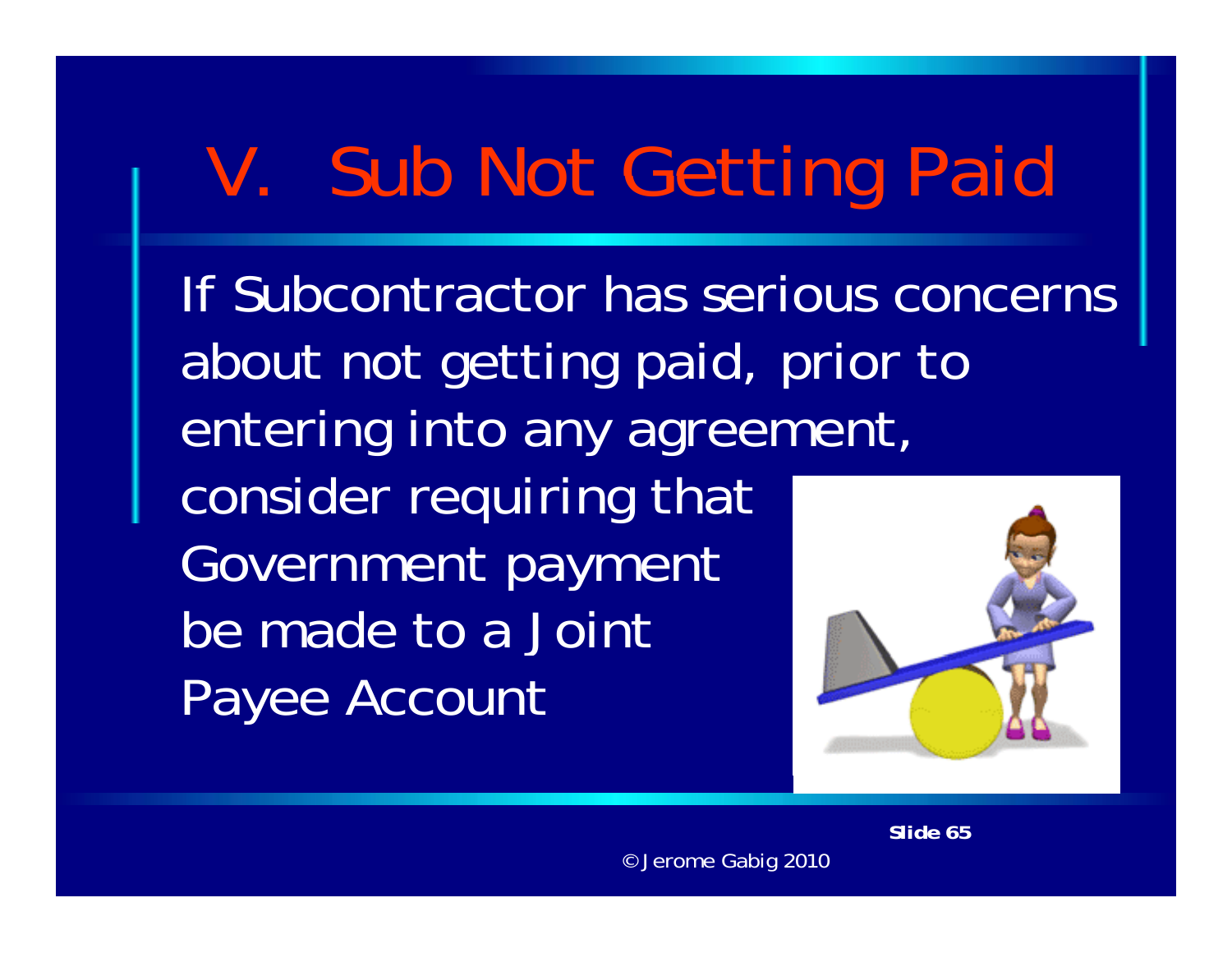# *Final Advice*



**Thoroughly** think through the relationship!

*Slide 66*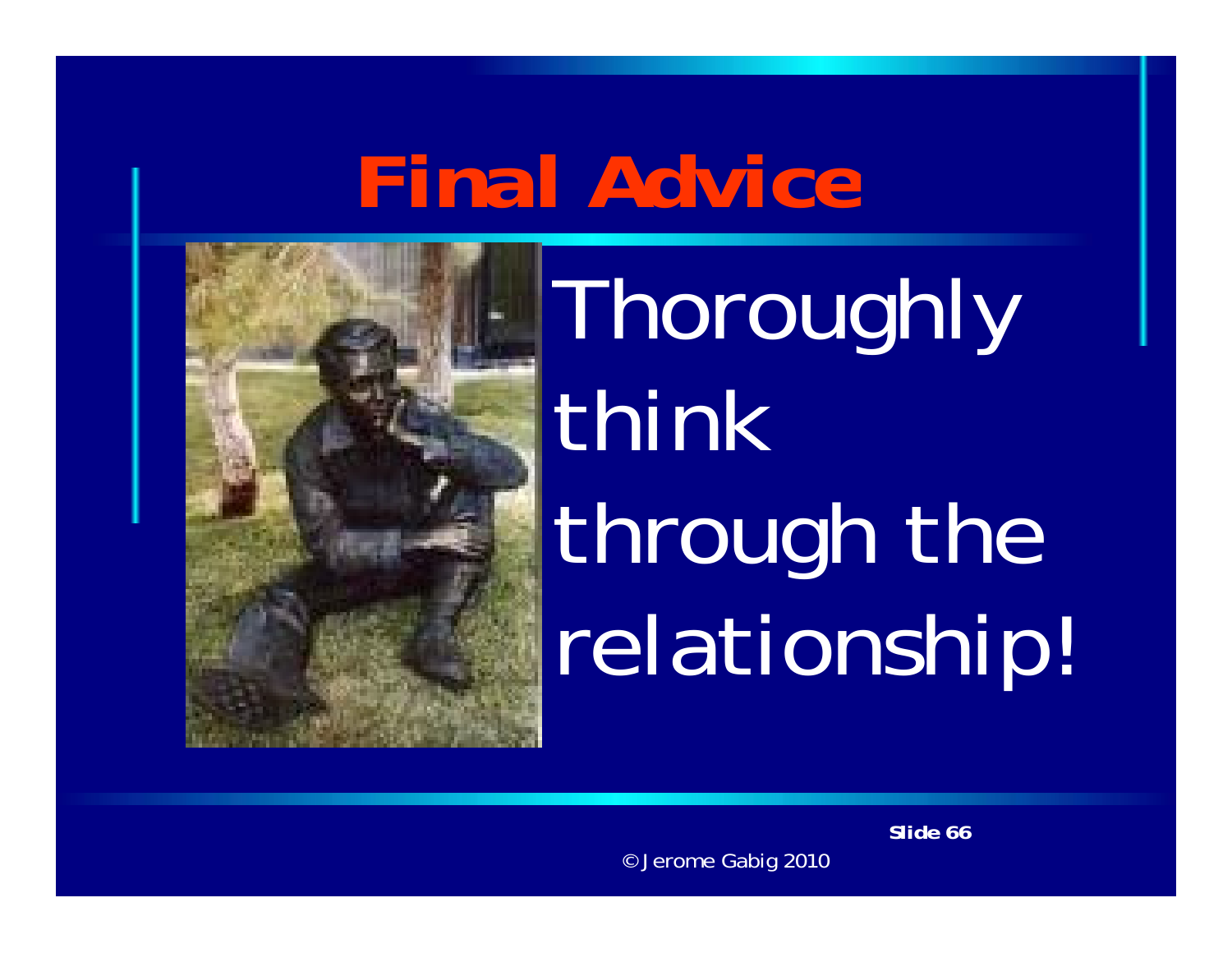#### Example: Think Through …

- In 1992, Lockheed Martin (LM) and Raytheon entered into a joint venture agreement to develop and manufacture TOW missiles for the Army.
- In 1994, the joint venture agreement was amended to include follow-on projects to the TOW missile procurements.